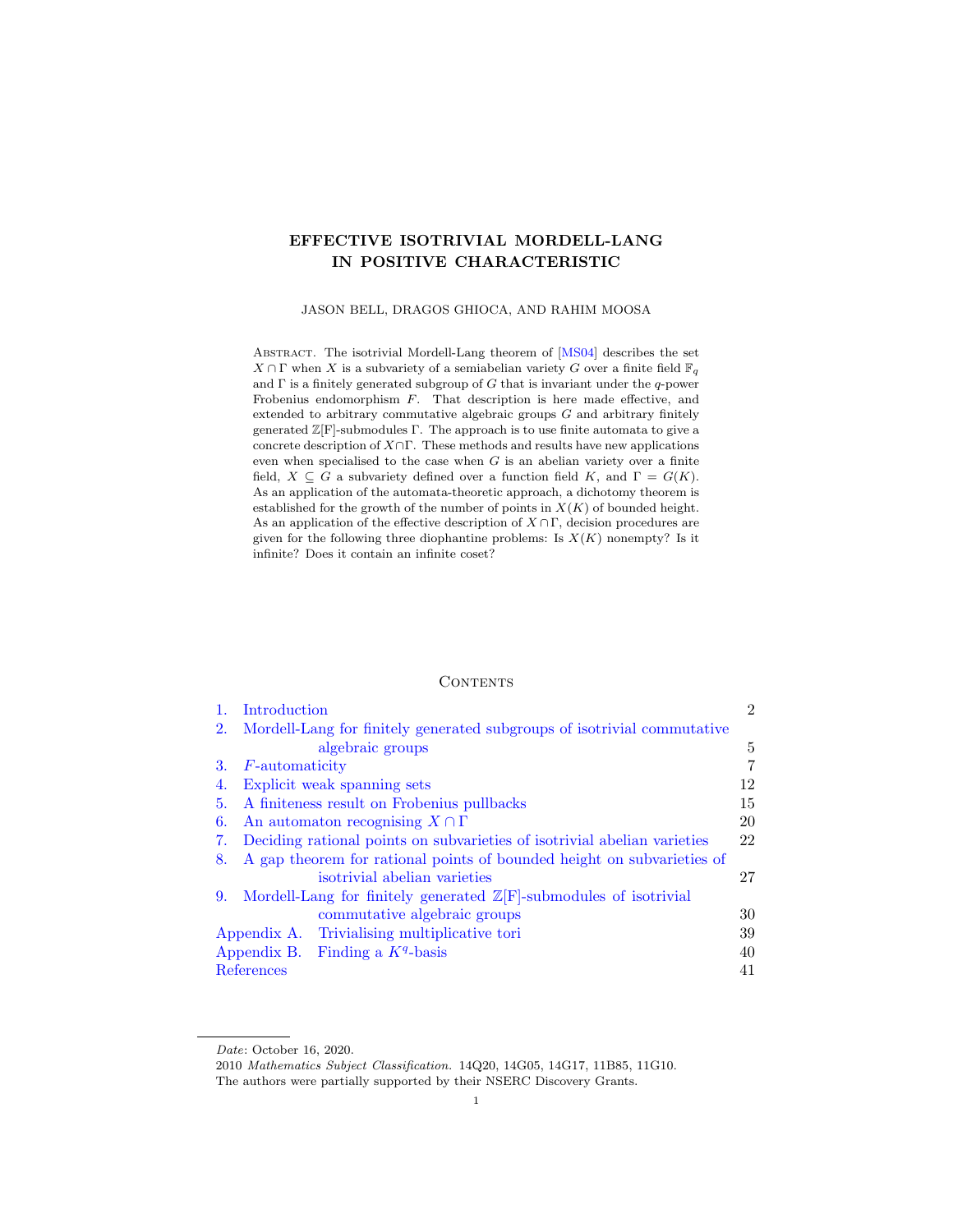#### 1. INTRODUCTION

<span id="page-1-0"></span>The Mordell-Lang theorem, proved by Faltings [\[Fal94\]](#page-40-2), is a celebrated result, which describes the intersection of an algebraic subvariety  $X$  of a semiabelian variety  $G$ , defined over a field of characteristic zero, with a finitely generated subgroup  $\Gamma$  of  $G$ . Faltings' theorem says that this intersection is a finite union of cosets of subgroups of Γ, which, in particular, illustrates connections between the underlying geometric and algebraic structures on G.

In positive characteristic the naive translation of Faltings' theorem is no longer true. For example, if one takes a smooth curve  $X$  of genus at least two defined over a finite field  $\mathbb{F}_q$ , then X embeds in its Jacobian, G. If one then picks a finitely generated extension K of  $\mathbb{F}_q$  such that X has a K-point x that is not a  $\mathbb{F}_q^{\text{alg}}$ -point of X then the orbit of x under the action of the q-power Frobenius is infinite in X and lies entirely in  $G(K)$ , which is a finitely generated subgroup. But  $X(K)$  cannot contain a coset of an infinite subgroup of  $G(K)$ , since X would then be the Zariski closure of this coset and hence itself an abelian variety, contradicting the fact that it is of genus at least two.

Groundbreaking work of Hrushovski [\[Hru96\]](#page-40-3) showed that in a natural sense all counterexamples to the naive translation of the Mordell-Lang theorem to the positive characteristic setting are of this type; namely, they arise from semiabelian varieties over finite fields – the so-called *isotrivial* case. Indeed, Hrushovski [\[Hru96\]](#page-40-3) proved a relative function field version of positive characteristic Mordell-Lang in the mid-nineties that treated the isotrivial case as exceptional. Hrushovski, however, did not give a description of what general intersections look like in the isotrivial case and this exceptional case was dealt with in later work of the third author and Scanlon as follows:

<span id="page-1-1"></span>**Theorem 1.1** (Moosa-Scanlon [\[MS04\]](#page-40-0)). Suppose G is a semiabelian variety over a finite field  $\mathbb{F}_q$  of characteristic p, and let  $F: G \to G$  be the endomorphism induced by the q-power Frobenius. Suppose  $X \subseteq G$  is a closed subvariety and  $\Gamma \leq G$  is a finitely generated F-invariant subgroup. Then  $X \cap \Gamma$  is a finite union of sets of the form  $S + \Lambda$  where  $S \subseteq \Gamma$  is a translate of a sum of F-orbits and  $\Lambda$  is a subgroup.

See Definition [2.1](#page-4-1) below for a precise explanation of what we mean by "translates of sums of F-orbits", and for a comparison with the exact formulation in [\[MS04\]](#page-40-0). The assumption on Γ of F-invariance was later removed by the second author [\[Ghi08\]](#page-40-4).

Many classical diophantine problems can be realised as special cases of the Mordell-Lang theorem. For example, a special case of the Skolem-Mahler-Lech theorem (see [\[EvdPSW03\]](#page-40-5)) – asserting that the zero set of a simple linearly recurrent sequence over a characteristic zero field is a finite union of arithmetic progressions along with a finite set – can be obtained from Faltings' theorem by taking the semiabelian variety to be  $\mathbb{G}_m^d$  for some  $d \geq 1$  and  $\Gamma$  to be an infinite cyclic subgroup. More generally, theorems on S-unit equations can be cast in this framework as well.

In light of these classical diophantine connections, it is very natural to ask whether an effective version of the Mordell-Lang theorem exists. Questions of effectivity and decidability within the context of diophantine problems enjoy a long history and it is often the case that even basic questions of this nature are very difficult (see, for example, [\[CMP87\]](#page-40-6)). For example, Skolem's problem (see [\[OW12\]](#page-41-0)), which asks whether one can decide whether an integer-valued linearly recurrent sequence takes the value zero, is still open. This simple question can be recast in a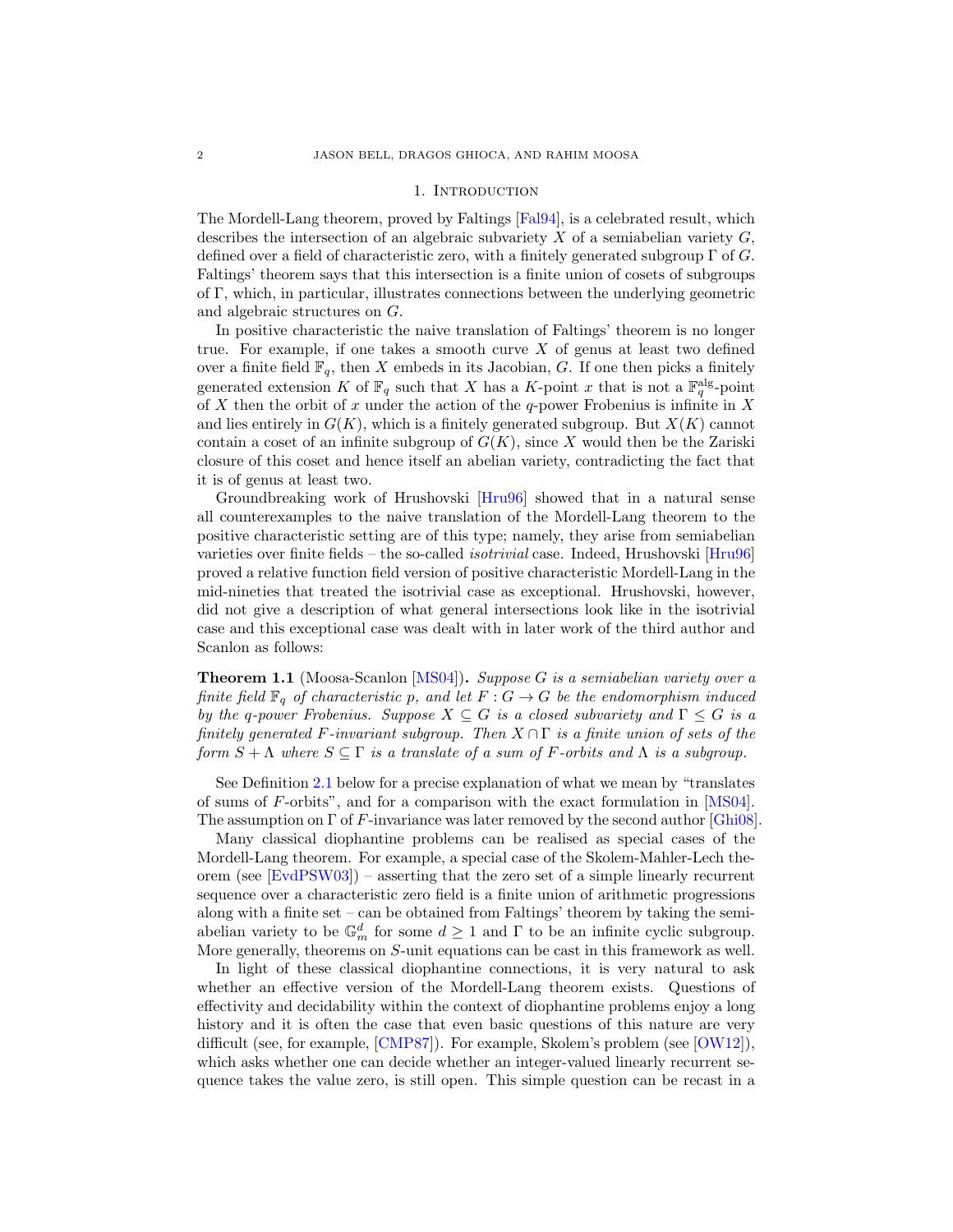general Mordell-Lang framework as asking whether one can decide if certain cyclic subgroups of commutative affine algebraic groups intersect certain hypersurfaces non-trivially. When one goes beyond the cyclic case, questions of this nature are known to be undecidable. For example, the solution to Hilbert's tenth problem (see [\[DMR76,](#page-40-7) [Mat93\]](#page-40-8)) shows that if  $\Gamma = \mathbb{Z}^d \subseteq \mathbb{C}^d$  then it is undecidable whether  $\Gamma$ intersects a hypersurface non-trivially for d sufficiently large. On the other hand, in positive characteristic there has been a lot of recent work dealing with decidable phenomena of this type and many positive results have been obtained; see, for example, [\[Der07,](#page-40-9) [AB12,](#page-40-10) [DM12,](#page-40-11) [DM15,](#page-40-12) [DM18\]](#page-40-13).

In this paper we show that in the isotrivial case one indeed has an effective version of a general Mordell-Lang theorem.

<span id="page-2-0"></span>**Theorem A.** Let G be a commutative algebraic group over  $\mathbb{F}_q$ ,  $F: G \to G$  the q-power Frobenius,  $X \subseteq G$  a closed subvariety, and  $\Gamma \leq G$  a finitely generated  $\mathbb{Z}[\mathbf{F}]$ submodule. Given presentations of  $G$  and  $X$ , along with a finite list of generators for  $\Gamma$  as a  $\mathbb{Z}[\mathbf{F}]$ -submodule, there is an effective procedure for determining  $X \cap \Gamma$ .

Our approach is to explicitly construct, from the given data, a finite automaton that recognises  $X \cap \Gamma$ . This is done in Sections [4–](#page-11-0)[6](#page-19-0) below (see Theorem [6.3](#page-20-0) and the discussion following it in  $\S6.1$ .

A word about how the theory of finite automata entered the picture. Inspired by Dersken's [\[Der07\]](#page-40-9) proof of the Skolem-Mahler-Lech theorem in positive characteristic (whose non-effective version is itself a very special case of Theorem [1.1\)](#page-1-1), the first and third authors developed in [\[BM19\]](#page-40-14) a theory of automatic sets that applies to the general isotrivial Mordell-Lang setting. Recall that, classically, a subset S of the integers is said to be  $d$ -automatic, for some positive integer  $d$ , if there is a finite automaton which recognises precisely the set of base- $d$  expansions of the elements of S. In [\[BM19\]](#page-40-14) a generalisation is formulated where the integers are replaced by an arbitrary abelian group (e.g., an isotrivial commutative algebraic group), and the positive integer  $d$  (or rather multiplication-by- $d$ ) is replaced by an arbitrary injective endomorphism of the abelian group (e.g., the Frobenius). This gives rise to a wellbehaved theory of F-automatic subsets of isotrivial commutative algebraic groups. Details on F-automatic sets are both reviewed and appropriately generalised (from finitely generated groups to finitely generated  $\mathbb{Z}[F]$ -modules) in Section [3](#page-6-0) below. Theorem [A](#page-2-0) is proved by showing that  $X \cap \Gamma$  is effectively F-automatic.

As an application of Theorem [A](#page-2-0) we focus on the central concern of the Mordell-Lang problem: the set of rational points on a subvariety of an abelian variety.

<span id="page-2-1"></span>**Corollary 1.2.** Suppose G is an abelian variety over  $\mathbb{F}_q$  and  $X \subseteq G$  is a closed subvariety over a function field extension K. Given presentations of  $G, X$ , and  $K$ , there is an effective procedure for deciding the following problems:

- (1) Is  $X(K)$  nonempty?
- (2) Is  $X(K)$  infinite?
- (3) Does  $X(K)$  contain a coset of an infinite subgroup of  $G$ ?

Such procedures are given in Section [7.](#page-21-0) Besides Theorem [A,](#page-2-0) we make use of an algorithm for producing generators for  $G(K)$  coming out of  $[PTvL15]$  and communicated to us by Bjorn Poonen.

The decision procedure for problem (3) of Corollary [1.2](#page-2-1) makes use of the dichotomy between sparse and non-sparse regular languages. That dichotomy yields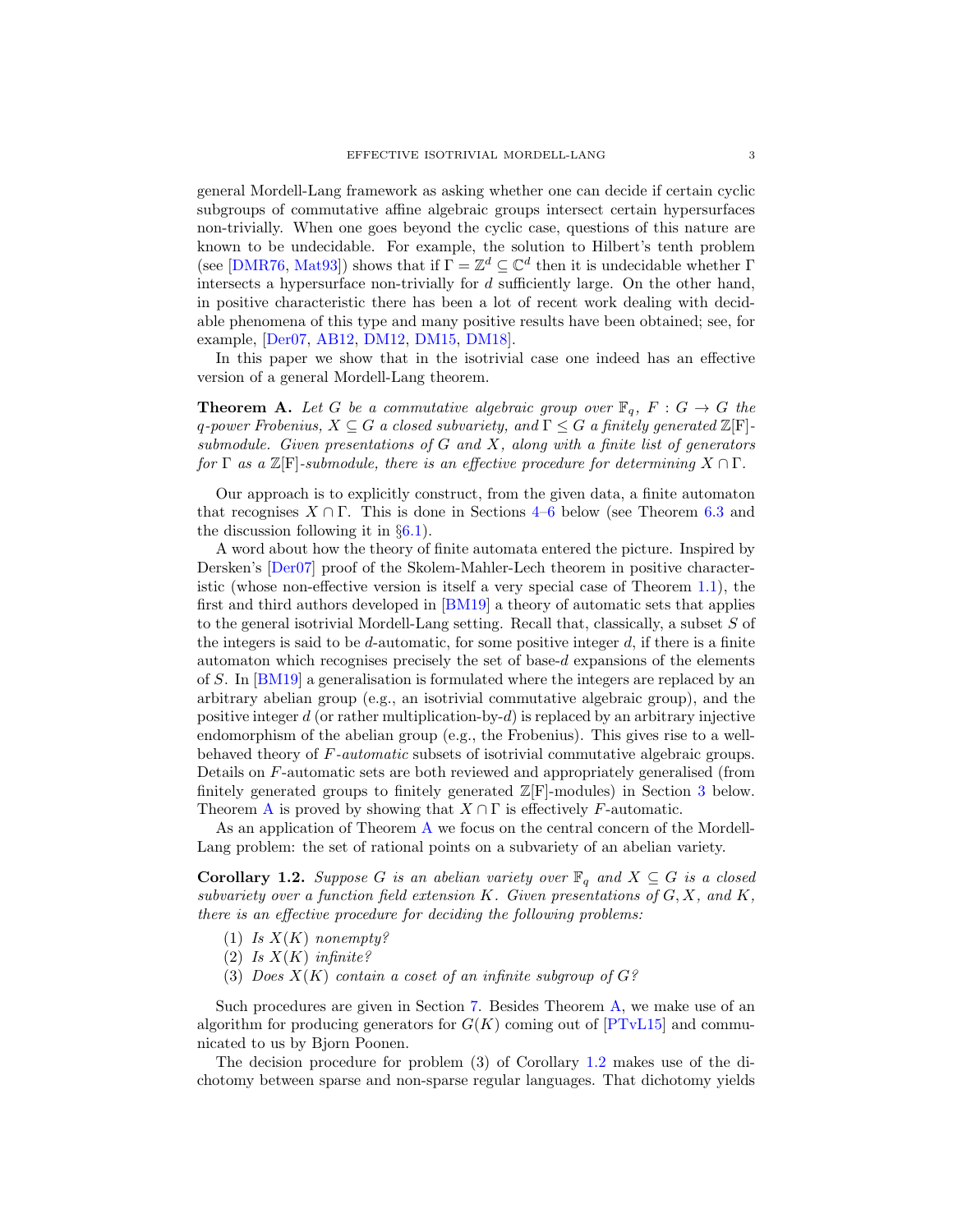the following gap theorem for the growth in the number of rational points of bounded height:

**Corollary 1.3.** Suppose G is an abelian variety over  $\mathbb{F}_q$  and  $X \subseteq G$  is a closed  $subvariety$  over a function field extension  $K$ . Consider the Néron-Tate canonical height on G. Then the number of points in  $X(K)$  of height at most H is either bounded above by  $C(\log H)^d$  for some positive constants C and d, for H sufficiently large, or it is bounded below by  $C'\sqrt{H}$  for some positive constant  $C'$ .

This appears as part of a stronger result (Theorem [8.1](#page-26-1) below).

Beyond simply determining the intersection  $X \cap \Gamma$  in Theorem [A,](#page-2-0) we are able to give a general structure theorem that comes naturally from a careful analysis of the F-automatic sets we produce. In particular, we generalise Theorem [1.1](#page-1-1) as follows:

<span id="page-3-0"></span>**Theorem B.** Let G be a commutative algebraic group over  $\mathbb{F}_q$ ,  $F: G \to G$  the q-power Frobenius,  $X \subseteq G$  a closed subvariety, and  $\Gamma \leq G$  a finitely generated  $\mathbb{Z}[\mathbf{F}]$ submodule. Then  $X \cap \Gamma$  is a finite union of sets of the form  $S + \Lambda$  where  $S \subseteq \Gamma$  is is a translate of a sum of F-orbits and  $\Lambda = H \cap \Gamma$  for some  $H \leq G$  an algebraic subgroup over a finite field.

This appears as Theorem [9.1](#page-29-1) below. The extension from semiabelian varieties to arbitrary commutative algebraic groups is relatively straightforward, and is covered in Section [2.](#page-4-0) But letting  $\Gamma$  be finitely generated as a  $\mathbb{Z}[\mathbf{F}]$ -module rather than as a group takes more work and requires new methods. For example, the case of finitely generated Z[F]-submodules of vector groups was dealt with already by the second author in [\[Ghi08,](#page-40-4) Theorem 2.6], but it does not seem possible to combine this with Theorem [1.1](#page-1-1) to deduce Theorem [B.](#page-3-0) We instead use the fact that  $X \cap \Gamma$  is Fautomatic (this is Corollary [6.4](#page-21-2) below) and then carefully analyse the structure of F-automatic subsets of isotrivial commutative algebraic groups in Section [9.](#page-29-0) So this does not rely on, but rather recovers and unifies, the results of [\[MS04\]](#page-40-0) and [\[Ghi08\]](#page-40-4). In particular, we get an entirely new, automata-theoretic, proof of Theorem [1.1.](#page-1-1)

Although the results from [\[Ghi08,](#page-40-4) Theorem 2.6] and Theorem [1.1](#page-1-1) are arguably the two most important instances of Theorem [B,](#page-3-0) there are nevertheless interesting diophantine problems that involve interactions between the additive and multiplicative structures of fields and are not covered by either result. For example, a very special case of our Theorems [A](#page-2-0) and [B](#page-3-0) that may be of of independent interest is the following. Given a finitely generated  $\mathbb{Z}[F]$ -submodule  $\Gamma_1 \subset \mathbb{G}_a$  and a finitely generated subgroup  $\Gamma_2 \subset \mathbb{G}_m$ , we can consider the intersection  $\Gamma_1 \cap \Gamma_2$  inside the affine line. Theorem [B](#page-3-0) applies by considering  $G := \mathbb{G}_a \times \mathbb{G}_m$  and intersecting  $\Gamma := \Gamma_1 \times \Gamma_2$ with the diagonal X in G. We thus obtain a description of  $\Gamma_1 \cap \Gamma_2$ . In fact, as the diagonal is an F-invariant curve that is not the translate of an algebraic subgroup, we conclude that  $\Gamma_1 \cap \Gamma_2$  is a finite union of F-orbits. Moreover, using Theorem [A,](#page-2-0) given generators for  $\Gamma_1$  and  $\Gamma_2$ , we obtain an effective algorithm for determining the points  $P_1, \ldots, P_\ell$  such that  $\Gamma_1 \cap \Gamma_2$  is the union of the F-orbits of  $P_1, \ldots, P_\ell$ .

Finally, let us note that the work of Derksen [\[Der07\]](#page-40-9) on linear recurrences and much of the work of Derksen and Masser [\[DM12,](#page-40-11) [DM15,](#page-40-12) [DM18\]](#page-40-13) on S-unit equations in positive characteristic can be recast in a way that is covered by our Theorem [A](#page-2-0) (see [\[BM19\]](#page-40-14) for details). On the other hand, the effective result of Adamczewski and the first author [\[AB12,](#page-40-10) Theorem 4.1] is not obviously covered by our work due to the fact that we must work inside a commutative algebraic group; the ineffective version, however, can be deduced from Theorem [B.](#page-3-0)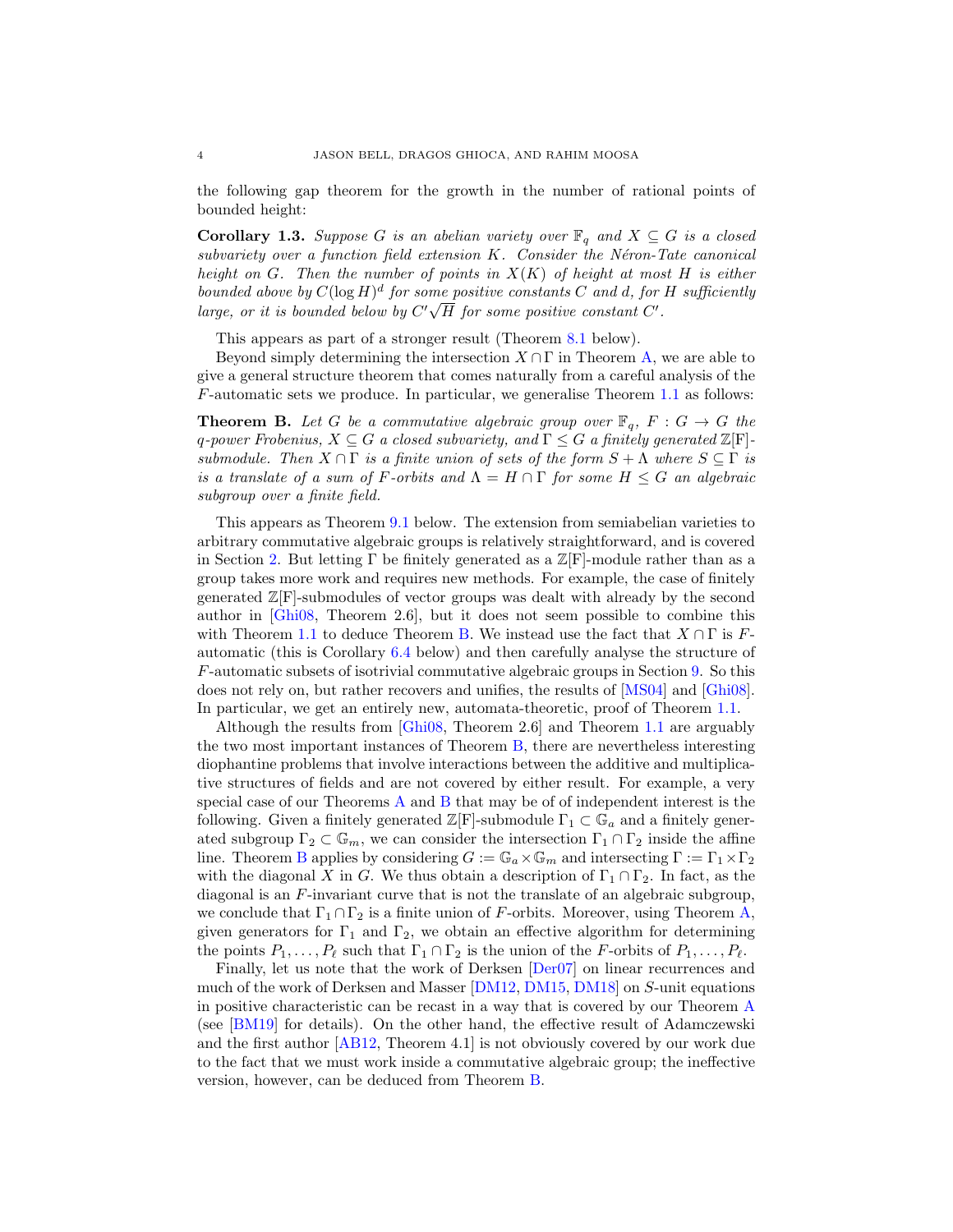Acknowledgements. We thank Bjorn Poonen and Felipe Voloch for many useful remarks.

## <span id="page-4-0"></span>2. Mordell-Lang for finitely generated subgroups of isotrivial commutative algebraic groups

It does not seem to have been observed before, though it follows rather readily from combining Theorem [1.1](#page-1-1) with known structure theorems about algebraic groups, that the conclusions in fact hold for all commutative algebraic groups over finite fields, and not just semiabelian varieties. This is a very different situation than the Mordell-Lang theorem in characteristic zero, which fails, for example, in any vector group of dimension greater than 1 (vector groups do not pose a problem here because in positive characteristic their finitely generated subgroups are all finite). For a more detailed discussion of the Mordell-Lang problem in characteristic 0 for commutative algebraic groups, we refer the reader to [\[GHSZ19\]](#page-40-15).

We record the aforementioned generalisation in this section for the sake of completeness. But first, let us make precise what is meant by "translates of sums of F-orbits". The following notation and terminology will be used throughout the paper.

<span id="page-4-1"></span>**Definition 2.1.** Suppose  $M$  is an abelian group equipped with an endomorphism  $F: M \to M$ . Then by an F-orbit we mean a set of the form

$$
S(a; \delta) := \{ F^{n\delta} a : n < \omega \}
$$

where  $a \in M$  and  $\delta$  is a fixed positive integer. That is, it is the orbit of an element of M under the iterates of a fixed power of  $F$ . We will denote the set-sum of  $F$ -orbits as follows:

$$
S(a_1,\ldots,a_r;\delta_1,\ldots,\delta_r):=S(a_1;\delta_1)+S(a_2;\delta_2)+\cdots+S(a_r;\delta_r).
$$

Finally, we denote by  $\mathcal{S}(M, F)$  the collection of all translates of sums of F-orbits; i.e., of subsets of M of the form  $a+S(a_1,\ldots,a_r;\delta_1,\ldots,\delta_r)$  where  $a,a_1,\ldots,a_r\in M$ and  $\delta_1, \ldots, \delta_r$  $\delta_1, \ldots, \delta_r$  $\delta_1, \ldots, \delta_r$  are positive integers.<sup>1</sup>

So, in the conclusion of Theorem [1.1,](#page-1-1) when we say that " $S \subseteq \Gamma$  is a translate of a sum of F-orbits" we mean that S is in  $S(G, F)$ . This description of  $X \cap \Gamma$ differs on the face of it from the original in two ways. First of all, Theorem 7.8 of  $[MSO4]$  is stated in terms of "F-cycles" rather than F-orbits, but it is explained there (in Lemma 7.1 and the paragraph following the proof of the Theorem 7.8, of that paper) how one can rephrase it in terms of  $F$ -orbits, and this formulation is more suitable for our purposes. Secondly, the assumption is made in [\[MS04,](#page-40-0) Theorem 7.8] that  $\Gamma \leq G(K)$  where K is a regular function field extension of  $\mathbb{F}_q$ . But, as explained in [\[MS04,](#page-40-0) Remark 7.11], it is not hard to see that one can always attain this situation at the expense of replacing q by  $q^r$  and F by  $F^r$ , for an appropriate choice of  $r > 0$ . Since every F<sup>r</sup>-orbit is an F-orbit this does not take us out of  $\mathcal{S}(G, F)$ .

Here is the promised generalisation to arbitrary commutative algebraic groups.

<span id="page-4-2"></span><sup>&</sup>lt;sup>1</sup>In [\[MS04\]](#page-40-0), finite unions of sets from  $\mathcal{S}(M, F)$  were called "cycle-free groupless F-sets" and the collection of such were denote by  $Orb<sub>M</sub>$ . We will not use this terminology here.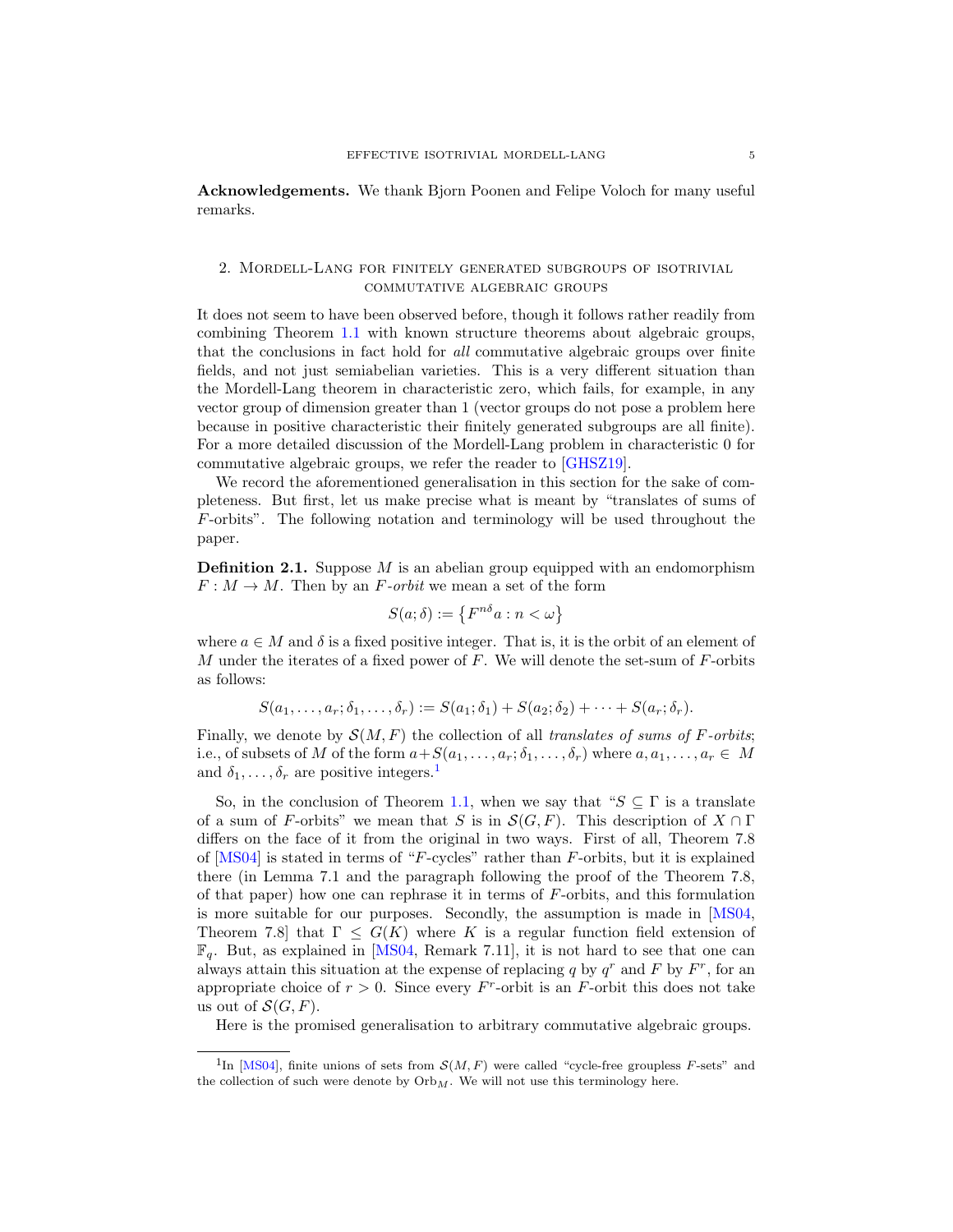<span id="page-5-0"></span>**Theorem 2.2.** Let G be any commutative algebraic group over  $\mathbb{F}_q$ ,  $F: G \to G$ the q-power Frobenius,  $X \subseteq G$  a closed subvariety, and  $\Gamma \leq G$  a finitely generated subgroup. Then  $X \cap \Gamma$  is a finite union of sets of the form  $S + \Lambda$  where  $S \subseteq \Gamma$  is in  $S(G, F)$  and  $\Lambda = H \cap \Gamma$  for some algebraic subgroup  $H \leq G$  over a finite field.

*Proof.* When G is a semiabelian variety and  $\Gamma$  is F-invariant this is precisely The-orem [1.1.](#page-1-1) (One takes H to be the Zariski closure of  $\Lambda$ , which, by rigidity of semiabelian varieties, is an algebraic subgroup over a finite field.) In [\[Ghi08\]](#page-40-4), the second author has shown that the assumption of F-invariance can be dropped. It remains therefore to reduce the general case to the case of semiabelian varieties.

First of all, we observe that the desired description of  $X \cap \Gamma$  is preserved under images by isogeny. That is, suppose  $G'$  is a commutative algebraic group and  $\phi: G' \to G$  is a surjective morphism of algebraic groups with finite kernel, all defined over a finite field. Supposing the theorem holds of  $G'$ , we prove it of  $G$ . Let  $r > 0$  be such that G' and  $\phi$  are defined over  $\mathbb{F}_{q^r}$ , and consider  $X' := \phi^{-1}(X)$  and  $\Gamma' := \phi^{-1}(\Gamma)$ . Note that Γ' is still a finitely generated group since ker  $\phi$  is finite. So we have that  $X' \cap \Gamma' = \begin{bmatrix} \ell \\ \end{bmatrix}$  $S_i' + \Lambda_i'$  where each  $S_i' \subseteq \Gamma'$  is in  $\mathcal{S}(G', F^r)$  and each

 $i=1$  $\Lambda'_i \leq \Gamma'$  is of the form  $H'_i \cap \Gamma'$  where  $H'_i$  is an algebraic subgroup over  $\mathbb{F}_q^{\text{alg}}$ . Now, one observes that  $\phi(S'_i) \in \mathcal{S}(G, F^r) \subseteq \mathcal{S}(G, F)$  and  $\phi(\Lambda'_i) = \phi(H'_i \cap \Gamma') = \phi(H'_i) \cap \Gamma$ , while  $\phi(H_i')$  is an algebraic subgroup of G over  $\mathbb{F}_q^{\text{alg}}$ . Hence  $X \cap \Gamma = \bigcup_{i=1}^{\ell} X_i$  $i=1$  $\phi(S'_i)+\phi(\Lambda'_i)$ 

has the desired form.

Now, suppose  $G$  is a commutative algebraic group over a finite field. According to [\[Bri17,](#page-40-16) §5.6], there exists a largest semiabelian subvariety  $G_0 \subset G$  and a largest connected unipotent algebraic subgroup  $U \subset G$ , such that  $G = U + G_0$  and  $U \cap G_0$ is finite. In particular, the group multiplication map is an isogeny  $\phi: U \times G_0 \longrightarrow G$ . Because of their characteristic properties, both  $G_0$  and U are also defined over finite fields. We may therefore assume that  $G = U \times G_0$ . Note that U is of finite exponent; in characteristic p every unipotent commutative algebraic group is a p-group.

Since Γ is finitely generated, so is its projection on the first factor of  $U\times G_0$ . Since U has finite exponent, that projection must be finite. Letting  $\Gamma_0 := \Gamma \cap (\{0\} \times G_0)$ , we obtain that  $\Gamma$  is a finite union of cosets of  $\Gamma_0$ , say,  $\Gamma = \begin{pmatrix} \ell \\ \end{pmatrix}$  $i=1$  $(h_i + \Gamma_0)$ . Therefore

 $X \cap \Gamma = \begin{bmatrix} \ell \\ \end{bmatrix}$  $(h_i + ((-h_i + X) \cap \Gamma_0))$ . Now, for each  $i = 1, ..., \ell$ , letting  $X_i :=$ 

 $(-h_i + X) \cap (\{0\} \times G_0)$  and applying the semiabelian case to  $X_i \cap \Gamma_0$  in  $G_0$ , we get the desired description for  $X \cap \Gamma$ .

Remark 2.3. In the statement of Theorem [2.2,](#page-5-0) and indeed throughout this paper, we are implicitly identifying G with the set of its  $U$ -points where  $U$  is a sufficiently large algebraically closed field that serves as a universal domain for algebraic geometry in characteristic  $p$ . In fact, however, the sets  $S$  appearing in the conclusion of the theorem can be taken to be in  $S(G(L), F)$  where L is any algebraically closed field such that  $\Gamma \leq G(L)$ .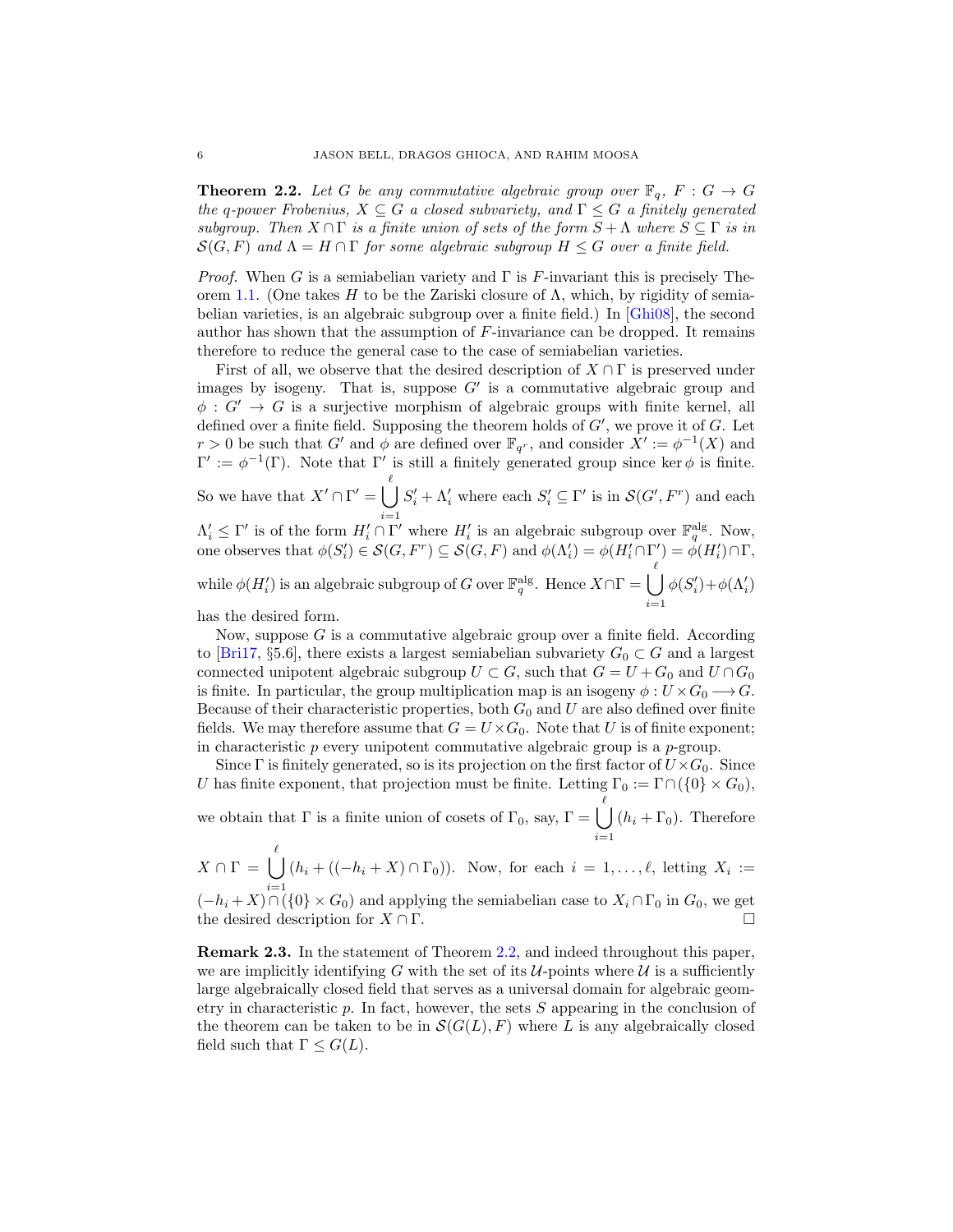#### 3. F-AUTOMATICITY

<span id="page-6-0"></span>Our goal is to give an effective version of Theorem [2.2.](#page-5-0) In fact we will only be able to do so under the additional assumption that  $\Gamma$  is invariant under F. On the other hand, we will be able to weaken the assumption that  $\Gamma$  is finitely generated as a group to it being finitely generated as a  $\mathbb{Z}[F]$ -module. Note that in the original Mordell-Lang context, when  $G$  is assumed to be semiabelian, the map  $F$  is integral over  $\mathbb Z$  and hence every finitely generated  $\mathbb Z[F]$ -submodule is finitely generated as a group. This is no longer true for arbitrary commutative algebraic groups, and the generalisation is both natural and significant (see the discussion at the end of the Introduction for an application of the general case).

Our effectivity will come from explicitly describing a finite automaton that recognises the sets  $X \cap \Gamma$ . In order to make sense of this we need to review the notion of "F-automaticity" developed by the first and third authors in [\[BM19\]](#page-40-14). That, as well as the generalisation of the relevant results of  $[BM19]$  from finitely generated F-invariant groups to finitely generated  $\mathbb{Z}[F]$ -modules, are the goals of this section.

**Definition 3.1** (Expansions). Suppose M is an abelian group,  $F : M \to M$  is an injective endomorphism, and  $\Sigma \subseteq M$  is finite. Given a word  $w = x_0 x_1 \cdots x_m \in \Sigma^*$ we set

$$
[w]_F := x_0 + Fx_1 + \dots + F^m x_m \in M
$$

and call this the F-expansion of w. Given  $\mathcal{L} \subseteq \Sigma^*$  we denote by  $[\mathcal{L}]_F$  the set of F-expansions of the words in  $\mathcal{L}$ . That is,  $[\mathcal{L}]_F := \{[w]_F : w \in \mathcal{L}\}.$ 

<span id="page-6-2"></span>**Definition 3.2** (Spanning sets). Suppose M is an abelian group and  $F : M \to M$ is an injective endomorphism. By an  $F$ -spanning set for M we will mean a finite subset  $\Sigma \subseteq M$  satisfying the following properties:<sup>[2](#page-6-1)</sup>

- (i)  $[\Sigma^*]_F = M$ ,
- (ii)  $\Sigma$  contains 0 and is symmetric (i.e., if  $x \in \Sigma$  then  $-x \in \Sigma$ ),
- (iii) for all  $x_1, \ldots, x_5 \in \Sigma$  there exist  $t, t' \in \Sigma$  such that  $x_1 + \cdots + x_5 = t + F t'$ , and
- (iv) If  $x_1, x_2, x_3 \in \Sigma$  and  $x_1 + x_2 + x_3 \in F(M)$ , then there exists  $t \in \Sigma$  such that  $x_1 + x_2 + x_3 = Ft$ .

If  $\Sigma$  satisfies all but property (iv) then we will say it is a *weak* spanning set.

The key property here is (i) which says that every element of  $M$  has an  $F$ expansion using  $\Sigma$  as "digits". Note that we do not ask for this expansion to be unique. Conditions (ii) and (iii) are technically useful and can in practice always be attained by expanding  $\Sigma$ . Condition (iv) is a strong form of "F-purity" of  $\Sigma$ in  $M$ , and while much of the basics can be done without it, the full development of F-automaticity does require it.

**Definition 3.3** (Automaticity). Suppose M is an abelian group and F is an injective endomorphism of M such that M admits an  $F<sup>r</sup>$ -spanning set for some  $r > 0$ . A subset  $S \subseteq M$  is defined to be F-automatic if for some  $r > 0$  and some  $F^r$ spanning set  $\Sigma$ , the set of words  $\{w \in \Sigma^* : [w]_{F^r} \in S\}$  is a regular language (see [\[AS03,](#page-40-17) Chapter 4]). In other words, there is a finite automaton  $A$  which takes as inputs finite words on the alphabet  $\Sigma$ , which it reads left to right, such that a word  $x_0x_1\cdots x_m$  is accepted by A if and only if  $x_0 + F^r x_1 + \cdots + F^{mr} x_m \in S$ .

<span id="page-6-1"></span><sup>&</sup>lt;sup>2</sup>This differs slightly from [\[BM19,](#page-40-14) Definition 5.1] where injectivity of  $F$  was not assumed but an additional condition – which follows from injectivity together with our (iv) above – appears.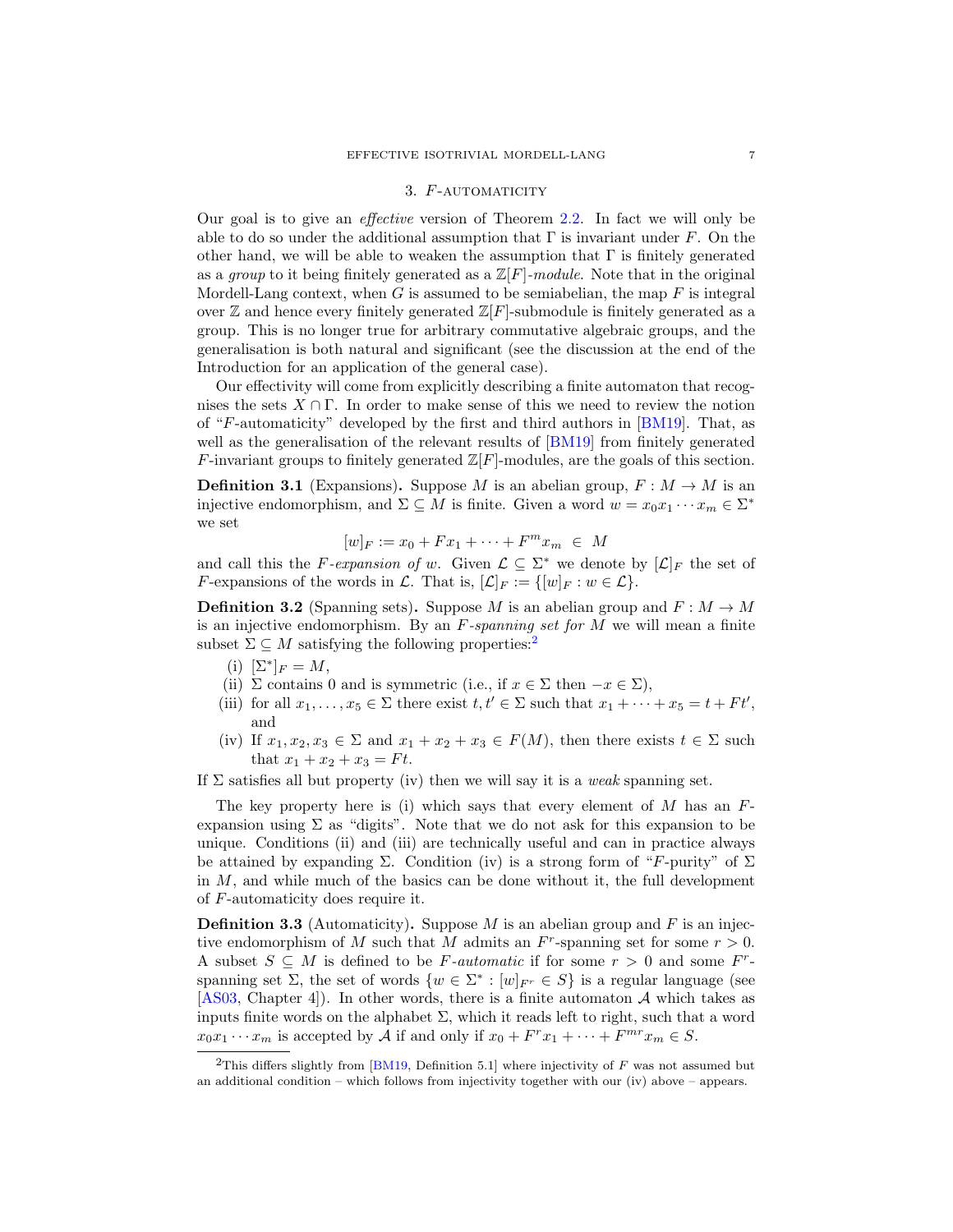- Remark 3.4. (a) Already in [\[BM19,](#page-40-14) Proposition 6.3] it is shown that this notion does not depend on the choice of  $F^r$ -spanning set  $\Sigma$ . But in fact, as Hawthorne later observed in [\[Haw20,](#page-40-18) Proposition 2.6], it does not depend on r either. That is, if S is F-automatic then for any  $r > 0$  and any  $\Sigma$  an  $F^r$ -spanning set,  $\{w \in \Sigma^* : [w]_{F^r} \in S\}$  is regular.
	- (b) If M has an  $F^r$ -spanning set then it has an  $F^{rk}$ -spanning set for every  $k > 0$ , this is [\[BM19,](#page-40-14) Lemma 5.7]. It follows that a subset is F-automatic if and only if it is  $F^{\ell}$ -automatic for some, equivalently for all,  $\ell > 0$ .

We can only discuss  $F$ -automaticity in  $M$  if  $M$  admits an  $F^r$ -spanning set for some  $r > 0$  in the first place. While this is not always the case, it is shown in [\[BM19\]](#page-40-14) to be so in the context of Theorem [2.2.](#page-5-0)

<span id="page-7-0"></span>**Fact 3.5** (Bell-Moosa [\[BM19\]](#page-40-14)). Suppose G is a commutative algebraic group over  $\mathbb{F}_q$ and  $F: G \to G$  is the endomorphism induced by the q-power Frobenius map. Fix K a function field over  $\mathbb{F}_q$ . Suppose  $\Gamma \leq G(K)$  is a subgroup that is preserved by F and such that  $\Gamma/F(\Gamma)$  is finite. Then  $\Gamma$  has an  $F^r$ -spanning set for some  $r > 0$ .

This appears as Corollary 5.9 of [\[BM19\]](#page-40-14) but for  $\Gamma \leq G$  a finitely generated (Finvariant) subgroup of G. However, an inspection of the proof given there shows that the only uses of finite-generatedness are to embed  $\Gamma \leq G(K)$  for some function field K and to ensure that  $\Gamma/F(\Gamma)$  is finite. (To see that the latter is a consequence of finite-generatedness, note that  $F(\Gamma)$  and  $\Gamma$  will have the same rank and hence the quotient, being finitely generated, will be finite.) This justifies our more general formulation, which will be useful when we consider the case of finitely generated  $\mathbb{Z}[F]$ -modules below.

But first, let us observe that combining Theorem [2.2](#page-5-0) with some work in [\[BM19\]](#page-40-14), we obtain an F-automaticity result in the context of Mordell-Lang for commutative algebraic groups over finite fields:

<span id="page-7-1"></span>**Corollary 3.6.** Let G be a commutative algebraic group over a finite field  $\mathbb{F}_q$ ,  $F: G \to G$  the q-power Frobenius,  $X \subseteq G$  a closed subvariety, and  $\Gamma \leq G$  and F-invariant finitely generated subgroup. Then  $X \cap \Gamma$  is F-automatic in  $(\Gamma, F)$ .

Proof. This is basically Theorem [2.2](#page-5-0) together with [\[BM19,](#page-40-14) Theorem 6.9], but some words of explanation are in order. First of all, by Fact [3.5,](#page-7-0)  $\Gamma$  does admit an  $F^r$ spanning set for some  $r > 0$ , so the question of F-automaticity makes sense.

Theorem [2.2](#page-5-0) tells us that  $X \cap \Gamma = \begin{bmatrix} m \\ m \end{bmatrix}$  $i=1$  $S_i + \Lambda_i$  where each  $S_i \subseteq \Gamma$  is in  $\mathcal{S}(G, F)$ 

and each  $\Lambda_i \leq \Gamma$  is of the form  $H_i \cap \Gamma$  where  $H_i$  is an algebraic subgroup over  $\mathbb{F}_q^{\text{alg}}$ . We need to show that these sets are  $F$ -automatic. To do so we apply Theorem 6.9 of [\[BM19\]](#page-40-14) which says, under precisely the assumptions of this corollary, that the "F-subsets" of  $\Gamma$  are F-automatic. So we must first introduce this additional notion from [\[MS04\]](#page-40-0).

Given any abelian group M together with an endomorphism  $F : M \to M$ , an  $F\text{-}cycle$  in  $M$  is a set of the form

$$
C(a,\delta) := \{a + F^{\delta}(a) + F^{2\delta}(a) + \cdots + F^{n\delta}(a) : n < \omega\},\
$$

where  $a \in M$  and  $\delta$  is a positive integer. An F-subset of M is a finite union of sets of the form  $C + \Lambda$  where  $\Lambda$  is an F-invariant subgroup of  $\Gamma$  and  $C$  is a translate of a finite sum of  $F$ -cycles. The connection between  $F$ -cycles and  $F$ -orbits is made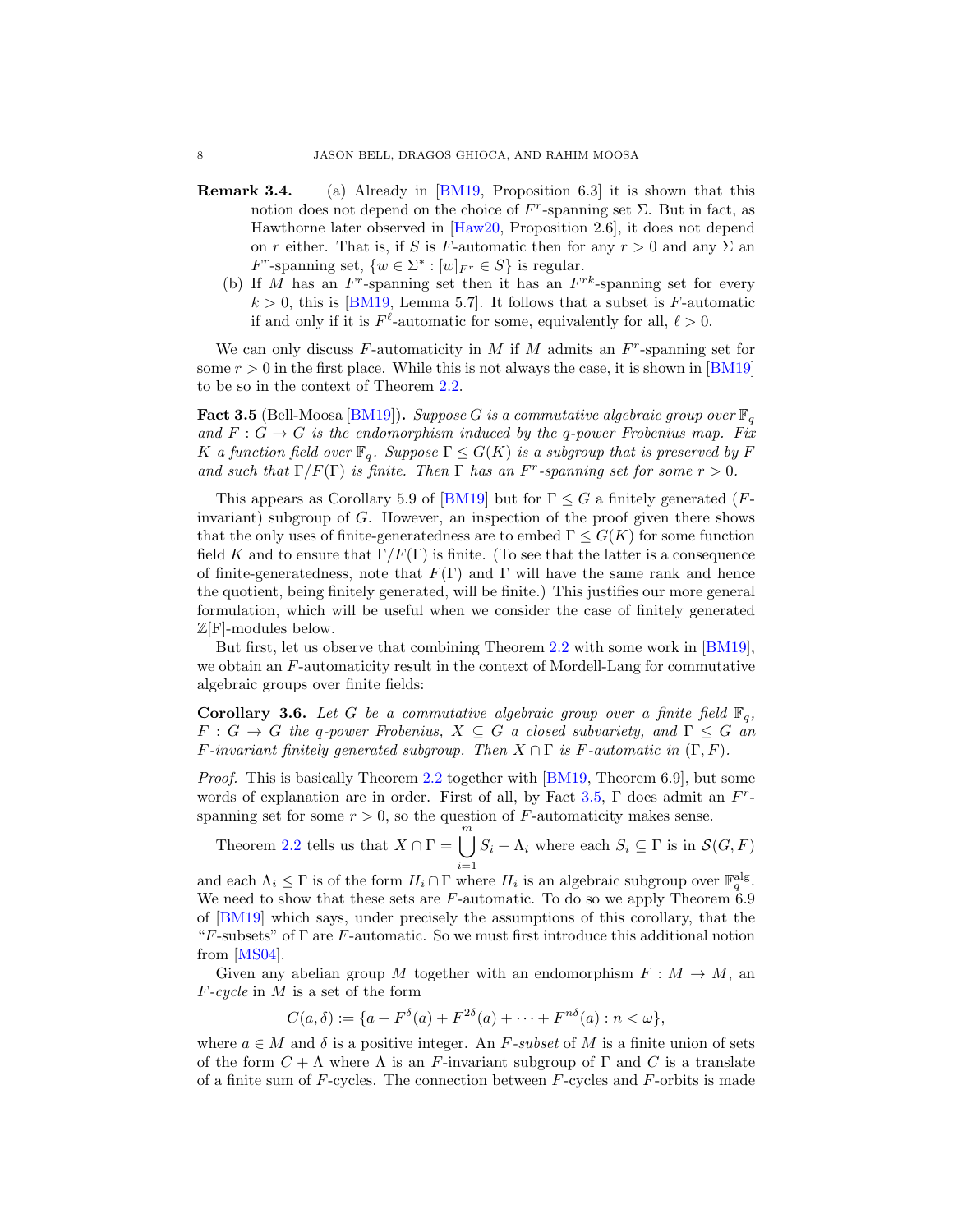in  $[MS04]$ . First of all, every F-orbit is a finite union of translates of F-cycles; indeed, it is easily checked that  $S(a; \delta) = \{a\} \cup (a + C(F^{\delta}(a) - a; \delta))$ . But more is true: a short combinatorial argument given in Lemma 2.9 of [\[MS04\]](#page-40-0) shows that if  $S \subseteq M$  and  $S \in \mathcal{S}(M',F)$ , where M' is a an extension of M to which F extends, then in fact  $S$  is a finite union of translates of sums of  $F$ -cycles in  $M$  itself.

The  $S_i$  appearing in our description of  $X \cap \Gamma$  are subsets of  $\Gamma$  that come from  $\mathcal{S}(G, F)$ . So by the above remarks, they are each a finite union of translates of Fcycles in Γ. Note, however, that the  $\Lambda_i$  appearing in  $X \cap \Gamma$  need not be F-invariant, so we do not necessarily get that  $X \cap \Gamma$  is an F-subset.

But the  $\Lambda_i$  will be  $F^{\ell}$ -invariant for some  $\ell > 0$  because  $\Lambda_i = H_i \cap \Gamma$  and  $H_i$  is an algebraic subgroup defined over a finite field. And the  $S_i$  are also finite unions of translates of  $F^{\ell}$ -cycles. This is because, in general, as long as  $F^{\delta} - 1$  is not a zero divisor in  $\mathbb{Z}[F] \subseteq \text{End}(M)$  for any positive integer  $\delta$ , then every F-cycle in M is a finite unions of translates of  $F^{\ell}$ -cycles (this is also done in [\[MS04\]](#page-40-0) but see the explanation in [\[BM19,](#page-40-14) Fact 2.3]). To observe that  $F^{\delta} - 1$  is not a zero divisor in our context see the proof of Theorem 6.9 of [\[BM19\]](#page-40-14).

In conclusion then,  $X \cap \Gamma$  is an  $F^{\ell}$ -subset of  $\Gamma$  for some  $\ell > 0$ . So we get by [\[BM19,](#page-40-14) Theorem 6.9] that  $X \cap \Gamma$  is  $F^{\ell}$ -automatic in  $(\Gamma, F^{\ell})$ . By Remark [3.4,](#page-0-0) it is thus F-automatic in  $(\Gamma, F)$ , as desired.

Remark 3.7. The above argument is not effective. This is because of its reliance on the isotrivial Mordell-Lang theorem of [\[MS04\]](#page-40-0); we did not construct an automaton that recognises  $X \cap \Gamma$ . In Section [6](#page-19-0) we will do precisely that.

As mentioned before, we want to work in the more general setting where  $\Gamma$  is a finitely generated  $\mathbb{Z}[F]$ -submodule of G. But even to make sense of F-automaticity in that context, we have to prove that such  $\Gamma$  also admit spanning sets. This is the reason we presented Fact [3.5](#page-7-0) with weaker hypotheses than appear in [\[BM19\]](#page-40-14). We only need to show that  $\Gamma/F(\Gamma)$  is finite. That is Theorem [3.10](#page-10-0) below, but we need a preliminary proposition.

<span id="page-8-0"></span>**Proposition 3.8.** Let G be a commutative algebraic group over  $\mathbb{F}_q$ ,  $F: G \to G$  the q-power Frobenius, K a finitely generated extension of  $\mathbb{F}_q$ , and  $\Gamma \leq G(K)$  a finitely generated  $\mathbb{Z}[F]$ -submodule. Let  $\tilde{\Gamma}$  be the F-pure hull of  $\Gamma$  in  $G(K)$ . That is,

 $\tilde{\Gamma} := \{x \in G(K): \text{ there exists } n \geq 0 \text{ such that } F^n(x) \in \Gamma\}.$ 

Then there exists  $n_0 \geq 0$  such that  $F^{n_0}(\tilde{\Gamma}) \subseteq \Gamma$  for  $j = 1, 2$ .

Proof. First of all, observe that if we have an exact sequence

 $0 \longrightarrow G_1 \longrightarrow G \stackrel{\pi}{\longrightarrow} G_2 \longrightarrow 0$ 

of commutative algebraic groups over  $\mathbb{F}_q$  and the result holds of  $G_1$  and  $G_2$  then it holds of G. Indeed, let  $\Gamma_1 := \Gamma \cap G_1$  and  $\Gamma_2 := \pi(\Gamma)$ . Then, for each  $j = 1, 2, \Gamma_j$ is a finitely generated  $\mathbb{Z}[F]$ -submodule of  $G_i(K)$ , and so suppose  $n_i$  is such that  $F^{n_j}(\tilde{\Gamma}_j) \subseteq \Gamma_j$ . One checks readily that  $F^{n_1+n_2}(\tilde{\Gamma}) \subseteq \Gamma$ .

Now, by Chevalley's theorem, there is a short exact sequence

$$
0 \longrightarrow L \longrightarrow G \xrightarrow{\pi} A \longrightarrow 0
$$

over  $\mathbb{F}_q$ , where L is a linear algebraic group and A is an abelian variety. By the previous paragraph we have thus reduced the proposition to the case of abelian varieties and commutative linear algebraic groups.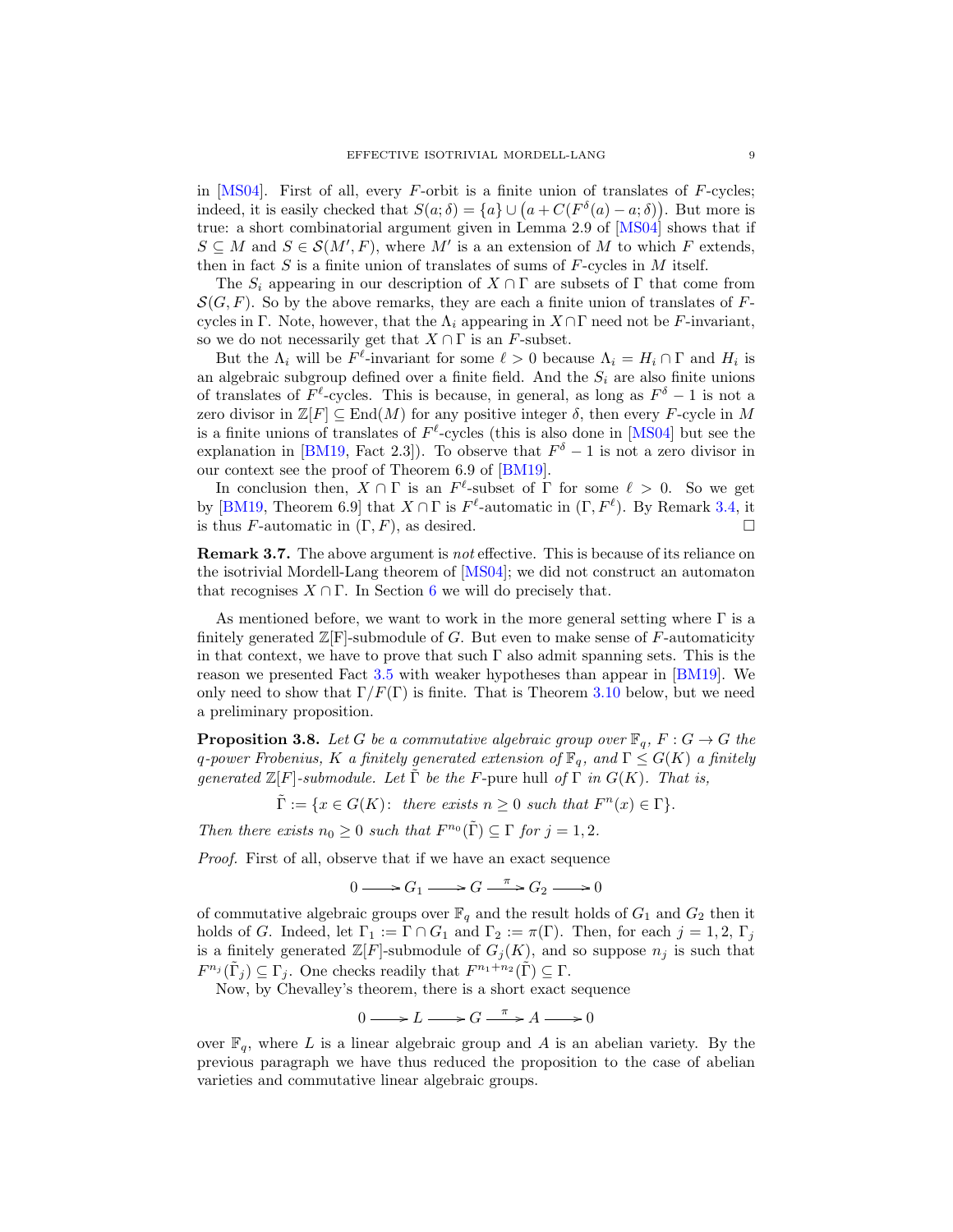Consider the case when  $G = A$  is an abelian variety over  $\mathbb{F}_q$ . The Lang-Néron theorem [\[LN59\]](#page-40-19) tells us that  $A(K)$ , and hence  $\Gamma$ , is a finitely generated group. Fixing a finite set of generators, and letting  $n$  be large enough that  $F<sup>n</sup>$  takes each of them into  $\Gamma$ , we see that  $F^n(\tilde{\Gamma}_2) \subseteq \Gamma_2$ , as desired.

We may therefore assume that  $G = L$  is a commutative linear algebraic group over  $\mathbb{F}_q$ . Then G admits a decomposition series over  $\mathbb{F}_q^{\text{alg}}$  where each quotient is isomorphic to either  $\mathbb{G}_a$  or  $\mathbb{G}_m$  (see [\[Mil17,](#page-40-20) Proposition 17.38]). Working with a power of F if necessary, we may assume this decomposition series is over  $\mathbb{F}_q$ . Hence, using short exact sequences as in the first paragraph of this proof (and induction on  $\dim G$ ) it remains to prove the proposition in the cases when  $G = \mathbb{G}_m$  and  $G = \mathbb{G}_a$ .

Consider therefore the case of  $G = \mathbb{G}_m$ . We claim that, as in the case of abelian varieties,  $\Gamma$  is a finitely generated group, which, as in that case, will suffice. Let  $S$ be the finite set of places v of K such that the generators of  $\Gamma$  are not v-adic units, and let E be the S-unit group of K. Since  $\Gamma \leq E$  and E is F-pure in  $G(K)$ , we have that  $\Gamma \leq E$ . But by [\[Ros73\]](#page-41-2), E is a finitely generated group.

Finally, it remains only to consider the case when  $G = \mathbb{G}_a$ . Fix generators  $\gamma_1, \ldots, \gamma_r$  of Γ. Our strategy is described by the following reduction.

<span id="page-9-0"></span>Claim 3.9. It suffices to prove that there exists a finitely generated  $\mathbb{Z}[F]$ -module  $\Lambda$ satisfying the following properties:

- (i)  $\Gamma \subseteq \Lambda \subseteq \tilde{\Gamma}$ ; and
- (ii) for some generators  $\lambda_1, \ldots, \lambda_s$  for  $\Lambda$  as a  $\mathbb{Z}[F]$ -module, if  $\sum_{i=1}^s c_i \lambda_i = F(x)$ for some  $c_i \in \mathbb{F}_p$  and some  $x \in \mathbb{G}_a(K)$  then  $x \in \Lambda$ .

*Proof of Claim [3.9.](#page-9-0)* First of all, condition (i) yields that  $\tilde{\Lambda} = \tilde{\Gamma}$ , where  $\tilde{\Lambda}$  is (as usually) the F-pure hull of  $\Lambda$  in  $\mathbb{G}_a(K)$ .

Now, condition (ii) from above yields that  $\tilde{\Lambda} = \Lambda$ . Indeed, pick  $x \in \mathbb{G}_a(K)$ and also, let  $n \geq 0$  be minimal such that  $F^{n}(x) \in \Lambda$ ; furthermore, assume  $n > 0$ since otherwise we would have that  $x \in \Lambda$ , as claimed. Now, since  $F^{n}(x) \in \Lambda$  and the  $\lambda_1, \ldots, \lambda_s$  generate  $\Lambda$  as a  $\mathbb{Z}[F]$  module, there exists some  $k \geq 0$  and  $\mathbb{F}_p$ -linear combinations of the  $\lambda_j$ 's, say  $\xi_0, \ldots, \xi_k$ , such that

$$
F^{n}(x) = \xi_{0} + F(\xi_{1}) + \cdots + F^{k}(\xi_{k}).
$$

But then condition (ii) above yields that  $\xi_0 = F(\xi'_0)$  (note that we assumed  $n > 0$ ) for some  $\xi'_0 \in \Lambda$ . So, actually  $F^{n-1}(x) \in \Lambda$ , which contradicts the minimality of n. Therefore, indeed  $n = 0$  and so,  $\tilde{\Lambda} = \Lambda$ .

We have that  $\Lambda = \tilde{\Gamma}$ . But there exists  $n_1 \geq 0$  such that  $F^{n_1}(\lambda_j) \in \Gamma$  for each  $j = 1, \ldots, s$ . Hence  $F^{n_1}(\tilde{\Gamma}) \subseteq \Gamma$ , as desired.

Now, if  $\lambda_i = \gamma_i$  (for  $i = 1, ..., r$ ) were to satisfy properties (i)-(ii) from Claim [3.9,](#page-9-0) then we are done already (and in this case, as previously observed, we would actually have that  $\Gamma = \Gamma$ ). So, we assume that condition (ii) above is not satisfied by  $\lambda_i = \gamma_i$ (since clearly condition (i) is). This means that there exist some  $c_1, \ldots, c_r \in \mathbb{F}_p$ and there exists  $\delta \in \mathbb{G}_a(K) \setminus \Gamma$  such that

$$
F(\delta) = \delta^q = c_1 \gamma_1 + \dots + \dots + c_r \gamma_r.
$$

Let  $h(\cdot)$  be the Weil height associated to the function field  $K/\mathbb{F}_q$  (note that if K is a finite extension of  $\mathbb{F}_q$ , then the conclusion we seek would be obvious because then  $\mathbb{G}_a(K)$  is a finite set). The above relation yields that for each place v of the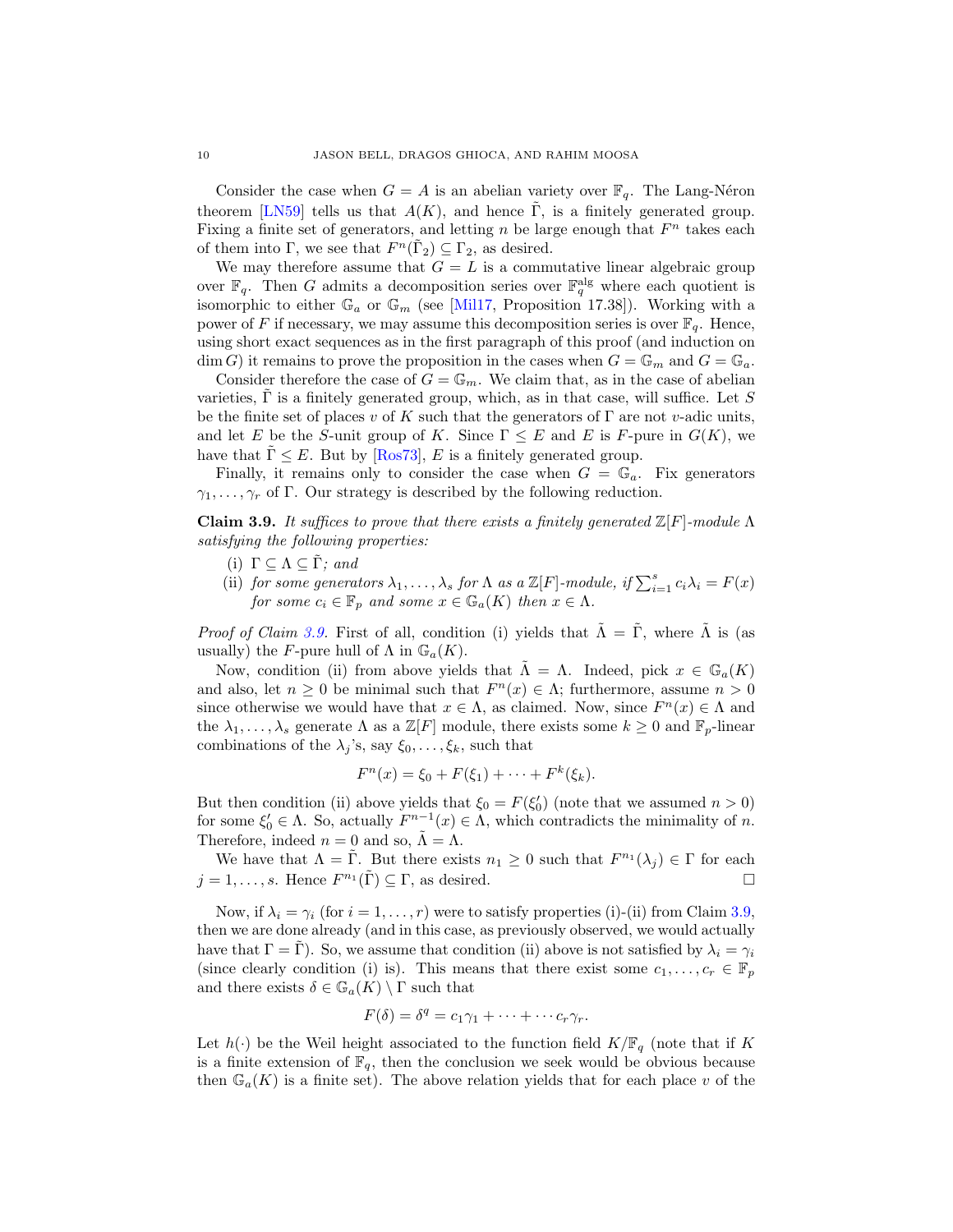function field  $K/\mathbb{F}_q$ , we would have that

 $\max\{1, |\delta|_v\} \leq \max\{1, |\gamma_1|_v, \ldots, |\gamma_r|_v\}.$ 

Let  $i_1 \in \{1, \ldots, r\}$  such that  $c_{i_1} \neq 0$ . Then we replace the tuple  $(\gamma_1, \ldots, \gamma_r)$  by  $(\lambda_1,\ldots,\lambda_r)$  where each  $\lambda_i = \gamma_i$  for  $i \neq i_1$ , while  $\lambda_{i_1} := \delta$ . Clearly, the  $\mathbb{Z}[F]$ -module  $\Lambda$  spanned by  $\lambda_1, \ldots, \lambda_r$  satisfies condition (i) from Claim [3.9.](#page-9-0) If also condition (ii) were to be satisfied by the generators  $\lambda_1, \ldots, \lambda_r$  of  $\Lambda$ , then we would be done. Otherwise, we proceed as before. However, note that each time when we replace a set  $\lambda_1, \ldots, \lambda_r$  by another set  $\eta_1, \ldots, \eta_r$  (generating a *larger*  $\mathbb{Z}[F]$ -submodule of Γ), the Weil height of the point

$$
P_{\lambda} := [1 : \lambda_1 : \cdots : \lambda_r] \in \mathbb{P}^r(K)
$$

does not increase (note that the Weil height of the above point is computed as  $\sum_{v} \log \max\{1, |\lambda_1|_v, \cdots, |\lambda_r|_v\}$ , after a suitable normalisation of the absolute values v of the function field  $K/\mathbb{F}_q$ . Since Northcott's Theorem yields the finiteness of the number of points of bounded Weil height from  $\mathbb{P}^r(K)$ , we conclude that after finitely many steps, we no longer produce new tuples  $(\lambda_1, \ldots, \lambda_r)$  beyond the tuples already produced in our previous steps. Therefore, at some step, we must have the two conditions (i)-(ii) from Claim [3.9](#page-9-0) are satisfied.

This concludes our proof of the Proposition [3.8.](#page-8-0)

We can now prove that in our context spanning sets exist.

<span id="page-10-0"></span>**Theorem 3.10.** Suppose G is a commutative algebraic group over a finite field  $\mathbb{F}_q$ and  $F: G \to G$  is the q-power Frobenius. If  $\Gamma \leq G$  is a finitely generated  $\mathbb{Z}[F]$ submodule then  $\Gamma/F(\Gamma)$  is finite. In particular,  $\Gamma$  admits an  $F^r$ -spanning set for some  $r > 0$ .

Proof. Let us deal first with the case when the following properties hold:

(1) there is an exact sequence

 $0 \longrightarrow L \longrightarrow G \stackrel{\pi}{\longrightarrow} A \longrightarrow 0$ 

over  $\mathbb{F}_q$ , where  $L = U \times \mathbb{G}_m^t$  for some commutative unipotent algebraic group  $U$ , and  $\overline{A}$  is an abelian variety; and

(2) there is a function field K over  $\mathbb{F}_q$  such that  $\Gamma \leq G(K)$  is F-pure in  $G(K)$ in the sense that if  $x \in G(K)$  is such that  $F(x) \in \Gamma$  then  $x \in \Gamma$ .

Afterwards we will remove these assumptions.

Note, first of all, that for some  $s > 0$  we have  $[q^s](L(K)) \subseteq F(L(K))$ . This is because multiplication by some power of  $p$  kills the commutative unipotent algebraic group U, and on  $\mathbb{G}_m^t$  multiplication by q agrees with F.

We claim that there exists  $n > 0$  such that  $[n](G(K)) \subseteq F(G(K))$ . Indeed, let  $\Lambda := \pi(G(K)) \leq A(K)$ . By the Lang-Neron theorem,  $A(K)$ , and hence  $\Lambda$ , is a finitely generated group. Hence  $\Lambda/F(\Lambda)$  is finite. Let  $m > 0$  be such that  $m\Lambda \subseteq F(\Lambda)$ . We show that  $n := q^s m$  works. Suppose  $x \in G(K)$ . Then

$$
\pi(mx) = m\pi(x)
$$
  
=  $F(\lambda)$  for some  $\lambda \in \Lambda$   
=  $F(\pi(y))$  for some  $y \in G(K)$ 

So  $mx - F(y) \in L(K)$ . Hence  $q<sup>s</sup>mx - F(q<sup>s</sup>y) = F(z)$  for some  $z \in L(K)$ , so that  $q<sup>s</sup>mx = F(q<sup>s</sup>y + z) \in F(G(K))$ , as desired.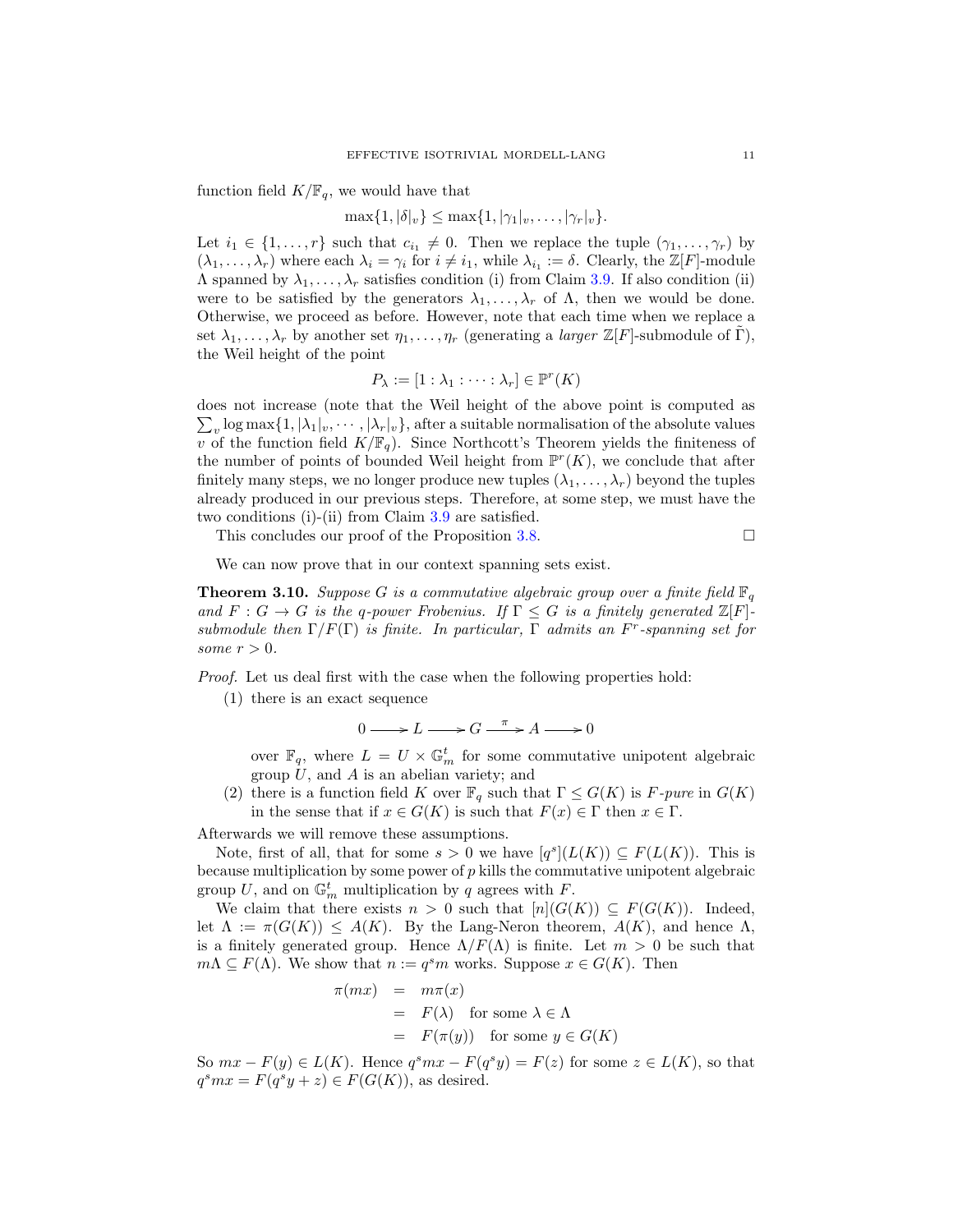Now, by the F-purity of  $\Gamma$  in  $G(K)$ , this implies that  $n\Gamma \subseteq F(\Gamma)$ . Hence  $\Gamma/F(\Gamma)$ is n-torsion. But  $\Gamma/F(\Gamma)$  is a finitely generated group as  $\Gamma$  is a finitely generated  $\mathbb{Z}[F]$ -module. So  $\Gamma/F(\Gamma)$  is finite.

Next, we consider the general case; that is, we drop assumptions (1) and (2). By the structure of commutative linear algebraic groups (see  $[Mill7, Theorem 17.17]$ ), together with Chevalley's theorem, we know that there is an  $\ell \geq 1$  such that G does satisfy property (1) over  $\mathbb{F}_{q^{\ell}}$ . Let K be a function field extension of  $\mathbb{F}_{q^{\ell}}$  such that  $\Gamma \leq G(K)$ . Note that  $\Gamma$  is a finitely generated  $\mathbb{Z}[F^{\ell}]$ -submodule of  $G(K)$ ; one can take  $\{F^i(\gamma_j) : 0 \leq i < \ell, 1 \leq j \leq k\}$  as generators where  $\{\gamma_1, \ldots, \gamma_k\}$  generate Γ as a  $\mathbb{Z}[F]$ -module. Let  $\widetilde{\Gamma}$  be the  $F^{\ell}$ -pure hull of  $\Gamma$  in  $G(K)$ . By Proposition [3.8](#page-8-0) there is an  $n_0 \geq 0$  such that  $F^{\ell n_0} \tilde{\Gamma} \leq \Gamma$ . In particular,  $\tilde{\Gamma}$  is a finitely generated  $\tilde{\Gamma}(\tilde{\Gamma})$  $\mathbb{Z}[F^{\ell}]$ -submodule of  $G(K)$  in which it is  $F^{\ell}$ -pure. That is,  $(G, q^{\ell}, F^{\ell}, \tilde{\Gamma}, K)$  satisfies properties (1) and (2). Hence, by the first part of the proof, we have that  $\tilde{\Gamma}/F^{\ell}(\tilde{\Gamma})$  is finite. Applying the  $\mathbb{Z}[F^{\ell}]$ -isomorphism  $F^{\ell n_0}$ , we have that  $\widetilde{\Gamma}/F^{\ell(n_0+1)}(\widetilde{\Gamma})$  is finite too. As  $F^{\ell(n_0+1)}\widetilde{\Gamma} \leq F^{\ell}\Gamma \leq F\Gamma \leq \Gamma \leq \widetilde{\Gamma}$ , we have that  $\Gamma/F(\Gamma)$  is finite.

The "in particular" clause follows by Fact [3.5.](#page-7-0)  $\Box$ 

#### 4. Explicit weak spanning sets

<span id="page-11-0"></span>Theorem [3.10](#page-10-0) does not explicitly construct an  $F<sup>r</sup>$ -spanning set; indeed, we are not aware of an effective procedure for doing so except in the case of  $\Gamma = G(K)$ , see §[7.4](#page-23-0) below. In general, we can, however, explicitly construct  $(r, \Sigma)$  where  $\Sigma$  is a weak F<sup>r</sup>-spanning set. Recall that this means  $\Sigma$  satisfies all but property (iv) of Definition [3.2.](#page-6-2) It will turn out that weak spanning sets suffice for giving an effective description of  $X \cap \Gamma$  in the isotrivial Mordell-Lang setting.

We begin with a general construction of a weak spanning set.

<span id="page-11-1"></span>**Lemma 4.1.** Suppose  $(M, F)$  is an abelian group with an injective endomorphism. Assume there exist positive integers r, b and integers  $b_1, \ldots, b_r$ , satisfying:

(i) 
$$
bx = \sum_{i=1}^{r} b_i F^i(x)
$$
 for all  $x \in M$ , and  
(ii)  $|b_i| < \frac{b}{6r}$  for all  $i = 1, ..., r$ .

Suppose M is generated as a  $\mathbb{Z}[F]$ -module by  $u_1, \ldots, u_s$ . Then

<span id="page-11-2"></span>(1) 
$$
\Sigma := \left\{ \sum_{i=1}^{s} \sum_{j=0}^{r-1} a_{i,j} F^{j}(u_i) : a_{i,j} \in \mathbb{Z}, 0 \leq |a_{i,j}| < 6b \right\}
$$

is a weak F<sup>r</sup>-spanning set for M.

*Proof.* Note that every element of M is of the form  $\sum_{i=1}^{s} \sum_{j=0}^{\ell_i} c_{i,j} F^{j}(u_i)$  and that if each  $|c_{i,j}| < 6b$  then this has an F<sup>r</sup>-expansion with digits in  $\Sigma$ . So, toward a contradiction, suppose that there is an element  $x = \sum_{i=1}^{s} \sum_{j=0}^{\ell_i} c_{i,j} F^{j}(u_i) \in M$  that does not have an F<sup>r</sup>-expansion with digits in  $\Sigma$  and such that  $N := \max_{i,j} |c_{i,j}|$ is least such. So  $N \geq 6b$ . Dividing each  $c_{i,j}$  by b we write  $c_{i,j} = bc'_{i,j} + r_{i,j}$ where  $|r_{i,j}|$  < b. Then  $x = y + z$  where  $y = \sum_{i=1}^{s} \sum_{j=0}^{\ell_i} c'_{i,j} F^{j}(bu_i)$  and  $z =$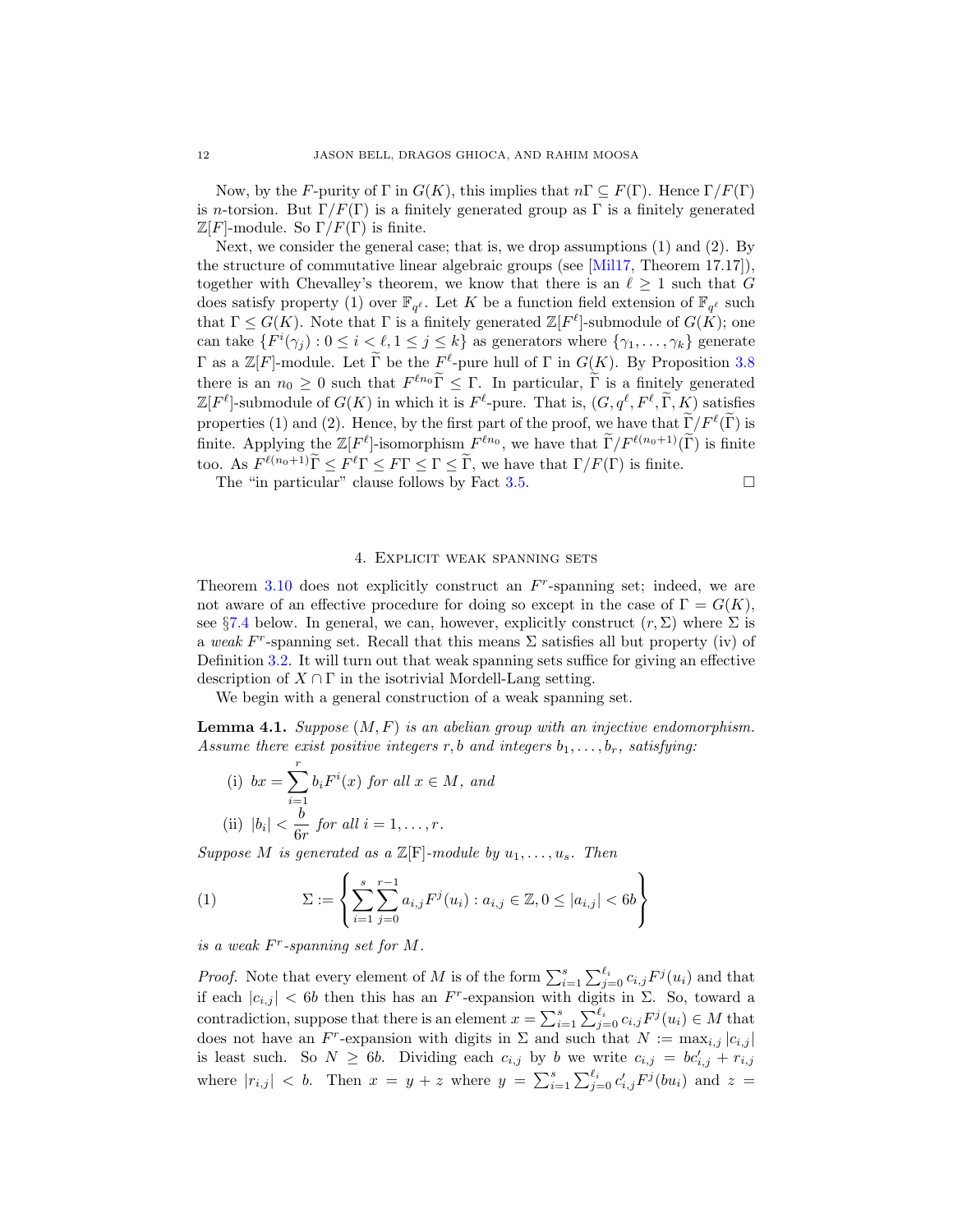$\sum_{i=1}^s \sum_{j=0}^{\ell_i} r_{i,j} F^j(u_i)$ . Using (i) we get

$$
y = \sum_{i=1}^{s} \sum_{j=0}^{\ell_i} \sum_{k=1}^{r} c'_{i,j} b_k F^{j+k}(u_i)
$$
  
= 
$$
\sum_{i=1}^{s} \sum_{\ell=0}^{\ell_i+r} d_{i,\ell} F^j(u_i)
$$

where  $d_{i,\ell} := \sum$  $j+k=\ell$  $c'_{i,j}b_k$ . But by (ii) and the fact that  $|c'_{i,j}| \leq \frac{N}{b}$ , we have

$$
|d_{i,\ell}|\leq r\frac{N}{b}\frac{b}{6r}=\frac{N}{6}.
$$

Since the coefficients of z also satisfy  $|r_{i,j}| < b \leq \frac{N}{6}$ , we have that

$$
x = y + z = \sum_{i=1}^{s} \sum_{j=0}^{L_i} e_{i,j} F^{j}(u_i)
$$

where  $e_{i,j} \leq \frac{N}{6} + \frac{N}{6} < N$  contradicting the minimal choice of N.

Next we show if  $x_1, \ldots, x_5 \in \Sigma$  then  $x := x_1 + \cdots + x_5 = t + F^{r}t'$  for some t, t'  $\in \Sigma$ . We can write  $x = \sum_{i=1}^{s} \sum_{j=0}^{r-1} a_{i,j} F^{j}(u_i)$  with each  $|a_{i,j}| < 30b$ . As before, we divide by b, writing  $a_{i,j} = b a'_{i,j} + r_{i,j}$  with  $|r_{i,j}| < b$ . Hence  $x = y + z$ where  $z := \sum_{i=1}^{s} \sum_{j=0}^{r-1} r_{i,j} F^{j}(u_i)$  and

$$
y := \sum_{i=1}^{s} \sum_{j=0}^{r-1} a'_{i,j} F^{j}(bu_{i})
$$
  
= 
$$
\sum_{i=1}^{s} \sum_{j=0}^{r-1} \sum_{k=1}^{r} a'_{i,j} b_{k} F^{j+k}(u_{i})
$$
  
= 
$$
\sum_{i=1}^{s} \sum_{\ell=0}^{2r-1} d_{i,\ell} F^{j}(u_{i})
$$

where  $d_{i,\ell} := \sum$  $j+k=\ell$  $a'_{i,j}b_k$ , and so  $|d_{i,\ell}| < r30\frac{b}{6r} = 5b$ . We have that

$$
x = \sum_{i=1}^{s} \sum_{j=0}^{r-1} (r_{i,j} + d_{i,j}) F^{j}(u_i) + F^{r} \left( \sum_{i=1}^{s} \sum_{j=0}^{r-1} d_{i,j} F^{j}(u_i) \right)
$$

and all coefficients are bounded by 6b. So,  $t := \sum_{i=1}^{s} \sum_{j=0}^{r-1} (r_{i,j} + d_{i,j}) F^{j}(u_i)$  and  $t' := \sum_{i=1}^s \sum_{j=0}^{r-1} d_{i,j} F^j(u_i)$  are in  $\Sigma$  and  $x = t + F^r t'$ , as desired.

Finally, it is clear that  $\Sigma$  contains 0 and is symmetric. Hence  $\Sigma$  satisfies all but property (iv) of Definition [3.2,](#page-6-2) and is thus a weak  $F^r$ -spanning set.

We can now effectively construct weak spanning sets in the isotrivial Mordell-Lang setting:

<span id="page-12-0"></span>**Proposition 4.2.** Suppose G is a commutative algebraic group over  $\mathbb{F}_q$ , presented to us as a Zariski open subset of a Zariski closed subset of  $\mathbb{P}^n$ . Let  $F: G \to G$  be the q-power Frobenius. Then conditions (i) and (ii) of Lemma [4.1](#page-11-1) hold of  $M = G$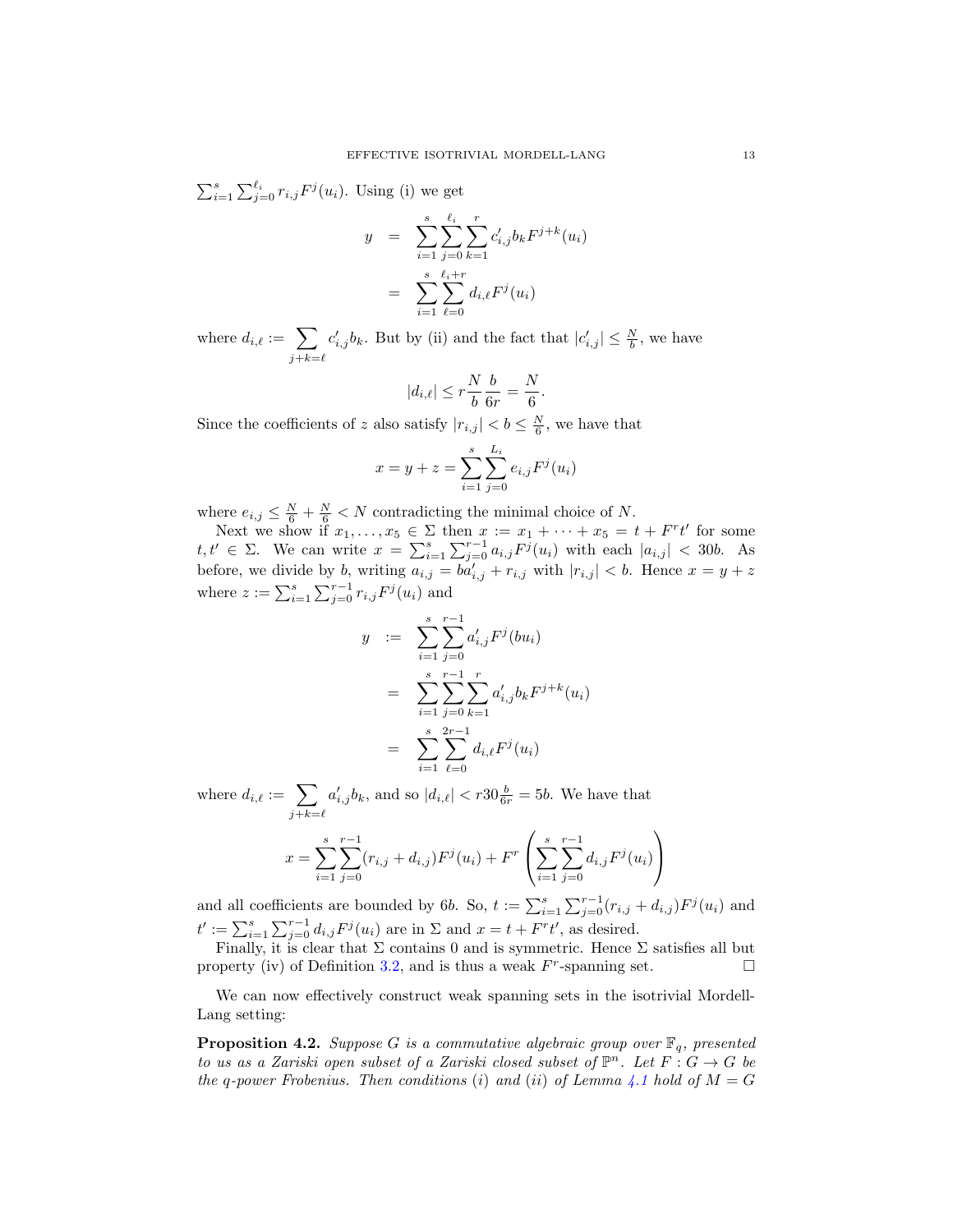with an effective choice of b and r as a function of n. In particular, if  $\Gamma \leq G$  is a  $\mathbb{Z}[\mathrm{F}]$ -submodule generated by  $u_1, \ldots, u_s$  then formula [\(1\)](#page-11-2) of that lemma gives an explicit weak  $F^r$ -spanning set for  $\Gamma$ .

Proof. By Chevalley's theorem, there is a short exact sequence

 $0 \longrightarrow L \longrightarrow G \stackrel{\pi}{\longrightarrow} A \longrightarrow 0$ 

over  $\mathbb{F}_q$ , where L is a linear algebraic group and A is an abelian variety. On the other hand,  $L = U \times M$  where M is isomorphic to a multiplicative torus over  $\mathbb{F}_q^{\text{alg}}$ and U is unipotent; see, for example, [\[Bri17,](#page-40-16) Theorem 5.3.1].

Choose  $\ell > 0$  sufficiently large so that

- (a) M is isomorphic to a multiplicative torus over  $\mathbb{F}_{q^{\ell}}$ , and
- (b)  $q^{\ell} > q^{\frac{\ell}{2}} 6\ell(2n+1)4^n$ .

It is pointed out in Proposition [A.1](#page-38-1) below that this can be done effectively; that  $\ell = \max(2^{11}11!, 2^n n!)$  satisfies (a).

We show that  $b := q^{\ell(n+1)}$  and  $r := \ell(2n+1)$  satisfy the conditions of Lemma [4.1.](#page-11-1) Let  $a = \dim A$  and  $u = \dim U$ . Then  $q^u$  annihilates U by unipotency, and hence so does  $q^{\ell u}$ . By (a) we have that  $(F^{\ell} - q^{\ell})$  annihilates M. As A is an abelian variety over  $\mathbb{F}_{q^{\ell}}$  we have that  $F^{\ell}$  on A is the root of a monic integer polynomial of the form  $Q(x) := \sum_{i=0}^{2a} c_i x^i$  where  $|c_0| = q^{\ell a}$ ,  $c_{2a} = 1$ , and

(2) 
$$
|c_i| \leq {2a \choose i} q^{\ell a - \frac{\ell i}{2}} \text{ for all } i.
$$

 $\sim$ 

See  $[Mil, Theorem 1.1, Chapter 2, p. 75]$ . In any case, on  $G$ ,

<span id="page-13-1"></span>
$$
0 = q^{\ell u} (F^{\ell} - q^{\ell}) Q(F^{\ell})
$$
  
=  $q^{\ell u} \left( \sum_{i=0}^{2a} c_i F^{\ell i + \ell} \right) - q^{\ell u + \ell} \left( \sum_{i=0}^{2a} c_i F^{\ell i} \right).$ 

so that

$$
q^{\ell(u+1)}c_0 = \sum_{i=0}^{2a-1} (q^{\ell u}c_i + q^{\ell(u+1)}c_{i+1})F^{\ell(i+1)} + q^{\ell u}F^{\ell(2a+1)}.
$$

Noting that  $u + a \leq \dim G \leq n$ , we can multiply through by  $q^{\ell(n-u-a)}$  to get

<span id="page-13-0"></span>(3) 
$$
q^{\ell(n-a+1)}c_0 = \sum_{i=0}^{2a-1} (q^{\ell(n-a)}c_i + q^{\ell(n-a+1)}c_{i+1})F^{\ell(i+1)} + q^{\ell(n-a)}F^{\ell(2a+1)}.
$$

Note that  $|q^{\ell(n-a+1)}c_0|=q^{\ell(n+1)}=b$  and the degree in F on the right hand side is  $\ell(2a + 1) \leq \ell(2n + 1) = r$ . So to show that conditions (i) and (ii) of Lemma [4.1](#page-11-1) hold with  $b$  and  $r$  it suffices to show that all the coefficients on the right hand side of [\(3\)](#page-13-0) are strictly bounded in absolute value by  $\frac{b}{6r}$ .

First consider the coefficient of  $F^{\ell(2a+1)}$  in [\(3\)](#page-13-0), which is  $q^{\ell(n-a)}$ . By condition (b) on the choice of  $\ell, q^{\ell} > 6\ell(2n + 1)$ . Thus

$$
q^{\ell(n-a)} = \frac{q^{\ell(n+1)}}{q^{\ell(a+1)}} \le \frac{q^{\ell(n+1)}}{q^{\ell}} < \frac{q^{\ell(n+1)}}{6\ell(2n+1)} = \frac{b}{6r}
$$

as desired.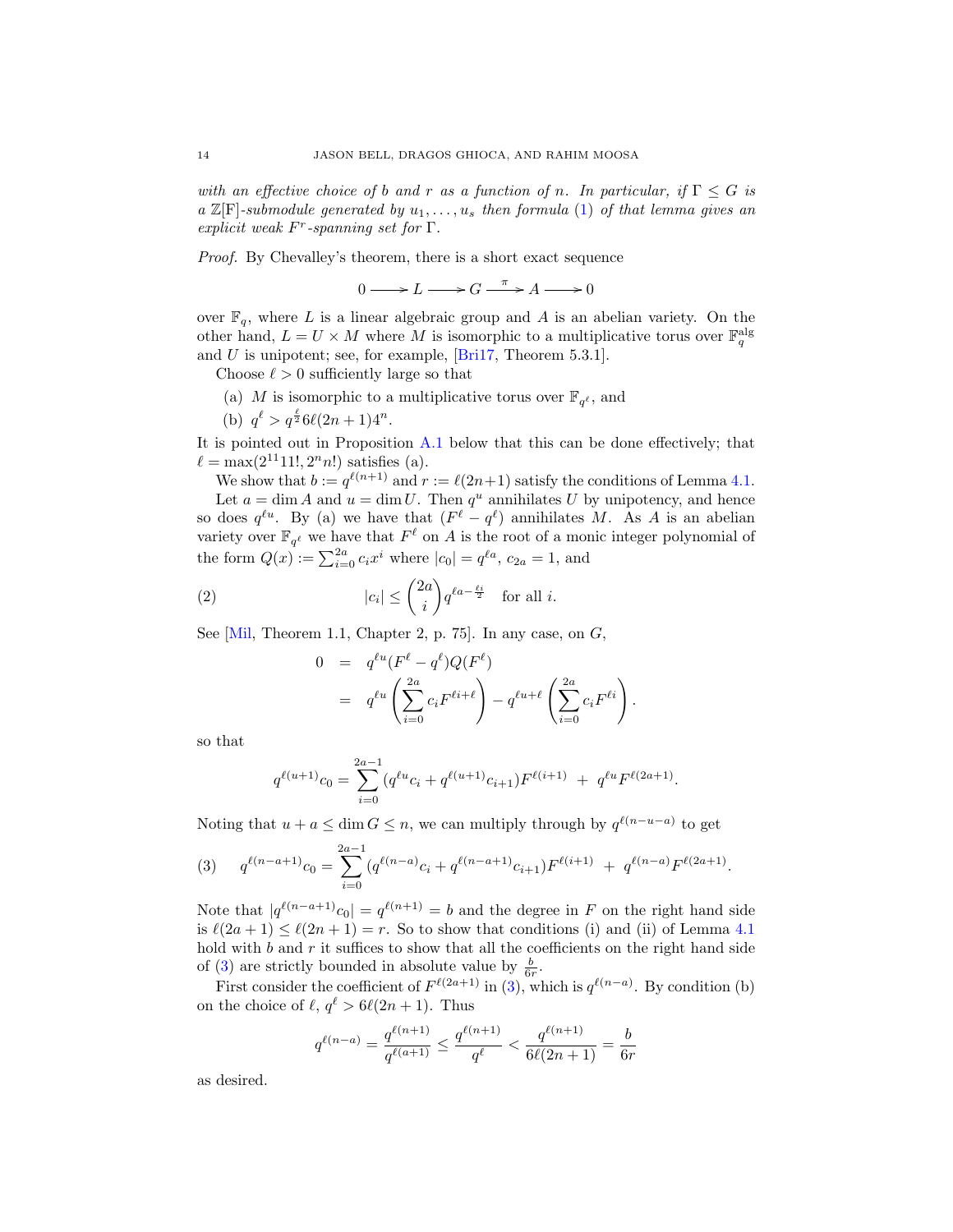Next, for each 
$$
i = 0, ..., 2a - 1
$$
, consider the coefficient of  $F^{\ell(i+1)}$ . It satisfies  
\n
$$
|q^{\ell(n-a)}c_i + q^{\ell(n-a+1)}c_{i+1}| \leq q^{\ell(n-a)}(|c_i| + q^{\ell}|c_{i+1}|)
$$
\n
$$
\leq q^{\ell n} \left( \binom{2a}{i} q^{-\frac{\ell i}{2}} + \binom{2a}{i+1} q^{\ell - \frac{\ell i+\ell}{2}} \right) \text{ by (2)}
$$
\n
$$
= q^{\ell(n+\frac{1}{2})} \left( \binom{2a}{i} q^{-\frac{\ell i+\ell}{2}} + \binom{2a}{i+1} q^{-\frac{\ell i}{2}} \right)
$$
\n
$$
\leq q^{\ell(n+\frac{1}{2})} \left( \binom{2a}{i} + \binom{2a}{i+1} \right)
$$
\n
$$
\leq \frac{q^{\ell(n+1)}}{6\ell(2n+1)} 6\ell(2n+1) q^{-\frac{\ell}{2}} 4^n \text{ as } a \leq n
$$
\n
$$
< \frac{b}{6r} \text{ by choice of } \ell \text{ satisfying property (b)}
$$
\nas desired.

#### 5. A finiteness result on Frobenius pullbacks

<span id="page-14-0"></span>The automaton we build in the next section to recognising  $X \cap \Gamma$  will be based on a certain finiteness result. We need two bits of notation to state the proposition: First, given a variety V over a field of characteristic  $p$ , a power  $q$  of  $p$ , and a natural number  $\ell$ , let us denote by  $V^{q^{-\ell}}$  the transform of V by the inverse of the q-power Frobenius. So locally, in an affine chart, this means replacing the coefficients of the defining equations of V with their  $q^{\ell}$  roots. Secondly, if  $(M, F)$  is an abelian group equipped with an injective endomorphism and  $\Sigma \subseteq M$  is finite then by  $\Sigma(\ell, F)$  we mean<sup>[3](#page-14-1)</sup> the set of elements of M of the form  $[w]_F$  where  $w \in \Sigma^*$  is a word of length at most  $\ell$ .

<span id="page-14-3"></span>**Proposition 5.1.** Suppose G is a commutative algebraic group over a finite field  $\mathbb{F}_q$ ,  $F: G \to G$  is the endomorphism induced by the q-power Frobenius map, and X is a closed subvariety of G. Suppose  $r > 0$  is sufficiently large<sup>[4](#page-14-2)</sup>, K is a finitely generated extension of  $\mathbb{F}_{q^r}$  over which X is defined, and  $\Sigma \subseteq G(K)$  is finite. Then

$$
\mathcal{T}_K := \left\{ (X - \gamma)^{q^{-\ell r}}(K) : \ell \ge 0, \gamma \in \Sigma(\ell, F^r) \right\}
$$

is finite.

The main technique for proving this proposition comes from §5 of [\[Der07\]](#page-40-9) where it is called "Frobenius splitting". The first point is that while the  $(X - \gamma)^{q^{-\ell r}}$  are varieties defined over the (ever increasing) field extensions  $K^{q^{-\ell r}}$ , the set  $(X-\gamma)^{q^{-\ell r}}(K)$ agrees with the K-points of a variety defined over K, namely the transform of  $X - \gamma$ by "lambda functions". We now make this precise.

Fix K a finitely generated extension of  $\mathbb{F}_q$ . Since K is of finite degree of imperfection, we can fix a linear basis  $1 = h_1, \ldots, h_m$  for K over  $K<sup>q</sup>$ . We obtain additive operators  $\lambda_1, \ldots, \lambda_m$  on K with the property that for all  $x \in K$ ,

$$
x = \lambda_1(x)^q h_1 + \lambda_2(x)^q h_2 + \dots + \lambda_m(x)^q h_m.
$$

<span id="page-14-2"></span><span id="page-14-1"></span><sup>&</sup>lt;sup>3</sup>In [\[BM19\]](#page-40-14) this was denoted by the somewhat ambiguous  $\Sigma^{(\ell)}$ .

<sup>&</sup>lt;sup>4</sup>As the proof shows, we need r such that  $q<sup>r</sup>$  is an upper bound on the total degree of a defining set of polynomials over  $\mathbb{F}_q$  for the group multiplication on G.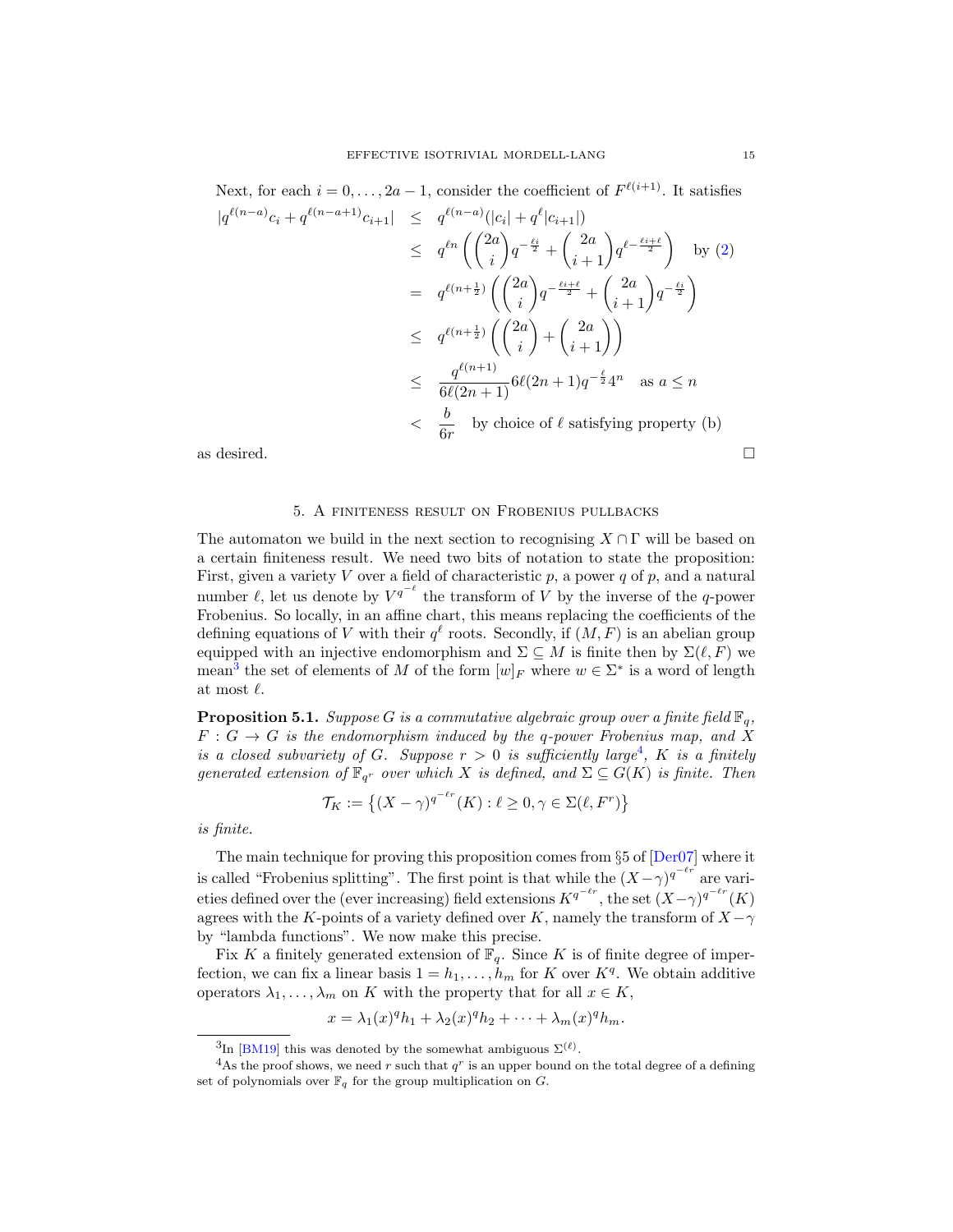**Definition [5](#page-15-0).2** (Lambda functions). For  $\ell \geq 0$ , by an order  $\ell$  lambda function<sup>5</sup> we will mean an  $\ell$ -fold composition of functions from  $\{\lambda_1, \ldots, \lambda_m\}$ . We will denote the set of these functions by  $\Lambda(\ell) := \{ \lambda_{i_1} \circ \lambda_{i_2} \circ \cdots \circ \lambda_{i_\ell} : \text{ each } 1 \leq i_j \leq m \}.$ 

They have the following multiplicative property.

<span id="page-15-1"></span>**Lemma 5.3.** Suppose  $P \in K[x]$  is a polynomial in the n variables  $x = (x_1, \ldots, x_n)$ . Let  $\lambda \in \Lambda(\ell)$  and  $a \in K^n$ . Then

$$
\lambda(P(a^{q^{\ell}})) = P^{\lambda}(a)
$$

where  $P^{\lambda}$  denotes the polynomial obtained by applying  $\lambda$  to the coefficients of P. In particular,  $P(a^{q^{\ell}}) = 0$  if and only if  $P^{\lambda}(a) = 0$  for all  $\lambda \in \Lambda(\ell)$ .

*Proof.* Note first of all that  $\lambda_i(uv^q) = \lambda_i(u)v$  for all  $u, v \in K$  and  $i = 1, \ldots, m$ . Indeed,  $u = \lambda_1(u)^q h_1 + \cdots + \lambda_m(u)^q h_m$  and so

$$
uv^{q} = (\lambda_1(u)v)^{q}h_1 + \cdots + (\lambda_m(u)v)^{q}h_m.
$$

We now prove the  $\ell = 1$  case of the lemma for monomials  $P(x)$  by induction on the total degree. The case of P a constant is clear. Writing  $P(x) = Q(x)x_j$  for a monomial Q we have

$$
\lambda_i(P(a^q)) = \lambda_i(Q(a^q)a_j^q) = \lambda_i(Q(a^q))a_j = Q^{\lambda_i}(a)a_j = P^{\lambda_i}(a)
$$

as desired. By linearity, the  $\ell = 1$  case of the lemma follows. By induction on  $\ell$  the general case follows:  $\lambda \circ \lambda_i(P(a^{q^{(\ell+1)}})) = \lambda(P^{\lambda_i}(a^{q^{\ell}})) = P^{\lambda \circ \lambda_i}(a)$ .

The left-to-right direction of the "in particular" clause is an immediate corollary. For the converse, we need to observe that for  $u \in K$ , if  $\lambda(u) = 0$  for all  $\lambda \in \Lambda(\ell)$ then  $u = 0$ . When  $\ell = 1$  this is clear by choice of  $\lambda_1, \ldots, \lambda_m$ , and the general case follows by induction.

<span id="page-15-2"></span>**Corollary 5.4.** Suppose  $V \subset \mathbb{A}^n$  is a variety defined by the vanishing of polynomials  $P_1, \ldots, P_s \in K[x_1, \ldots, x_n]$ . Then

$$
V^{q^{-\ell}}(K) = \{a \in K^n : P_i^{\lambda}(a) = 0, i = 1, \dots, s, \lambda \in \Lambda(\ell)\}.
$$

*Proof.* This is immediate from Lemma [5.3.](#page-15-1)

Our proof of Proposition [5.1](#page-14-3) will take the following form: Working in an affine chart we find bounds, independently of  $\ell$ , on the degrees and "heights" of the coefficients of the polynomials  $P_1^{\lambda}, \ldots, P_s^{\lambda}$  as  $\lambda$  ranges in  $\Lambda(\ell)$  and  $\text{Zeros}\{P_1, \ldots, P_s\} =$  $X - \gamma$  ranges among the translates of X by  $\gamma \in \Sigma(\ell, F^r)$ . Since, by Corollary [5.4,](#page-15-2)  $(X - \gamma)^{q^{-\ell}}(K)$  is the set of K-points of the variety defined by these  $P_i^{\lambda}$ , the degree and height bounds on the  $P_i^{\lambda}$  will imply that there are only finitely many possibilities for  $(X - \gamma)^{q^{-\ell}}(K)$ .

We now describe what our naive notion of "height" will be. We do not quite use the usual canonical height because we are interested in keeping everything effective – see §[5.1](#page-19-1) below. Let  $W \subseteq K$  be a finite dimensional (and hence finite)  $\mathbb{F}_q$ -subspace such that  $K = \mathbb{F}_q(W)$ . We set  $W^0 := \mathbb{F}_q$  and for  $\ell > 0$  denote by  $W^{\ell}$  the  $\mathbb{F}_q$ -span of the  $\ell$ -fold products of elements in W. So  $\mathbb{F}_q[W] = \left[ \int W^{\ell} \right]$ .  $l<\omega$ 

$$
\bot
$$

<span id="page-15-0"></span> $5$ Our terminology here is borrowed from the model theory of separably closed fields.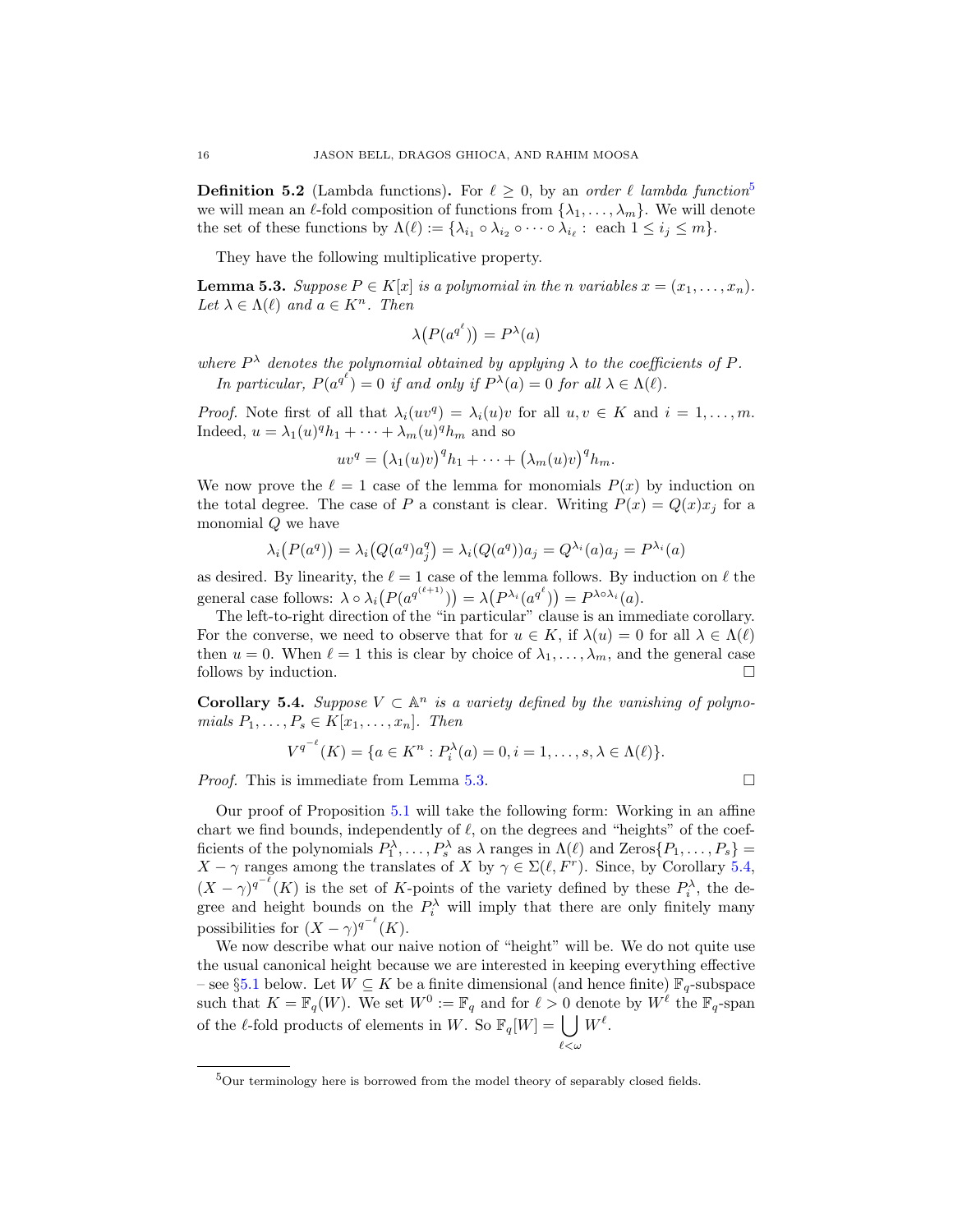<span id="page-16-2"></span>**Definition 5.5** (Height). Suppose  $W \subseteq K$  is a finite dimensional  $\mathbb{F}_q$ -subspace such that  $K = \mathbb{F}_q(W)$ . Define  $\text{ht}_W : \mathbb{F}_q[W] \to \mathbb{N}$  by  $\text{ht}_W(x) := \min\{\ell : x \in W^{\ell}\}.$  We can extend this to K by defining  $\text{ht}_W(u)$  to be the infimum of max  $\{\text{ht}_W(x), \text{ht}_W(y)\}\$ where  $u = \frac{x}{y}$  and  $x, y \in \mathbb{F}_q[W]$ . More generally, given  $a \in \mathbb{P}^n(K)$ , we define  $\text{ht}_W(a)$  to be inf max  $\{\text{ht}_W(x_0), \ldots, \text{ht}_W(x_n)\},\$  where the infimum is taken over all representations  $a = [x_0 : x_1 : \cdots : x_n]$  with each  $x_i \in \mathbb{F}_q[W]$ .

Note that this height satisfies the Northcott property: the set of points of height bounded by N is finite because  $W^N$  itself is a finite set. In order for this height function to have the further properties that we desire, we need to choose W carefully. We follow §5 of [\[Der07\]](#page-40-9) closely here. The following, for example, appears in the proof of Proposition 5.2 of [\[Der07\]](#page-40-9), and we repeat it here for the sake of completeness.

<span id="page-16-0"></span>**Lemma 5.6.** There exists a finitely generated  $\mathbb{F}_q$ -subalgebra R of K, containing  $h_1, \ldots, h_m$  as well as the generators of K over  $\mathbb{F}_q$ , such that  $\lambda_i(R) \subseteq R$  for all  $i=1,\ldots,m$ .

*Proof.* Let R be the  $\mathbb{F}_q$ -algebra generated by  $h_1, \ldots, h_m$  along with the generators of K over  $\mathbb{F}_q$ . So  $R^q h_1 + \cdots + R^q h_m \subseteq R$ , and we need to modify R so as to get equality. So consider the  $R^q$ -module  $R/(R^q h_1 + \cdots R^q h_m)$ .

We first claim that it is torsion. Indeed, if  $a \in R$  then

$$
a = \lambda_1(a)^q h_1 + \lambda_2(a)^q h_2 + \dots + \lambda_m(a)^q h_m,
$$

and so if we let a nonzero  $b \in \mathbb{R}^q$  be such that  $b\lambda_i(a)^q \in \mathbb{R}^q$  for each  $i = 1, \ldots, m$ , then  $ba \in R^q h_1 + \cdots + R^q h_m$ .

On the other hand, if  $t_1, \ldots, t_{\nu}$  generate R as an  $\mathbb{F}_q$ -algebra, then as an  $R^q$ module it is generated by the finite set  $\{t_1^{r_1}\cdots t_{\nu}^{r_{\nu}}: \text{ each } 0 \leq r_i < q\}$ . So the quotient  $R/(R^q h_1 + \cdots R^q h_m)$  is a finitely generated  $R^q$ -module.

Hence there is nonzero  $g \in R$  such that  $g^q R \subseteq R^q h_1 + \cdots R^q h_m$ . Localising at g, it is not hard to see that  $R_g = R_{gq} = R_g^q h_1 + \cdots + R_g^q h_m$ , and so  $R_g$  works.  $\Box$ 

Fix R as in the lemma and let W be a finite dimensional  $\mathbb{F}_q$ -subspace of R containing  $h_1, \ldots, h_m$  as well as generators for R over  $\mathbb{F}_q$ . We work with ht<sub>W</sub>. The following is the key property of  $\text{ht}_W$ , and it appears in the proof of Proposition 5.2 of [\[Der07\]](#page-40-9). We include it here, again for completeness.

<span id="page-16-1"></span>**Lemma 5.7.** There is a constant  $D \geq 0$  such that for all  $i = 1, \ldots, m$ , and all  $a \in R$ , we have  $\text{ht}_W\left(\lambda_i(a)\right) \leq \lfloor \frac{\text{ht}_W(a)}{q} \rfloor + D$ .

*Proof.* For any set  $A \subseteq K$ , let  $A^{\langle q \rangle} := \{a^q : a \in A\}$ . Note that when A is a subring of K we have just been denoting this by  $A<sup>q</sup>$ , but when working with  $\mathbb{F}_q$ linear subspaces  $V \subseteq K$  it is worth being explicit so as to distinguish between the subspace  $V^{\langle q \rangle}$  of q-powers and the subspace  $V^{\ell}$  generated by the  $\ell$ -fold products.

Now, it suffices to show that for all  $\ell \geq 0$ ,  $\lambda_i(W^{\ell}) \subseteq W^{\lfloor \frac{\ell}{q} \rfloor + D}$ . That is, we need to prove that

$$
W^{\ell} \subseteq (W^{\lfloor \frac{\ell}{q} \rfloor + D})^{\langle q \rangle} h_1 + \dots + (W^{\lfloor \frac{\ell}{q} \rfloor + D})^{\langle q \rangle} h_m
$$

for all  $\ell \geq 0$ .

Let  $d := \dim W$  and fix a basis  $e_1, \ldots, e_d$  of W over  $\mathbb{F}_q$ . Then  $W^{\ell}$  is spanned by elements like  $e_1^{n_1} \cdots e_d^{n_d}$  where  $n_1 + \cdots + n_d = \ell$ . Writing each  $n_i = qm_i + r_i$  where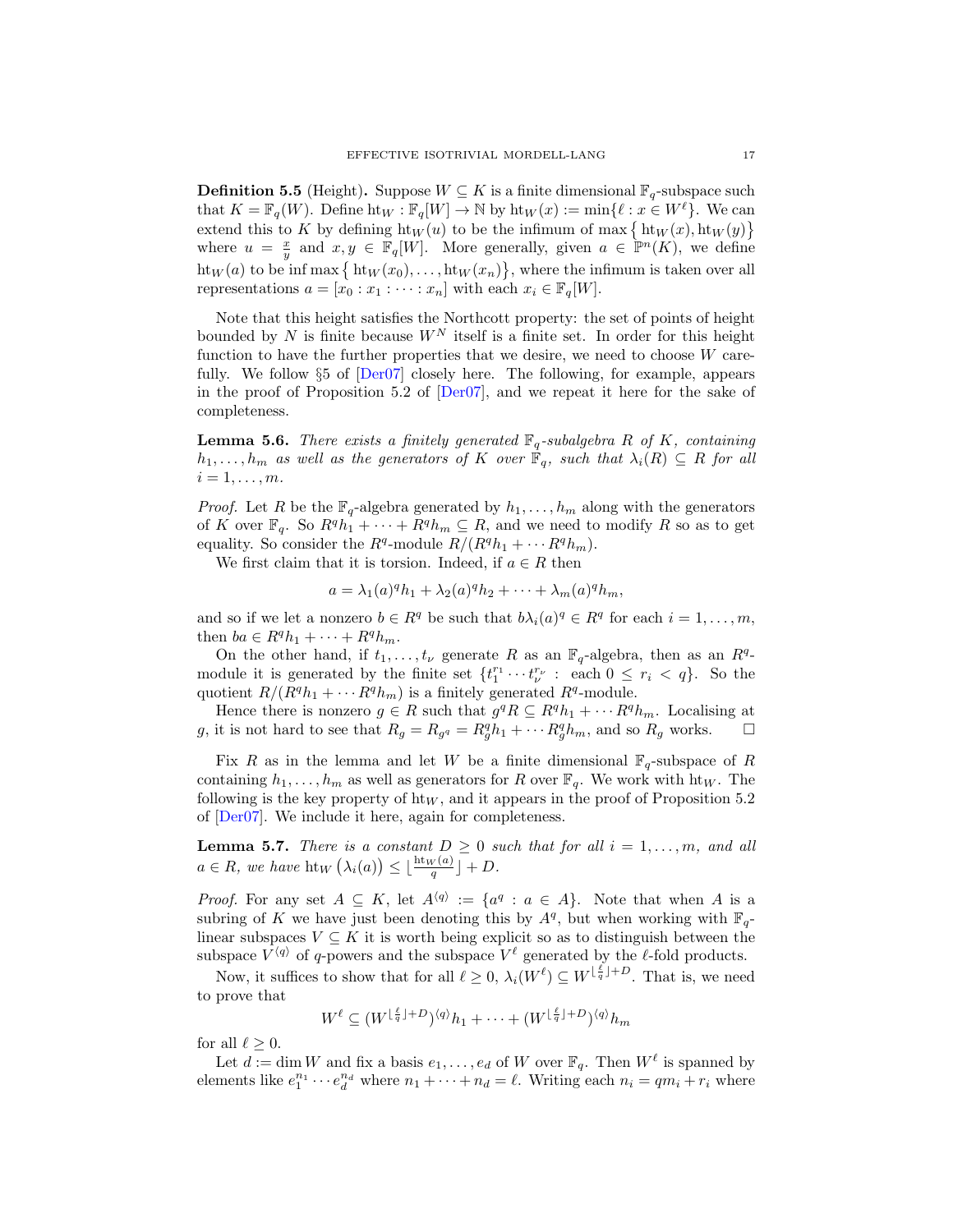$0 \leq r_i < q$ , we have that

 $e_1^{n_1} \cdots e_d^{n_d} = (e_1^{m_1} \cdots e_d^{m_d})^q (e_1^{r_1} \cdots e_d^{r_d}).$ 

Note that  $m_1 + \cdots + m_d \leq \lfloor \frac{\ell}{q} \rfloor$  while  $r_1 + \cdots + r_d \leq d(p-1)$ . So

 $W^{\ell} \subseteq (W^{\lfloor \frac{\ell}{q} \rfloor})^{\langle q \rangle} \cdot W^{d(q-1)}.$ 

Here for vector subspaces  $U, V$ , by  $U \cdot V$  we mean the vector subspace spanned by the product uv where  $u \in U$  and  $v \in V$ .

On the other hand, from Lemma [5.6](#page-16-0) we have that  $R = R^q h_1 + \cdots + R^q h_m$ . Since  $R = \int W^{\ell}$ , the finite set  $W^{d(q-1)}$  must be contained in  $\ell$ < $\omega$ 

$$
(W^D)^{\langle q \rangle} h_1 + \cdots + (W^D)^{\langle q \rangle} h_m
$$

for some  $D \geq 0$ . Putting these together we get

$$
W^{\ell} \subseteq (W^{\lfloor \frac{\ell}{q} \rfloor + D})^{\langle q \rangle} h_1 + \cdots + (W^{\lfloor \frac{\ell}{q} \rfloor + D})^{\langle q \rangle} h_m
$$

as desired.  $\Box$ 

Now, we have a commutative algebraic group G over  $\mathbb{F}_q$ . Write G as a Zariski open subset of a Zariski closed subset of  $\mathbb{P}^n$  over  $\mathbb{F}_q$ . So  $\overline{\mathrm{ht}}_W$  is defined on  $G(K)$ . That it is compatible with the algebraic group structure is the following.

<span id="page-17-0"></span>**Lemma 5.8.** Let  $C_0$  be an upper bound on the total degree of a defining set of polynomials over  $\mathbb{F}_q$  for the group multiplication on G. Then, for all  $a, b \in G(K)$ ,

$$
ht_W(a+b) \le C_0 \max\{ht_W(a), ht_W(b)\}.
$$

*Proof.* By definition, for all  $x, y \in R$ ,  $h t_W(x + y) \leq \max\{h t_W(x), h t_W(y)\}\$  and  $\mathrm{ht}_W(xy) \leq \mathrm{ht}_W(x) + \mathrm{ht}_W(y)$ . As the coefficients of the polynomials defining the group multiplication are in  $\mathbb{F}_q$  and hence have height 0, a straightforward computation shows that  $\text{ht}_W(a+b) \leq C_0 \max{\text{ht}_W(a), \text{ht}_W(b)}$ .

Suppose now that we have a finite set  $\Sigma \subseteq G(K)$ . Expanding W if necessary, we may and will assume that every element of  $\Sigma$  has a representation with all co-ordinates in W.

<span id="page-17-1"></span>**Corollary 5.9.** Let  $C_0$  be as in Lemma [5.8](#page-17-0) and assume that  $q \ge C_0$ . Then, for all  $\ell \geq 1$ , and all  $\gamma \in \Sigma(\ell, F)$ , we have  $\text{ht}_W(\gamma) \leq C_0 q^{\ell}$ .

*Proof.* We prove this by induction on  $\ell$ , the case of  $\ell = 1$  being our assumption that every element of  $\Sigma$  has height one. Suppose  $\gamma \in \Sigma(\ell + 1, F)$ . So

$$
\gamma = x_0 + F x_1 + \dots + F^{\ell} x_{\ell}
$$

where  $x_0, \ldots, x_\ell \in \Sigma$ . Writing  $x_\ell = [a_0 : \cdots : a_n]$  with each  $a_i \in W$ , we have that  $F^{\ell}x_{\ell} = \left[a_0^{q^{\ell}}\right]$  $a_0^{q^{\ell}}:\cdots: a_n^{q^{\ell}}\}$  and  $a_i^{q^{\ell}}\in W^{\langle q^{\ell}\rangle}\subseteq W^{q^{\ell}}$ . Hence,  $\text{ht}_W(F^{\ell}x_{\ell})\leq q^{\ell}$ . So

$$
ht_W(γ) ≤ C_0 max{ht_W(x_0 + \dots + F^{\ell-1}x_{\ell-1}), ht_W(F^{\ell}x_{\ell})} by Lemma 5.8
$$
  
≤ C<sub>0</sub> max{C<sub>0</sub>q<sup>l-1</sup>, q<sup>l</sup>} by induction  
= C<sub>0</sub>q<sup>l</sup> as q ≥ C<sub>0</sub>  
as desired.

We are now ready to prove the proposition.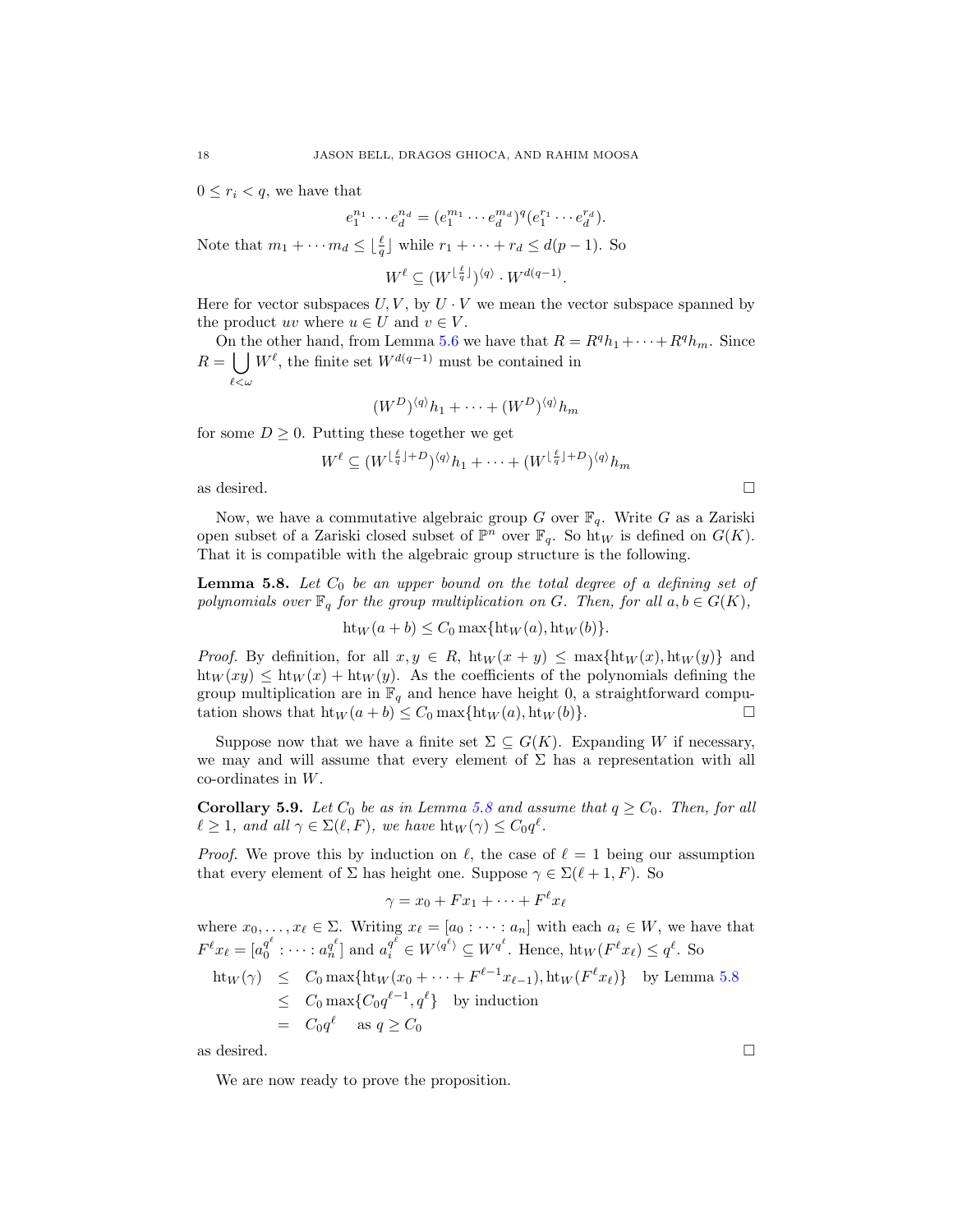*Proof of Proposition [5.1.](#page-14-3)* Write  $G$  as a Zariski open subset of a Zariski closed subset  $\overline{G} \subseteq \mathbb{P}^n$  over  $\mathbb{F}_q$ . Fix a finite open cover  $\{U_i : i = 1, \ldots, s\}$  of G, and for each  $i, j \in \{1, ..., s\}$  polynomials  $P_0^{(i,j)}, P_1^{(i,j)}, \ldots, P_n^{(i,j)} \in \mathbb{F}_q[x_0, \ldots, x_n; y_0, \ldots, y_n],$  homogeneous in  $(x_0, \ldots, x_n)$  and in  $(y_0, \ldots, y_n)$ , with no common zeros on  $U_i \times U_j$ , such that for  $(p, q) \in U_i \times U_j \subseteq \mathbb{P}^n \times \mathbb{P}^n$ , we have

$$
p + q = [P_0^{(i,j)}(p,q) : P_1^{(i,j)}(p,q) : \cdots : P_n^{(i,j)}(p,q)].
$$

Let  $C_0$  be the maximum of the degrees of the  $P_k^{(i,j)}$  $k^{(i,j)}$ s.

Suppose  $r > 0$  is such that  $q^r \geq C_0$  and fix a function field extension K of  $\mathbb{F}_{q^r}$ such that X is over K, as well as a finite set  $\Sigma \subseteq G(K)$ . Fix  $h_1, \ldots, h_m$  an  $\mathbb{F}_q$ <sup>-</sup> linear basis for K over  $K^{q^r}$ , and denote by  $\lambda_1, \ldots, \lambda_m$  the corresponding (order 1) lambda functions. We will be applying the above lemmas, but with  $q<sup>r</sup>$  replacing q and  $F^r$  replacing  $F$ .

Using Lemma [5.6,](#page-16-0) fix a finitely generated  $\mathbb{F}_{q^r}$ -subalgebra R of K, such that

- $\bullet$   $h_1, \ldots, h_m \in R$ ,
- Frac $(R) = K$ ,
- $\lambda_i(R) \subseteq R$  for all  $i = 1, \ldots, m$ , and
- every element of  $\Sigma$  has a representation with all co-ordinates in  $R$ .

Next, fix a finite dimensional  $\mathbb{F}_{q^r}$ -vector subspace W of R that contains  $h_1, \ldots, h_m$ , as well as generators for  $R$ , and such that every elements of  $\Sigma$  has a representation with all co-ordinates in W. Let  $h t_W$  be the corresponding height function on R and on  $\mathbb{P}^n(K)$  studied above.

Let  $\overline{X}$  be the Zariski closure of X in  $\overline{G}$  so that  $X = \overline{X} \cap G$ , and  $\overline{X}$  is given by homogeneous polynomials say  $Q_1, \ldots, Q_t \in K[x_0, \ldots, x_n].$ 

Now fix  $\ell \geq 0$ , and  $\gamma \in \Sigma(\ell, F^r)$ . Suppose  $\gamma \in U_j$ . Fixing  $p \in U_i$  we have that  $p \in X - \gamma$  if and only if  $p + \gamma \in X$ , that is, if and only if

$$
Q_{\nu}(P_0^{(i,j)}(p,\gamma),\ldots,P_n^{(i,j)}(p,\gamma))=0
$$

for all  $\nu = 1, \ldots, t$ . That is,  $(X - \gamma) \cap U_i$  is defined by the vanishing of

$$
Q_{\nu,\gamma,i,j}(x) := Q_{\nu}(P_0^{(i,j)}(x,\gamma), \ldots, P_n^{(i,j)}(x,\gamma))
$$

for  $\nu = 1, \ldots, t$ . It follows by Lemma [5.3](#page-15-1) that

$$
(X - \gamma)^{q^{-\ell r}}(K) \cap U_i = \{x \in U_i(K) : Q_{\nu,\gamma,i,j}^{\lambda}(x) = 0 \text{ for all } \nu = 1,\ldots,t, \lambda \in \Lambda(\ell)\}.
$$

Note that the total degrees of the  $Q_{\nu,\gamma,i,j}^{\lambda}$  are bounded independently of  $\ell$  and  $\gamma$ . Indeed, if  $C_1$  is the maximum of the total degrees of  $Q_1, \ldots, Q_t$ , then  $C_1C_0$  is such a bound. So, in order to show that  $\mathcal{T}_K$  is finite, it suffices to prove that there is a height bound for the coefficients of  $Q_{\nu,\gamma,i,j}^{\lambda}$  that is independent of  $\ell$  and  $\gamma$ . (Note that  $\nu, i, j$  range over finite sets.) And in order to give a bound on  $|\mathcal{T}_K|$  it suffices to give a bound on the height of these coefficients.

By Corollary [5.9,](#page-17-1) ht $_W(\gamma) \leq C_0 q^{\ell r}$ . (This is where we use that  $q^r \geq C_0$ .) The coefficients of  $P_k^{(i,j)}$  $\int_k^{(i,j)} (x, \gamma)$  therefore have ht<sub>W</sub> bounded by  $C_0^2 q^{\ell r}$ . If  $C_2$  is the maximum of the heights of the coefficients of the  $Q_{\nu}$ , then we get that the coefficients of  $Q_{\nu,\gamma,i,j}(x)$  have ht<sub>W</sub> bounded by  $C_1 C_0^2 q^{\ell r} + C_2$ . Next we analyze what happens when we apply  $\lambda \in \Lambda(\ell)$  to these coefficients. Fixing  $a \in R$ a coefficient of  $Q_{\nu,\gamma,i,j}(x)$ , we compute the heights of  $\lambda_1(a),\ldots,\lambda_m(a)$ . Since  $\text{ht}_W(a) \leq C_1 C_0^2 q^{\ell r} + C_2$ , letting  $D \geq 0$  be is as in Lemma [5.7](#page-16-1) but applied to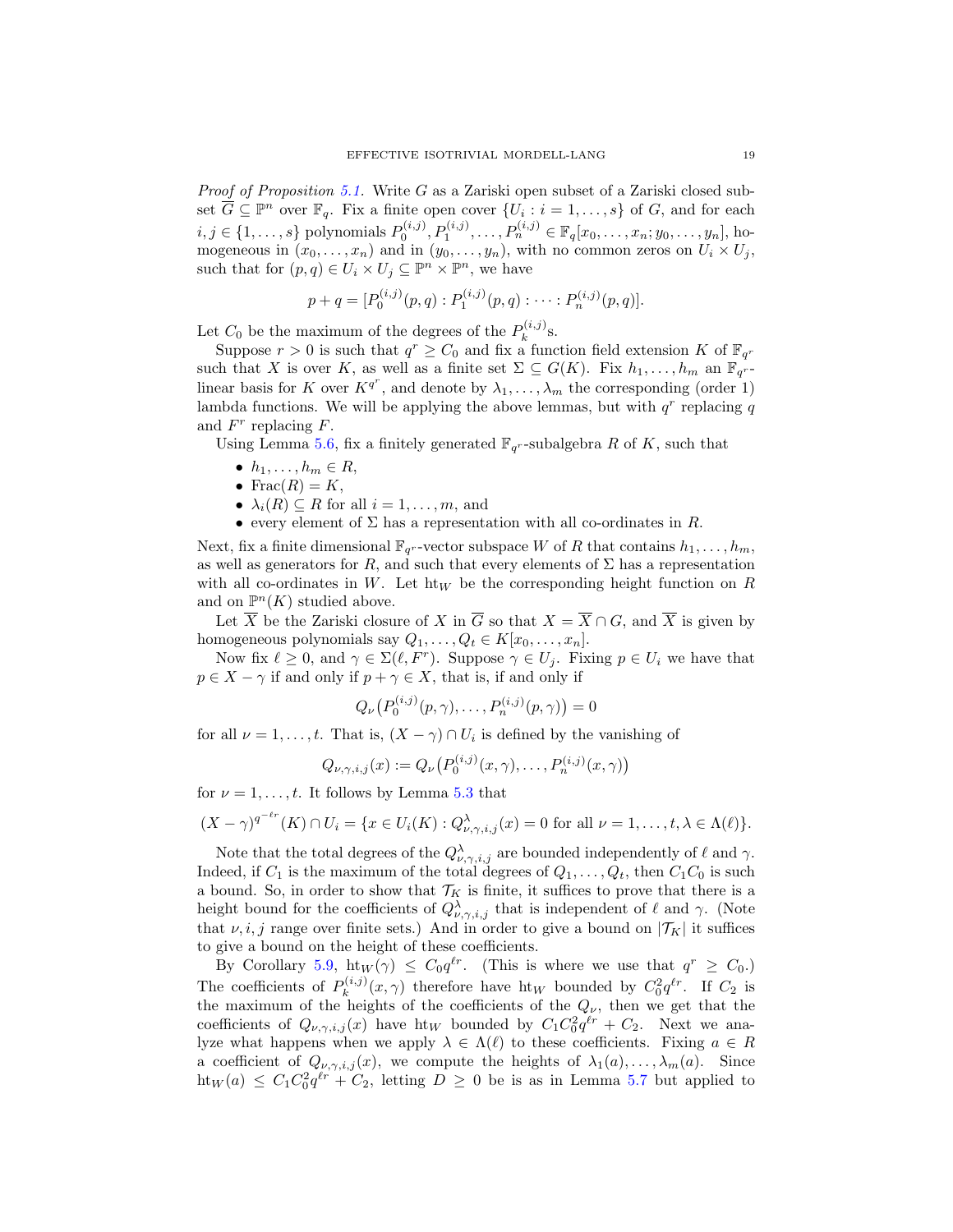$q^r$ , that lemma implies ht<sub>W</sub>  $(\lambda_k(a)) \leq C_1 C_0^2 q^{(\ell-1)r} + \frac{C_2}{q^r} + D$  for all  $k = 1, ..., m$ . Iterating  $\ell$  times, we have that for all  $\lambda \in \Lambda(\ell)$ ,

ht<sub>W</sub> 
$$
(\lambda(a)) \leq C_1 C_0^2 + \frac{C_2}{q^{\ell r}} + \frac{D}{q^{(\ell-1)r}} + \frac{D}{q^{(\ell-2)r}} + \cdots + D \leq C_1 C_0^2 + C_2 + \frac{Dq^r}{q^r - 1}
$$

where the final inequality is by geometric series. So the coefficients of all the  $Q^{\lambda}_{\nu,\gamma,i,j}$ have height bounded by  $C_1C_0^2 + C_2 + \frac{Dq^r}{q^r-1}$ .

<span id="page-19-1"></span>[5.1](#page-14-3). Proposition 5.1 is effective. That is, a bound on  $|\mathcal{T}_K|$  can be effectively determined from r and  $\Sigma$ , along with defining equations for G and X as well as a finite presentation of  $K$ . This is more or less clear from the proof we have given, but we now summarise the justification for this effectivity claim.

First of all, given  $K = \text{Frac}(S)$  with a finite presentation of  $S := \mathbb{F}_q[T_1, \ldots, T_s]/I$ , we can effectively determine a  $K<sup>q</sup>$ -basis for K. This is argued in Appendix [B](#page-39-0) below. Let  $1 = h_1, \ldots, h_m$  be such a basis.

Next, the construction of R in Lemma [5.6](#page-16-0) is effective. Indeed, letting  $c_1, \ldots, c_s$ be the given generators for  $S$  – namely the indeterminates  $T_i$  modulo  $I$  – the proof of that lemma effectively finds  $g \in \mathbb{F}_q[h_1,\ldots,h_m,c_1,\ldots,c_s]$  such that

$$
R := \mathbb{F}_q \left[ h_1, \dots, h_m, c_1, \dots, c_s, \frac{1}{g} \right]
$$

satisfies the lemma.

We thus have  $R = \mathbb{F}_q[W]$  where W is the  $\mathbb{F}_q$ -span of  $h_1, \ldots, h_m, c_1, \ldots, c_s, \frac{1}{g}$ . We can work effectively with  $\text{ht}_W$  because we can decide whether two elements of R are the same. Indeed, we can find  $h \in R$  such that  $R \subseteq S[\frac{1}{h}]$  and from the given finite presentation of S we obtain a finite presentation of  $S[\frac{1}{h}]$ , so that deciding equality reduces to an ideal membership problem, which is testable by Gröbner bases.

Finally, the constant  $D$  found in Lemma [5.7](#page-16-1) can, by the proof of that lemma, be taken to be  $\max\{\text{ht}_W(v): v \in W^{\dim W(q-1)}\}\$ . So it too is effectively determined.

With these effective ingredients the proof we have given of Proposition [5.1](#page-14-3) gives explicit bounds on the total degrees and  $h t_W$  of the coefficients of the polynomials that arise in the description of the elements of  $\mathcal{T}_K$ , thus yielding an effective bound on  $|\mathcal{T}_K|$ .

### 6. AN AUTOMATON RECOGNISING  $X \cap \Gamma$

<span id="page-19-0"></span>Fix G a commutative algebraic group over  $\mathbb{F}_q$ ,  $F: G \to G$  the q-power Frobenius endomorphism,  $\Gamma \leq G$  a finitely generated  $\mathbb{Z}[\Gamma]$ -submodule, and  $X \subseteq G$  is a closed subvariety. By Proposition [4.2](#page-12-0) we have  $r > 0$  and  $\Sigma \subseteq \Gamma$  a weak F<sup>r</sup>-spanning set for Γ. (We know by Theorem [3.10](#page-10-0) that we can in fact choose r and Σ so that  $\Sigma$ is an actual an F r -spanning set, but we do not use this in the construction of our automaton, and the advantage of asking only for weak spanning sets is that  $(r, \Sigma)$ can be effectively constructed.)

By the proof of [\[BM19,](#page-40-14) Lemma 5.7], for every  $m > 0$ ,  $\Sigma(m, F^r)$  is a weak  $F^{rm}$ spanning set for Γ. We may therefore assume that r is sufficiently large so that there are defining polynomials over  $\mathbb{F}_q$  for the multiplication on G of degree less than  $q^r$ . Hence Proposition [5.1](#page-14-3) applies.

Fix also a finitely generated extension K of  $\mathbb{F}_{q^r}$  such that  $\Gamma \leq G(K)$  and X is defined over K.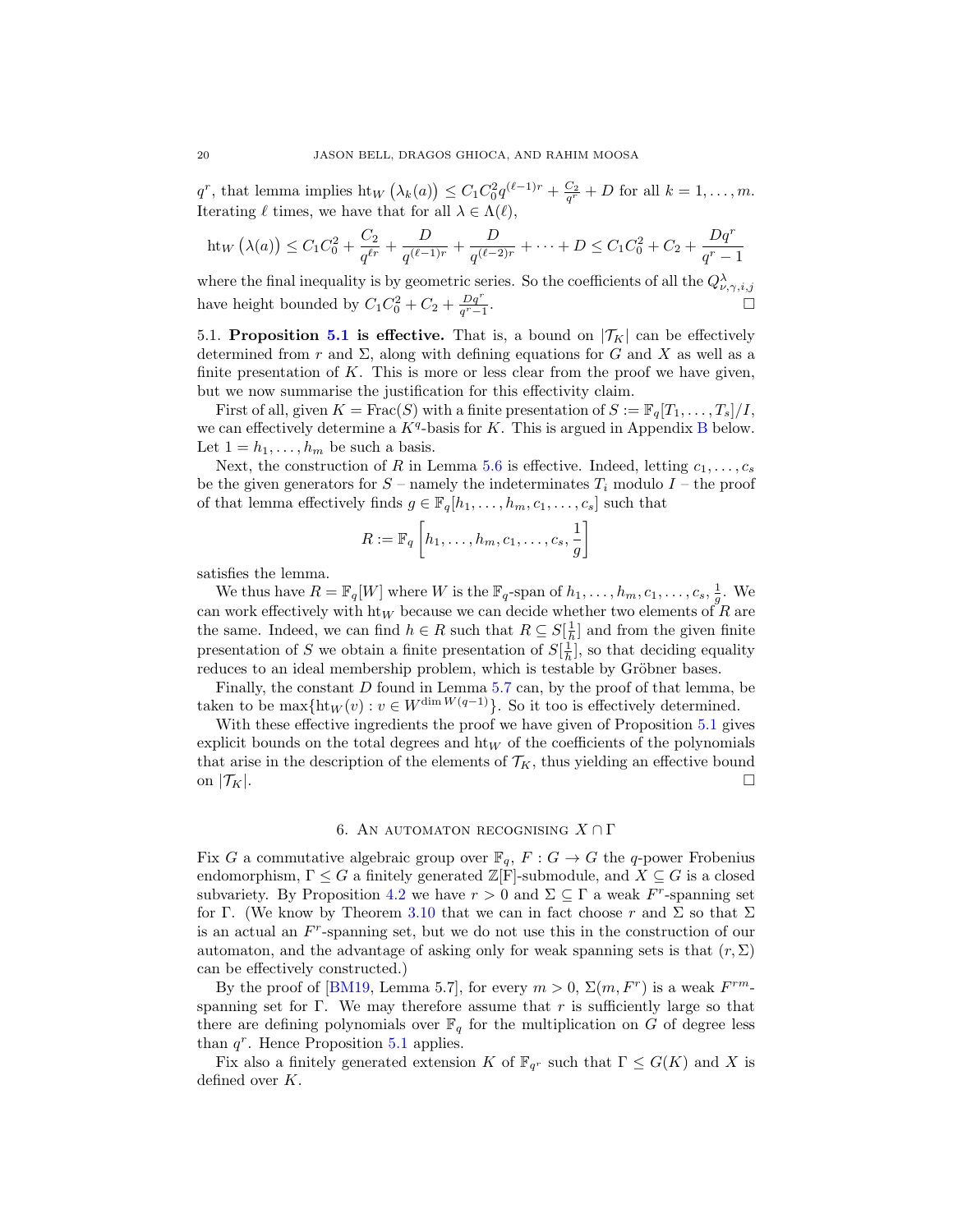We wish to describe a finite automaton A on the alphabet  $\Sigma$  such that  $w \in \Sigma^*$ is accepted by A if and only if  $[w]_{F_r} \in X \cap \Gamma$ . The set of states of A will be the  $\mathcal{T}_K$  of Proposition [5.1.](#page-14-3) The initial state will be  $X(K)$ , which corresponds to  $\gamma = 0$  and  $\ell = 0$ . The accepting states are those sets  $(X - \gamma)^{q^{-\ell r}}(K) \in \mathcal{T}_K$  which contain 0. Here's the transition rule: if the machine is in state  $(X - \gamma)q^{-\ell r}(K)$  and reads the letter x then it should move to state  $(X - \gamma - F^{\ell r}x)^{q^{-(\ell+1)r}}(K)$ . Note that  $\gamma + F^{\ell r} x \in \Sigma(\ell + 1, F^r)$ , so that this is indeed a state of A. The following shows that the rule is well-defined.

**Lemma 6.1.** For any  $x \in G(K)$ , subvarieties V and W of G over K, and  $\ell, \ell' \geq 0$ , if  $V^{q^{-\ell}}(K) = W^{q^{-\ell'}}(K)$  then  $(V - F^{\ell}x)^{q^{-\ell-1}}(K) = (W - F^{\ell'}x)^{q^{-\ell'-1}}(K)$ .

*Proof.* Fix 
$$
a \in G(K)
$$
. Then

$$
a \in (V - F^{\ell}x)^{q^{-\ell-1}} \iff F^{\ell+1}a \in V - F^{\ell}x
$$
  
\n
$$
\iff F^{\ell}(Fa + x) \in V
$$
  
\n
$$
\iff Fa + x \in V^{q^{-\ell}}
$$
  
\n
$$
\iff Fa + x \in W^{q^{-\ell'}} \text{ by assumption and as } Fa + x \in G(K)
$$
  
\n
$$
\iff F^{\ell'}(Fa + x) \in W
$$
  
\n
$$
\iff F^{\ell'+1}a \in W - F^{\ell'}x
$$
  
\n
$$
\iff a \in (W - F^{\ell'}x)^{q^{-\ell'-1}}
$$

as desired.  $\Box$ 

So the transition function is well-defined, and we have a finite automaton. It remains to verify that it does what we want.

<span id="page-20-1"></span>**Lemma 6.2.** The automaton A accepts exactly those words  $w \in \Sigma^*$  such that  $[w]_{F^r} \in X \cap \Gamma$ .

*Proof.* Suppose that  $w = x_0 x_1 \cdots x_{\ell-1}$  for some  $\ell \geq 0$ . Then

$$
w \text{ is accepted} \iff 0 \in (X - x_0 - F^r x_1 - \dots - F^{(\ell-1)r} x_{\ell-1})^{q^{-\ell r}} (K)
$$
  

$$
\iff 0 \in X - x_0 - F^r x_1 - \dots - F^{(\ell-1)r} x_{\ell-1} \text{ as } 0 \in G(\mathbb{F}_q)
$$
  

$$
\iff [w]_{F^r} \in X.
$$

Since  $[w]_{F^r} \in \Gamma$  always, this is as desired.

We have thus proved:

<span id="page-20-0"></span>**Theorem 6.3.** Suppose G is a commutative algebraic group over  $\mathbb{F}_q$ ,  $F: G \to G$ is the q-power Frobenius,  $\Gamma \leq G$  is a finitely generated  $\mathbb{Z}[F]$ -submodule, and X is a closed subvariety of G. Suppose  $(r, \Sigma, \mathcal{A})$  are such that

- $\bullet$   $q^r$  is an upper bound on the total degree of a given defining set of polynomials over  $\mathbb{F}_q$  for the group multiplication on  $G$ ,
- $\Sigma$  is a weak F<sup>r</sup>-spanning set for  $\Gamma$ ,
- and A is the automaton described above.

Then  $X \cap \Gamma = [\mathcal{L}]_{F^r}$  where  $\mathcal{L} \subseteq \Sigma^*$  is the language recognised by A.

*Proof.* By Lemma [6.2,](#page-20-1)  $\mathcal{L} = \{w \in \Sigma^* : [w]_{F^r} \in X \cap \Gamma\}$ . Since  $\Sigma$  is a weak  $F^r$ spanning set,  $[\Sigma^*]_{F^r} = \Gamma$ , and so  $X \cap \Gamma = [\mathcal{L}]_{F^r}$ , as desired.

$$
f_{\rm{max}}
$$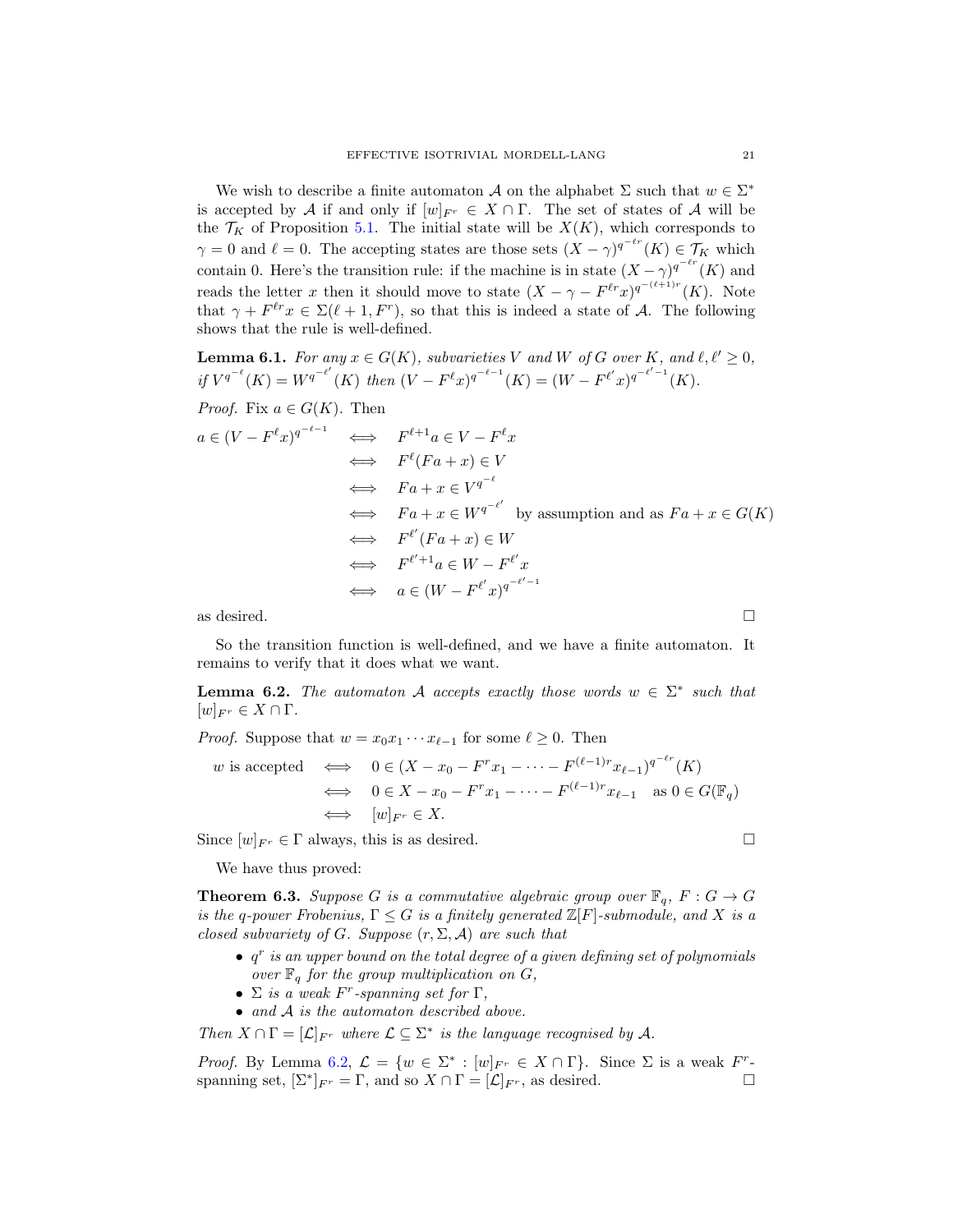As a consequence we can deduce the following generalisation of Corollary [3.6.](#page-7-1)

<span id="page-21-2"></span>**Corollary 6.4.** Suppose G is a commutative algebraic group over  $\mathbb{F}_q$ ,  $F: G \to G$ is the q-power Frobenius,  $\Gamma \leq G$  is a finitely generated  $\mathbb{Z}[F]$ -submodule, and X is a closed subvariety of G. Then  $X \cap \Gamma$  is F-automatic.

*Proof.* By Theorem [3.10,](#page-10-0) we have an  $r > 0$  and an F<sup>r</sup>-spanning set  $\Sigma$  for  $\Gamma$ . By [\[BM19,](#page-40-14) Lemma 5.7], for every  $m > 0$ ,  $\Sigma(m, F^r)$  is an  $F^{rm}$ -spanning set. We may therefore assume that  $r$  is sufficiently large so that there are defining equations for the multiplication on G of degree less than  $q^r$ . Let A be the automaton constructed above with this  $\Sigma$ . Now apply Theorem [6.3](#page-20-0) to  $(r, \Sigma, \mathcal{A})$  so that  $X \cap \Gamma = [\mathcal{L}]_{Fr}$ . But Proposition 6.8(b) of [\[BM19\]](#page-40-14) tells us that the expansion of a regular language on an alphabet that is a spanning set is F-automatic. Hence, as  $\Sigma$  is an actual  $F^r$ -spanning set, and not just a weak one,  $[\mathcal{L}]_{F^r}$  is F-automatic.

<span id="page-21-1"></span>6.1. **Effectivity.** Corollary [6.4](#page-21-2) is more general than Corollary [3.6](#page-7-1) in that  $\Gamma$  is only assumed to be a finitely generated  $\mathbb{Z}[F]$ -submodule rather than an (F-invariant) finitely generated subgroup. But the real gain here is that we obtain an effective description of  $X \cap \Gamma$  in Theorem [6.3.](#page-20-0) Let us reiterate the grounds for this effectivity claim. We are given the following data:

- defining polynomials for the algebraic group  $G$  and the subvariety  $X$ , embedded as locally Zariski closed subsets of  $\mathbb{P}^n$
- generators for the  $\mathbb{Z}[F]$ -submodue  $\Gamma$ , and
- a finite presentation of K over  $\mathbb{F}_q$ .

From n and the generators of Γ, Proposition [4.2](#page-12-0) gives us an effectively bounded  $r > 0$  and an explicit defining expression for a weak  $F<sup>r</sup>$ -spanning set  $\Sigma$ . Then, from  $(r, \Sigma)$  together with the given presentations of G, X, and K, Proposition [5.1](#page-14-3) gives us an effective bound on the size of the set  $\mathcal{T}_K$  which are the states of our automaton A. The automaton itself is then explicitly constructed. Finally Theorem [6.3](#page-20-0) describes  $X \cap \Gamma$  as the set of F<sup>r</sup>-expansions of the words on  $\Sigma$  accepted by A.

## <span id="page-21-0"></span>7. Deciding rational points on subvarieties of isotrivial abelian **VARIETIES**

To illustrate the usefulness of the effective description of  $X \cap \Gamma$  given by Theorem [6.3,](#page-20-0) we now solve some natural decision problems in the arithmetic geometry of abelian varieties over finite fields. Fix an abelian variety G over a finite field  $\mathbb{F}_q$ , a function field extension K of  $\mathbb{F}_q$ , and a closed subvariety  $X \subseteq G$  defined over K. Understanding the set of rational points  $X(K)$  is a fundamental problem in diophantine geometry. Given presentations of  $G, X$ , and  $K$ , we will give decision procedures for the following three questions: Is  $X(K)$  empty? Is it infinite? Does it contain a coset of an infinite subgroup of  $G$ ?

Note that Theorem [6.3](#page-20-0) does apply to this context as  $X(K) = X \cap \Gamma$  where  $\Gamma := G(K)$  is (by Lang-Néron) a finitely generated F-invariant subgroup of G. (As usual  $F: G \to G$  denotes the q-power Frobenius.)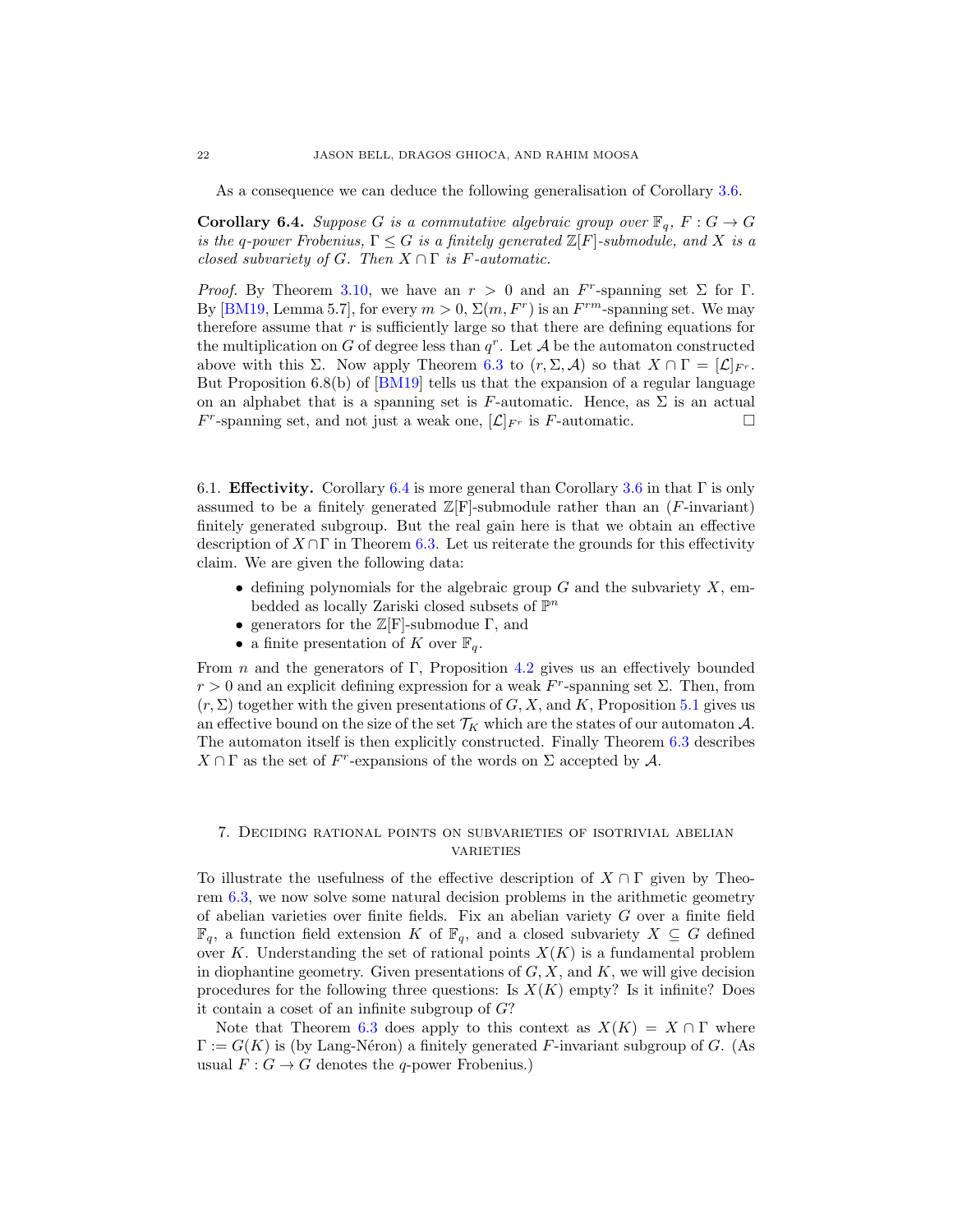<span id="page-22-1"></span>7.1. **Finding generators for**  $G(K)$ . The effectivity of our description of  $X \cap \Gamma$ required as input also generators for Γ. In this case, when Γ is the set of rational points on an abelian variety, it turns out, as we have been informed by Bjorn Poonen in private communications, that there is already an algorithm for computing generators of  $G(K)$ . Indeed, one reduces to the case when K is the function field of a curve C over  $\mathbb{F}_q$  and then one identifies  $G(K)/G(\mathbb{F}_q)$  with  $\text{Hom}(\text{Jac}(C), G)$ . This homomorphism group can be computed using the algorithm given in [\[PTvL15\]](#page-41-1) to compute the Néron-Severi group for  $G \times \text{Jac}(C)$ , using the fact that the Tate conjecture is known for abelian varieties.

We suppose, therefore, that we have computed generators  $\gamma_1, \ldots, \gamma_n$  for  $G(K)$ .

7.2. Whether or not  $X(K)$  is empty is decidable. From the generators for  $G(K)$ , Proposition [4.2](#page-12-0) gives us an explicit r and  $\Sigma$  such that  $\Sigma$  is a weak  $F^r$ spanning set for  $G(K)$ . Let A be the automaton built in §[6](#page-19-0) from  $(r, \Sigma)$ . Theorem [6.3](#page-20-0) tells us that  $X(K) = [\mathcal{L}]_{F^r}$  where  $\mathcal{L} \subseteq \Sigma^*$  is the language recognised by A. So  $X(K)$  is nonempty if and only if there is in A a path from the initial state to an accepting state. This is a decidable property of the shape of the automaton  $\mathcal{A}$ .  $\Box$ 

<span id="page-22-2"></span>7.3. Whether or not  $X(K)$  is infinite is decidable. This requires a certain refinement of the automaton built in §[6.](#page-19-0) We make use of the following lemma that allows us to reduce any given regular language modulo an F-automatic equivalence relation. In fact we only need the lemma for the trivial equivalence relation of equality right now, but in  $\S 9$  $\S 9$  below we will apply it to other equivalence relations, and so we do it in generality.

<span id="page-22-0"></span>**Lemma 7.1.** Suppose F is an injective endomorphism of an abelian group  $M$ , and  $\Sigma \subseteq M$  is a finite set. Suppose  $\sim$  is an equivalence relation on M such that  $\mathcal{G} := \{(v, w) \in (\Sigma \times \Sigma)^* : [v]_F \sim [w]_F\}$  is regular. Then there is a regular language  $\mathcal{L}_0 \subseteq \Sigma^*$  such that for every  $w \in \Sigma^*$  there is a unique  $v \in \mathcal{L}_0$  with  $|v| \leq |w|$  and such that  $[v]_F \sim [w]_F$ .

*Proof.* Note that we are identifying  $(\Sigma \times \Sigma)^*$  with the  $\{(v, w) \in \Sigma^* \times \Sigma^* : |v| = |w|\}$ in the natural way.

Fix a total ordering on  $\Sigma$  in which 0 is least, and let  $\prec$  denote the induced total ordering on  $\Sigma^*$  that first orders by length and then within a given length orders lexicographically reading right to left. It is not hard to construct the automaton witnessing that  $\mathcal{F} := \{(v, w) \in (\Sigma \times \Sigma)^* : v \prec w\}$  is regular.

Let  $\mathcal E$  be the image of  $\mathcal G \cap \mathcal F$  under projection onto the second coordinate. Observe that  $\mathcal E$  is the set of words w for which there is some  $v \prec w$  of the same length such that  $[v]_F \sim [w]_F$ . Let  $\mathcal{L}_0$  be the regular language made up of words that are not in  $\mathcal E$  and that do not end in 0. We show  $\mathcal L_0$  works.

Suppose  $w \in \Sigma^*$ . Let  $u \in \Sigma^*$  be shortest such that  $[u]_F \sim [w]_F$ . If  $u \notin \mathcal{L}_0$  then, as u does not end in a 0, it must be that  $u \in \mathcal{E}$ . Hence there exists  $v \prec u$  of the same length with  $[v]_F \sim [u]_F$ . Letting v be  $\prec$ -least such we have that  $v \notin \mathcal{E}$ . On the other hand, v cannot end in 0 as if  $v = v'0$  then v' would contradict the fact that u was chosen of minimal length. Hence  $v \in \mathcal{L}_0$ , as desired.

For uniqueness, suppose, toward a contradiction, that we have distinct  $v_1, v_2 \in$  $\mathcal{L}_0$  with  $[v_1]_F \sim [v_2]_F$ . We may assume that  $|v_1| \leq |v_2|$ . If  $|v_1| = |v_2|$  then we may assume that  $v_1 \prec v_2$ . Let  $n \geq 0$  be such that  $|v_1 0^n| = |v_2|$ . As  $v_2$  does not end in 0, we must have that  $v_1 0^n \prec v_2$ . So  $v_2 \in \mathcal{E}$ , contradicting  $v_2 \in \mathcal{L}_0$ .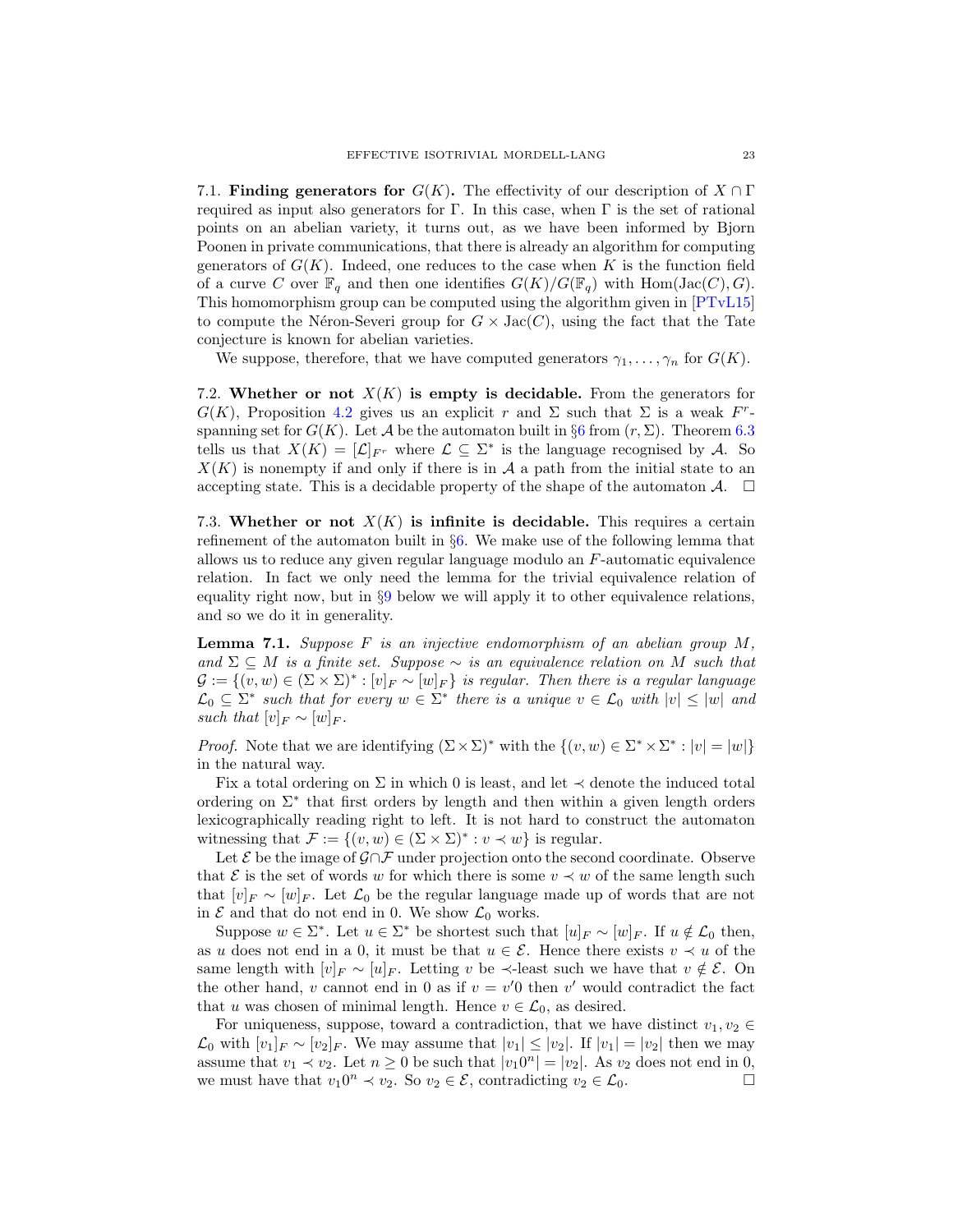**Remark 7.2.** If the equivalence relation  $\sim$  is just equality then [\[BM19,](#page-40-14) Lemma 6.7(a)] gives that  $\mathcal G$  is regular – and indeed it explicitly constructs an automaton recognising  $\mathcal{G}$  – and hence the above lemma applied to a weak F-spanning set  $\Sigma$  gives us a regular language in which every element of  $M$  has a unique base  $F$  representation.

We are now ready to decide the problem of whether  $X(K)$  is infinite. As before, we first produce  $(r, \Sigma, \mathcal{A})$  such that  $\Sigma$  is a weak F<sup>r</sup>-spanning set for  $G(K)$  and  $\mathcal{A}$  is the automaton built in §[6](#page-19-0) from  $(r, \Sigma)$ . Let  $\mathcal{L} \subseteq \Sigma^*$  be the language recognised by A. So  $X(K) = [\mathcal{L}]_{F^r}$  by Theorem [6.3.](#page-20-0) Let  $\mathcal{L}_0 \subseteq \Sigma^*$  be the regular language given by Lemma [7.1](#page-22-0) applied to  $(G(K), F<sup>r</sup>)$  with the trivial equivalence relation (namely, equality). So  $\mathcal{L}_0$  is regular, and indeed, by following the proof of Lemma [7.1,](#page-22-0) one can explicitly construct an automaton  $\mathcal{A}_0$  that recognises it. Let  $\mathcal{L}' := \mathcal{L} \cap \mathcal{L}_0$ and let  $\mathcal{A}'$  be the automaton obtained from  $\mathcal{A}$  and  $\mathcal{A}_0$  that recognises  $\mathcal{L}'$ . By construction,  $w \mapsto [w]_{F^r}$  is a bijection between  $\mathcal{L}'$  and  $X(K)$ . So  $X(K)$  is infinite if and only if  $\mathcal{L}'$  is. By the pumping lemma,  $\mathcal{L}'$  is infinite if and only if there exist strings  $u, v, w \in \Sigma^*$  with  $|v| \geq 1$  such that  $uv^iw \in \mathcal{L}'$  for all  $i \geq 0$ . See, for example, [\[AS03,](#page-40-17) Lemma 4.2.1]. This is something decidable about the shape of the automaton recognising  $\mathcal{L}'$ ; namely  $\mathcal{L}'$  is infinite if and only if there is a path from the initial state of  $\mathcal{A}'$  to an accepting state that includes a nontrivial loop.  $\Box$ 

<span id="page-23-0"></span>7.4. Finding an actual spanning set for  $G(K)$ . In order to deal with our last decision problem – whether or not  $X(K)$  contains an infinite coset – weak spanning sets will not be sufficient. This is because we will be making use of some recent results of Christopher Hawthorne [\[Haw20\]](#page-40-18) that require actual spanning sets. Fortunately, using methods from [\[BM19\]](#page-40-14), we can give an effective algorithm for producing a spanning set for  $G(K)$ . (Our method does not extend to arbitrary  $\mathbb{Z}[F]$ -submodules of  $G(K)$ , and that is why we only obtained weak spanning sets in §[4.](#page-11-0)) We give some details.

In §[5.1](#page-19-1) we showed how to effectively construct an  $\mathbb{F}_q$ -algebra R with an  $\mathbb{F}_q$ subspace W such that  $R = \mathbb{F}_q[W]$  and  $K = \text{Frac}(R)$ . It was also explained how we can then work effectively with the corresponding height function  $h_{W}$  given by Definition  $5.5$ . For each positive integer  $N$ , set

$$
\Sigma_N := \{ x \in G(K) : \text{ht}_W(x) \le N \text{ or } \text{ht}_W(-x) \le N \}.
$$

It is shown in  $[**BM19**, Proposition 5.8] that this set will be an  $F^r$ -spanning set for$ some r and sufficiently large  $N$ . We need to produce such r and N effectively.

In fact, the proof of  $[BM19,$  Proposition 5.8 tells us what r should be: the requirement is that  $6C^6 \leq D^r$  $6C^6 \leq D^r$  where  $C, D > 1$  are integers satisfying<sup>6</sup>

<span id="page-23-2"></span>(4) ht<sub>W</sub> $(x + y) \leq C$ (ht<sub>W</sub> $(x) +$ ht<sub>W</sub> $(y)$ ) for all  $x, y \in G(K)$ ,

(5) 
$$
\mathrm{ht}_W(-x) \leq C \mathrm{ht}_W(x) \text{ for all } x \in G(K),
$$

(6) 
$$
ht_W(F(x)) \geq Dht_W(x) \text{ for all but finitely many } x \in G(K).
$$

So to find r we need to effectively find such C and D. The proof of  $[BM19,$ Corollary 5.9 shows that  $(4)$  and  $(5)$  hold with C being the maximum of the degrees of the given polynomials defining the group law and inverse on G. We now describe how to find  $D$  witnessing  $(6)$ .

<span id="page-23-1"></span><sup>&</sup>lt;sup>6</sup>Note that in our setting the  $\kappa$  of [\[BM19,](#page-40-14) Proposition 5.8] is 0 and hence the conditions (i)–(iii) in the proof there are consequences of  $6C^6 \leq D^r$ .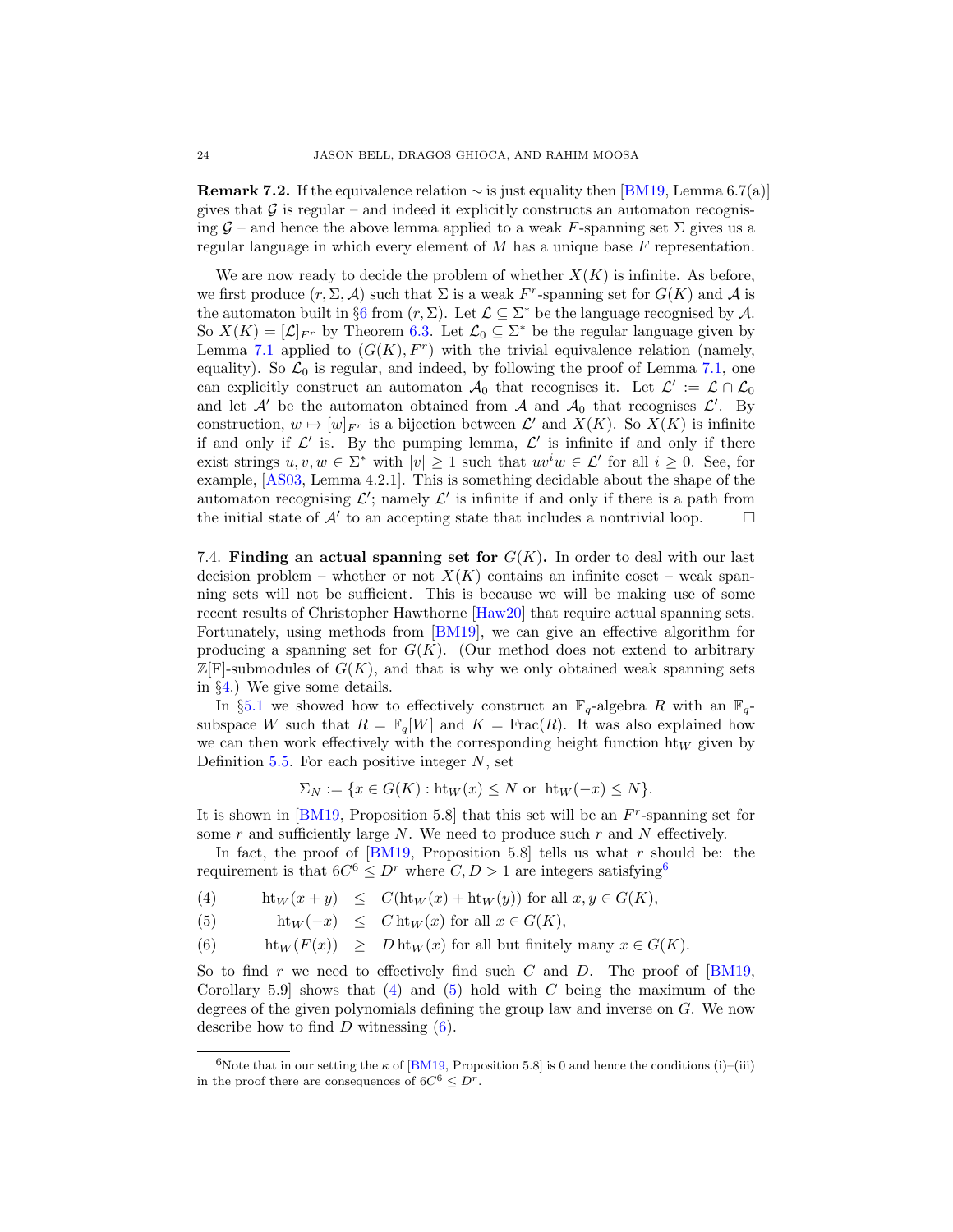By construction (see Lemma [5.6\)](#page-16-0), we have a fixed  $K<sup>q</sup>$ -basis  $h_1, \ldots, h_m$  for K such that  $R = \mathbb{F}_q[W] = \sum_{j=1}^m \mathbb{F}_q[W]^q h_j$ . Letting  $\lambda_1, \ldots, \lambda_m$  denote the operators corresponding to  $h_1, \ldots, h_m$ , let<sup>[7](#page-24-0)</sup>

$$
t_0 := \max{\{\mathrm{ht}_W(\lambda_j(v)) : v \in W^{\dim W(q-1)}, j = 1, ..., m\}}.
$$

It follows that

$$
W^{\dim W(q-1)} \subseteq \sum_{j=1}^m (W^{t_0})^{\langle q \rangle} h_j.
$$

The proof of Lemma [5.7](#page-16-1) then shows that

$$
W^t \subseteq \sum_{j=1}^m (W^{\lfloor \frac{t}{q} \rfloor + t_0})^{\langle q \rangle} h_j
$$

for all  $t \geq 0$ . Letting  $t_1 := \lceil \frac{t_0q+q}{q-1} \rceil$  one computes that  $\frac{t_1\delta}{q} + t_0 \leq (t_1-1)\delta$  for all  $\delta > 0$ , and hence

$$
W^{t_1 \delta} \subseteq \sum_{j=1}^m (W^{(t_1-1)\delta})^{\langle q \rangle} h_j
$$

for all  $\delta > 0$ . Letting  $D := \frac{t_1^2}{t_1^2 - 1}$  and  $Z_0 := \{ z \in \mathbb{F}_q[W] : \text{ht}_W(z) \leq t_1^2 + t_1 \},\$ the proof of [\[BM19,](#page-40-14) Corollary 5.9] then shows that  $ht_W(x^q) \geq Dht_W(x)$  for all  $x \in \mathbb{F}_q[W]\setminus Z_0$ . Hence D witnesses [\(6\)](#page-23-2), with the finite exceptional set Z being those elements of  $G(K)$  that have a homogeneous representation of the form  $[x_0 : \cdots : x_n]$ with each  $x_i \in Z_0$ .

Having found an r that works, the proof of  $[BM19,$  Proposition 5.8] also tells us how large N has to be: it must be big enough so that  $\Sigma_N$  contains an exceptional set for  $(6)$  as well as a complete set of representatives for  $G(K^{q^r})$  in  $G(K)$ . We have already effectively produced an exceptional set for  $(6)$ , namely Z. For representatives of  $G(K^{q^r})$  in  $G(K)$  we make use of the set of generators  $\gamma_1, \ldots, \gamma_n$  for  $G(K)$  computed in §[7.1.](#page-22-1) From the fact that multiplication by  $q^r$  on G is of the form  $F^r \circ V^r$  where V is the Verschiebung, we get that  $[q^r]G(K) \le G(K^{q^r})$ . Hence  $\{[\ell]\gamma_i : 1 \leq i \leq n, 0 \leq \ell \leq q^r\}$  is a complete set of representatives for  $G(K^{q^r})$ in  $G(K)$ . Taking N to be greater than the height of all these elements, as well as all the elements of Z, we have that  $\Sigma_N$  is an  $F^r$ -spanning set for  $G(K)$ .

<span id="page-24-1"></span>7.5. Whether or not  $X(K)$  contains an infinite coset is decidable. The strategy for deciding this will be as follows: We have just computed  $(r, \Sigma)$  such that  $\Sigma$  is an F<sup>r</sup>-spanning set for  $G(K)$ . As in §[7.3,](#page-22-2) we can then produce a regular  $\mathcal{L}' \subseteq \Sigma^*$  recognised by an explicitly constructed automaton  $\mathcal{A}'$ , such that  $w \mapsto [w]_{F^r}$ is a bijection between  $\mathcal{L}'$  and  $X(K)$ . We saw there that the infinitude of  $\mathcal{L}'$  was reflected in the shape of  $\mathcal{A}'$ . Similarly, we will show that  $X(K)$  contains an infinite coset if and only if  $\mathcal{L}'$  is not "sparse", and that sparsity can be read off from  $\mathcal{A}'$ .

First, we need to recall what it means for a language to be sparse. A sublanguage  $\mathcal{L} \subseteq \Sigma^*$  is said to be *sparse* if it is regular and the number of words in  $\mathcal{L}$  of length n is  $O(n^d)$  as n grows, for some  $d \geq 0$ . A list of equivalent formulations that we will make use of is compiled in [\[BM19,](#page-40-14) Proposition 7.1]. Sparsity in the general setting

<span id="page-24-0"></span><sup>&</sup>lt;sup>7</sup>Recall that for each positive integer  $\ell$  we use  $W^{\ell}$  to denote be the  $\mathbb{F}_q$ -vector space spanned by the  $\ell$ -fold products of elements from W, while we use  $W^{\langle q \rangle}$  to denote the  $\mathbb{F}_q$ -vector space of q-powers of elements from W.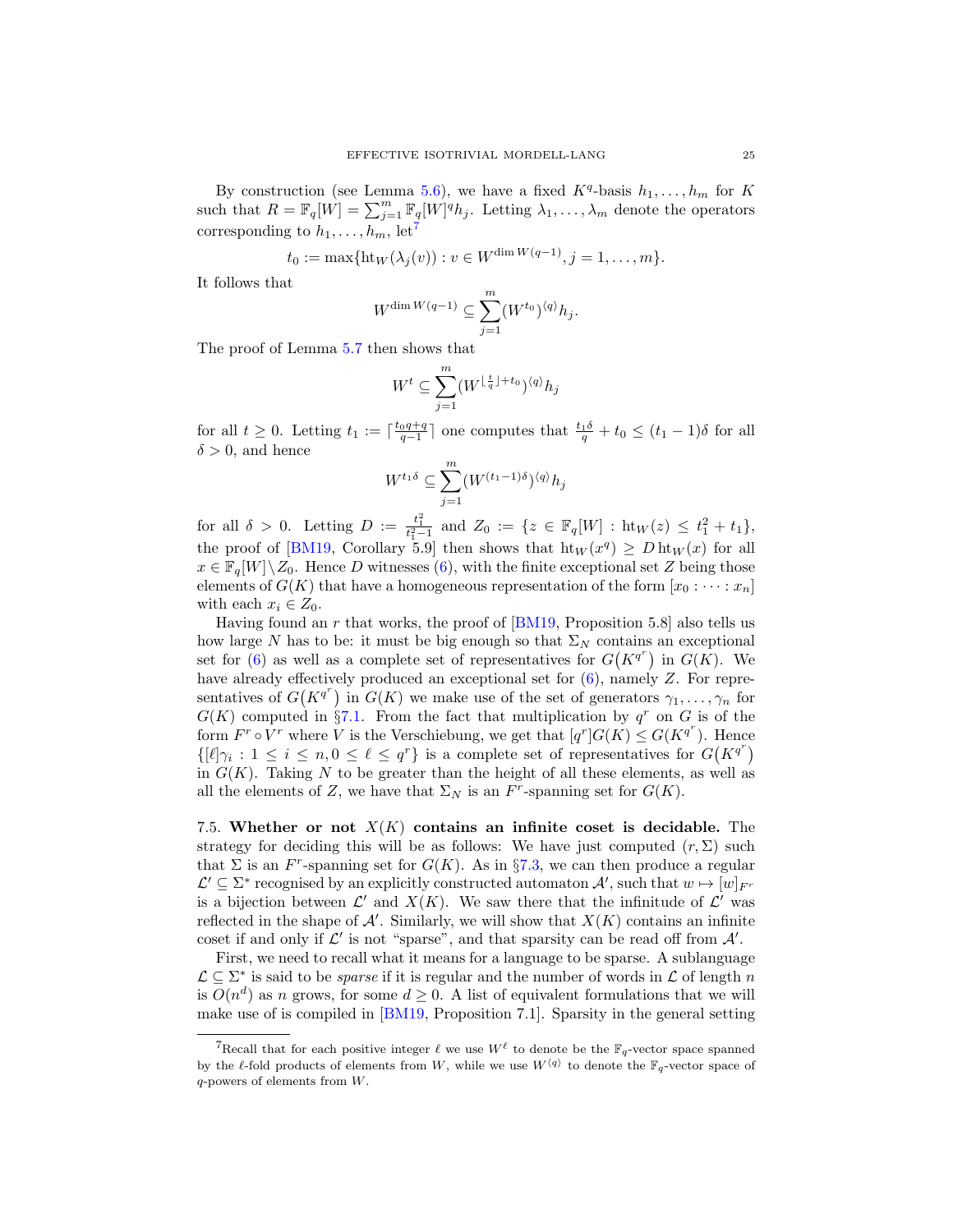of F-automatic sets has been studied further recently by Hawthorne in [\[Haw20\]](#page-40-18), from which we will use the following two results:

<span id="page-25-2"></span>**Fact 7.3** (Corollary 5.12 of  $[\text{Haw20}]$ ). Suppose  $(M, F)$  is an abelian group equipped with an injective endomorphism and  $S \subseteq M$  is F-automatic. The following are equivalent conditions on S:

- (i) There exists an  $r > 0$ , an  $F<sup>r</sup>$ -spanning set  $\Sigma$  for M, and a sparse sublanguage  $\mathcal{L} \subseteq \Sigma^*$ , such that  $S = [\mathcal{L}]_{F^r}$ . We say that S is F-sparse.
- (ii) Suppose  $r > 0$ ,  $\Sigma$  is an F<sup>r</sup>-spanning set for M, and  $\mathcal{L} \subseteq \Sigma^*$  is regular such that  $[\mathcal{L}]_{F^r} = S$ . Fix any linear ordering  $\prec$  on  $\Sigma$  and denote also by  $\prec$  the induced length-lexicographic<sup>[8](#page-25-0)</sup> ordering on  $\Sigma^*$ . Then

$$
\mathcal{L}_{\prec} := \{ w \in \mathcal{L} : w \preceq v \text{ for all } v \in \mathcal{L} \text{ with } [v]_{F^r} = [w]_{F^r} \}
$$

is sparse.

Subsets satisfying condition (i) were called  $F$ -sparse in [\[BM19\]](#page-40-14), but the seemingly stronger condition (ii) is more concrete and easier both to verify or falsify in practice. In §[9.1](#page-29-2) we will return to sparsity, studying in detail the structure of F-sparse subsets of isotrivial commutative algebraic groups. The next fact says that  $F$ -sparse sets are far from being subgroups.

<span id="page-25-1"></span>**Fact 7.4** (Corollary 5.14 of  $[\text{Haw20}]$ ). Suppose  $(M, F)$  is a finitely generated abelian group equipped with an injective endomorphism and  $S \subseteq M$  is F-automatic. If S is F-sparse then it does not contain any coset of an infinite subgroup of M.

We now use  $F$ -sparsity to solve our decision problem. Recall that we already effectively produced an F<sup>r</sup>-spanning set  $\Sigma$  for  $G(K)$ , and a regular language  $\mathcal{L}'$  on  $\Sigma$ such that  $X(K) = [\mathcal{L}']_{F^r}$  and each element of  $X(K)$  has a unique  $F^r$ -representation in  $\mathcal{L}'$ . We first argue that  $X(K)$  contains an infinite coset if and only if  $\mathcal{L}'$  is not sparse. Indeed, assume that  $X(K)$  contains a coset of an infinite subgroup of  $G$ . Then in fact that subgroup is in  $G(K)$ , and hence by Fact [7.4](#page-25-1) applied to  $M = G(K)$ and  $S = X(K)$ , it follows that  $X(K)$  is not F-sparse. Hence  $\mathcal{L}'$  is not sparse. Conversely, suppose that  $X(K)$  does not contain any such infinite coset. Then by Theorem [2.2](#page-5-0) – or indeed by the original isotrivial Mordell-Lang theorem [\[MS04,](#page-40-0) Theorem B – we have that  $X(K)$  is a finite union of sets from  $\mathcal{S}(G, F)$ . But it was shown in [\[BM19\]](#page-40-14), see the proof of Theorem 7.4 of that paper, that such sets are *F*-sparse. So condition (ii) of Fact [7.3](#page-25-2) holds of  $S = X(K)$ , and we get that  $\mathcal{L}'_{\prec}$  is also sparse. But  $\mathcal{L}'_{\prec} = \mathcal{L}'$  as each element of  $X(K)$  has a unique  $F^r$ -representation in  $\mathcal{L}'$ . Therefore  $\mathcal{L}'$  is sparse.

We have reduced the problem to deciding whether or not  $\mathcal{L}'$  is sparse. Let  $\mathcal{A}'$ be the automaton recognising  $\mathcal{L}'$  that was explicitly constructed in the proof of Theorem [7.3.](#page-22-2) We may assume that every state in  $A'$  is accessible, in the sense that it can be reached by some input. Now, one of the equivalent conditions for  $\mathcal{L}'$  to be sparse, given in [\[BM19,](#page-40-14) Proposition 7.1(4)], is that  $\mathcal{A}'$  has no "double loops". This condition is something visibly decidable about the shape of  $\mathcal{A}'$ . . — П

<span id="page-25-0"></span><sup>&</sup>lt;sup>8</sup>So among words of a given length the ordering is lexicographic and if  $|w| < |v|$  then  $w \prec v$ .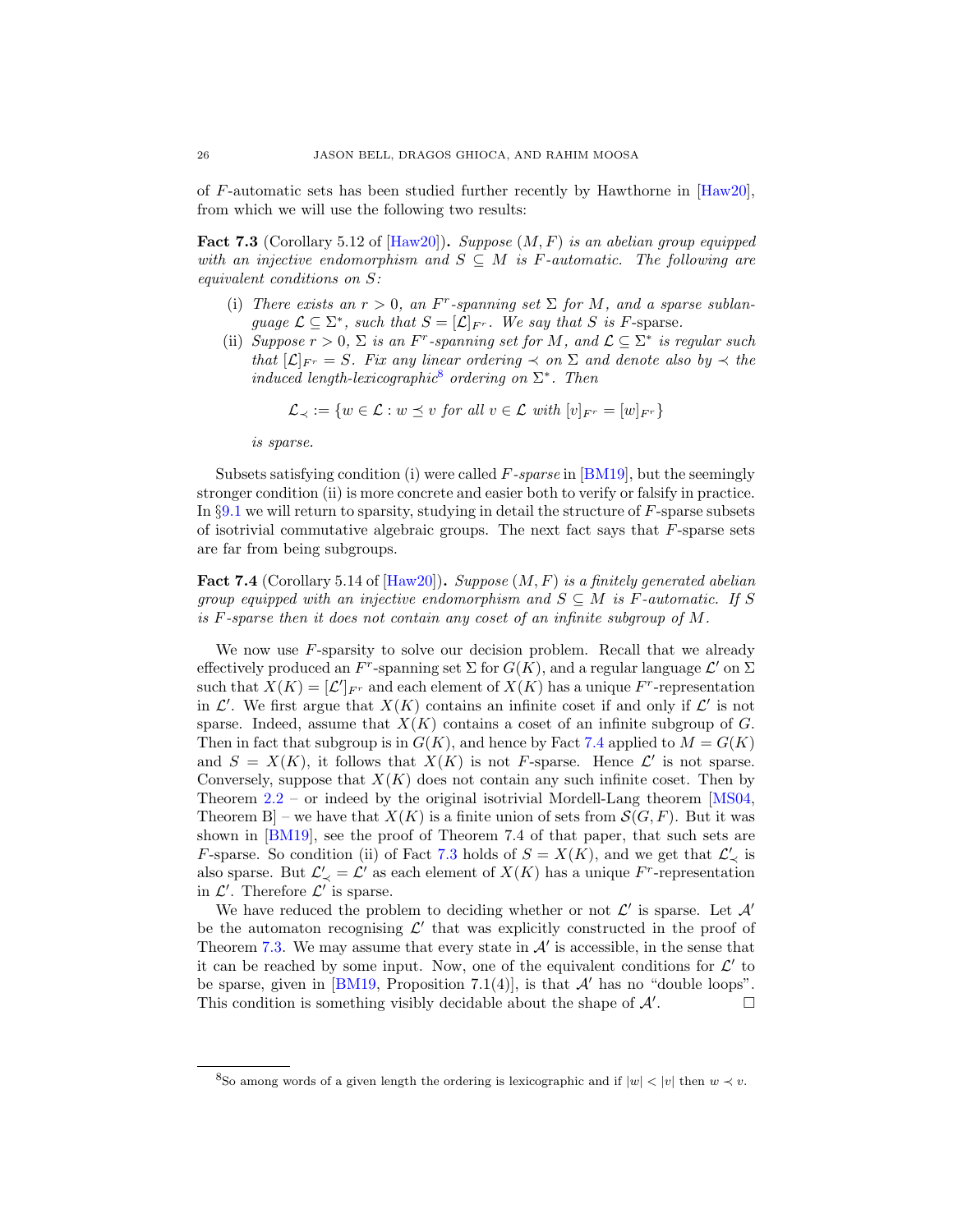## <span id="page-26-0"></span>8. A gap theorem for rational points of bounded height on subvarieties of isotrivial abelian varieties

The sparse/non-sparse dichotomy for regular languages that appeared in §[7.5](#page-24-1) yields an analogous dichotomy within the context of isotrivial Mordell-Lang. In order to properly state this, we make use of the Néron-Tate canonical height on an abelian variety (see [\[Lan64\]](#page-40-22) or [\[HS00,](#page-40-23) Part B] for more details).

**Theorem 8.1.** Let G be an abelian variety defined over  $\mathbb{F}_q$ , let  $F : G \to G$  be the q-power Frobenius endomorphism, let  $K$  be a finitely generated field extension of  $\mathbb{F}_q$ , and let X be a closed subvariety of G over K. Denote by h the Néron-Tate canonical height on G. Then the following are equivalent:

- (1)  $X(K)$  is F-sparse;
- (2) there are  $C > 0$  and  $d \geq 0$  such that for sufficiently large H

$$
\#\{c \in X(K) \colon h(c) \le H\} \le C(\log(H))^d;
$$

- (3)  $\#\{c \in X(K): h(c) \leq H\} = o(H^{1/2});$
- (4)  $X(K)$  does not contain a coset of an infinite subgroup of  $G$ ;
- <span id="page-26-1"></span>(5)  $X(K)$  is a finite union of sets from  $S(G, F)$ .

**Remark 8.2.** The equivalence of  $(2)$  and  $(3)$  means that there is a gap: either the number of points on  $X(K)$  of height at most H is bounded above by  $C(\log(H))^d$ or it is bounded below by  $C'H^{1/2}$ .

To prove this result, we require two technical lemmas dealing with estimation. We have a positive quadratic form  $\langle \cdot, \cdot \rangle$  on  $G(K) \times G(K)$  given by

$$
\langle x, y \rangle = h(x + y) - h(x) - h(y).
$$

Suppose  $\Sigma \subseteq G(K)$  is a finite set. Observe that for  $c \in [\Sigma]_F$  and  $x \in G(K)$ ,

$$
2h(x + c) = \langle x + c, x + c \rangle = \langle x, x \rangle + 2\langle x, c \rangle + \langle c, c \rangle.
$$

We can rewrite the right side as  $2h(x) + 2h(c) + 2\langle x, c \rangle$ . Then since we have only finitely many choices for  $c \in \Sigma_F$ , Cauchy-Schwarz gives there is some positive constant  $\kappa_1$  such that  $\langle x, c \rangle \leq \kappa_1 h(x)^{1/2}$ . So letting  $\kappa_2$  denote the max of  $h(c)$  as c ranges over  $[\Sigma]_F$  we get there are positive constants  $\kappa_1, \kappa_2$  such that,

<span id="page-26-2"></span>(7) 
$$
h(x+c) \le h(x) + \kappa_1 h(x)^{1/2} + \kappa_2 \quad \text{for all } c \in [\Sigma]_F \text{ and } x \in G(K).
$$

In addition (using that the Néron-Tate height differs from the usual Weil height by a uniform bounded amount), if r is a positive integer, then there is a constant  $\kappa_3$ , which depends upon  $r$ , such that

<span id="page-26-3"></span>(8) 
$$
q^r h(x) - \kappa_3 \le h(F^r(x)) \le q^r h(x) + \kappa_3 \quad \text{for all } x \in G(K).
$$

<span id="page-26-4"></span>**Lemma 8.3.** Let  $\Sigma$  be an F<sup>r</sup>-spanning set for  $G(K)$  and  $\kappa_1, \kappa_2, \kappa_3$  as in Equa-tions [\(7\)](#page-26-2) and [\(8\)](#page-26-3). Define  $E_n$  recursively by  $E_0 = \max\{2 + \kappa_3 + h(a): a \in \Sigma\}$  and  $E_n = E_{n-1}(1 + (\kappa_1 + \kappa_3)/q^{n/2})$  for  $n \ge 1$ . Then for all  $c_0, \ldots, c_n \in \Sigma$ , the height of  $c_0 + F^r(c_1) + \cdots + F^{nr}(c_n)$  is at most  $E_n q^{nr}$ . In particular, there is a positive constant  $C_0$  such that for every  $n \geq 1$  we have  $c_0 + F^r(c_1) + \cdots + F^{nr}(c_n)$  has height at most  $C_0 q^{nr}$ .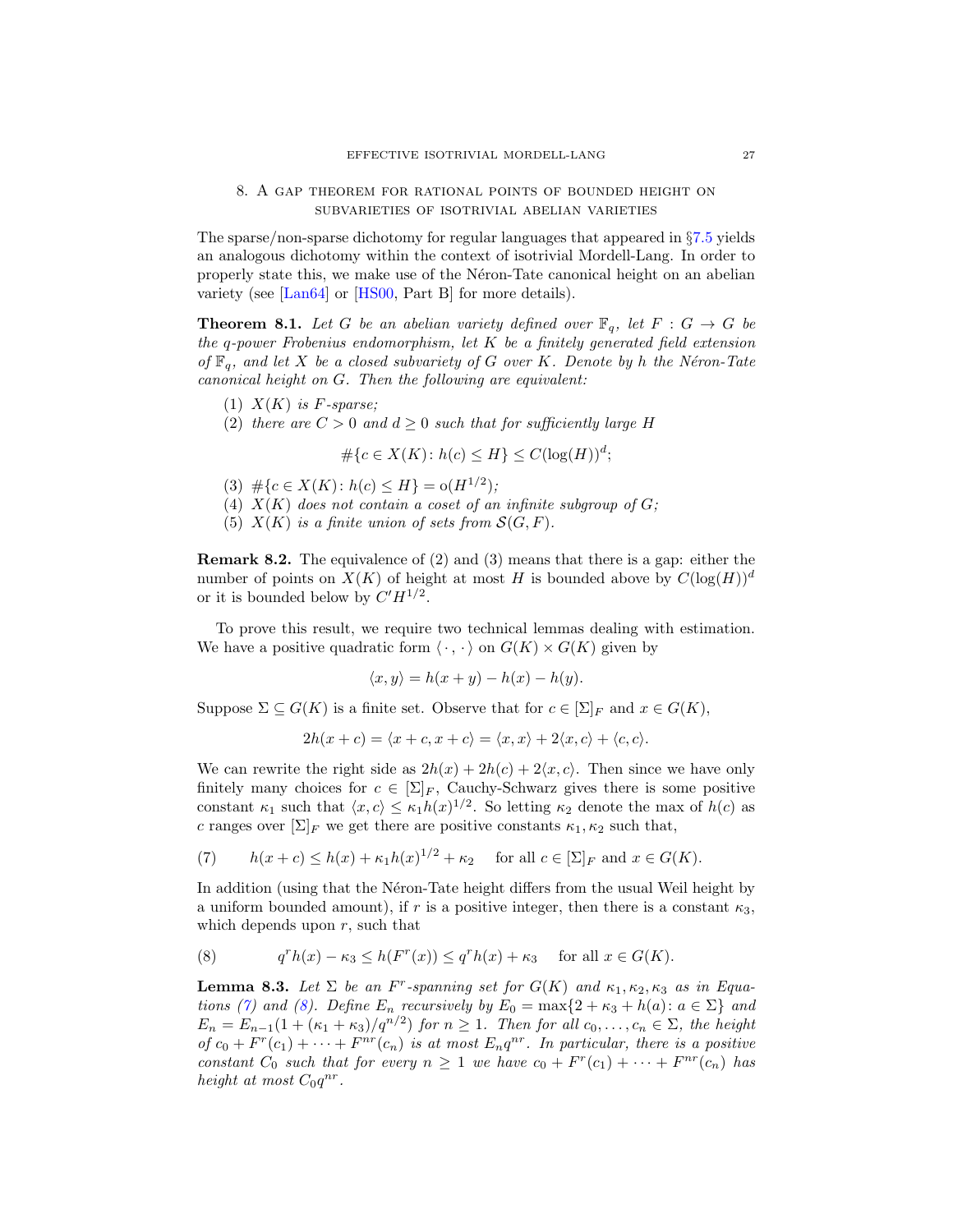*Proof.* We prove the first part by induction on n. When  $n = 0$  this follows from our choice of  $E_0$ . Now suppose that the result holds whenever  $n < k$  for some  $k \geq 1$ and consider an element  $c_0 + \cdots + F^{kr}(c_k)$ . Then

$$
F^{r}(c_1) + \cdots + F^{kr}(c_k) = F^{r}(c_1 + \cdots + F^{r(k-1)}(c_k))
$$

has height at most  $q^{kr}E_{k-1} + \kappa_3$  by the induction hypothesis and Equation [\(8\)](#page-26-3). We then translate by  $c_0 \in \Sigma$  and so an application of Equation [\(7\)](#page-26-2) yields that the height of  $c_0 + \cdots + F^{kr}(c_k)$  is at most  $q^{kr}E_{k-1} + \kappa_3 + \kappa_1(q^{kr}E_{k-1} + \kappa_3)^{1/2} + \kappa_2$ . This quantity is less than or equal to

$$
q^{kr}E_{k-1} + (\kappa_1 + \kappa_2)E_{k-1}q^{kr/2} = q^{kr}E_k,
$$

so we obtain the first claim. To complete the proof observe that  $E_k \leq C_0 :=$  $E_0 \prod_{j\geq 1} (1 + (\kappa_1 + \kappa_2)/q^{jr/2})$  and the product on the right converges since  $\sum 1/q^{jr/2}$ converges, so we have that the height of  $F^r$ -expansions of length n is at most  $C_0q^{nr}$ for every  $n \geq 0$ . The result now follows.

<span id="page-27-0"></span>**Lemma 8.4.** Let  $\Sigma$  be an F<sup>r</sup>-spanning set for  $G(K)$  and  $\kappa_1, \kappa_2, \kappa_3$  as in Equa-tions [\(7\)](#page-26-2) and [\(8\)](#page-26-3). Then there is a positive constant  $C_1$  such that every element of  $G(K)$  of height at most  $C_1 q^{nr}$  can be realised as the F<sup>r</sup>-expansion of a word in  $\Sigma^*$ of length at most n.

*Proof.* Let  $C = \kappa_1 + \kappa_2 + \kappa_3$ . We let  $\ell$  be a positive integer with the property  $q^{\ell r/2} > C$ . As before,

$$
\prod_{j\geq \ell} (1-C/q^{jr/2})
$$

converges to a positive number  $\theta > 0$ . Pick  $B_\ell$  such that  $q^{-\ell r}B_\ell\theta > 1$ . Then there is some m such that every element of Néron-Tate height at most  $q^{\ell r}B_{\ell}$  has an F-expansion of length at most m. We define  $B_n = B_{n-1}(1 - C/q^{nr/2})$  for  $n > \ell$ . So from the above we have  $B_n > 1$  for all  $n \ge \ell$ .

We claim that for every  $n \geq \ell$  all numbers of height at most  $q^{nr}B_n$  can be realised as the  $F^r$ -expansion of a word in  $\Sigma^*$  of length at most  $m + n$ . We again prove this by induction on n with the base case,  $n = \ell$ , being immediate. Now suppose that the claim holds whenever  $n < k$  and suppose that x has height at most  $q^{kr}B_k$ . Then there is some  $c_0 \in \Sigma$  such that  $x - c_0 \in G(K^{q^r})$ . Hence  $h(x - c_0) \leq h(x) + \kappa_1 h(x)^{1/2} + \kappa_2$ . So if we let  $y = F^{-r}(x - c_0)$  then

$$
h(y) \le \frac{h(x) + \kappa_1 h(x)^{1/2} + \kappa_2 + \kappa_3}{q}.
$$

Since  $q^{kr}B_k \ge 1$ , the height of y is at most  $(q^{kr}B_k + (\kappa_1 + \kappa_2 + \kappa_3)(q^{kr}B_k)^{1/2})/q^r$ . Now we claim that  $B_{k-1} \geq (B_k + (\kappa_1 + \kappa_2 + \kappa_3)(B_k/q^{kr})^{1/2})$ . Once we have this, we will have that y has height at most  $q^{(k-1)r}B_{k-1}$  and so the result will then follow by induction.

To show this we must show  $B_{k-1} \ge B_k + C(B_k/q^{kr})^{1/2} = B_k(1 + C(B_k q^{kr})^{-1/2}).$ But  $B_k = B_{k-1}(1 - C/q^{kr/2})$  and so

$$
B_k(1 + C(B_k q^{kr})^{-1/2}) = B_{k-1}(1 - C/q^{kr/2}) + CB_k^{1/2}/q^{kr/2}
$$
  
\n
$$
\leq B_{k-1} - CB_{k-1}/q^{kr/2} + CB_{k-1}^{1/2}/q^{kr/2}
$$
  
\n
$$
\leq B_{k-1}.
$$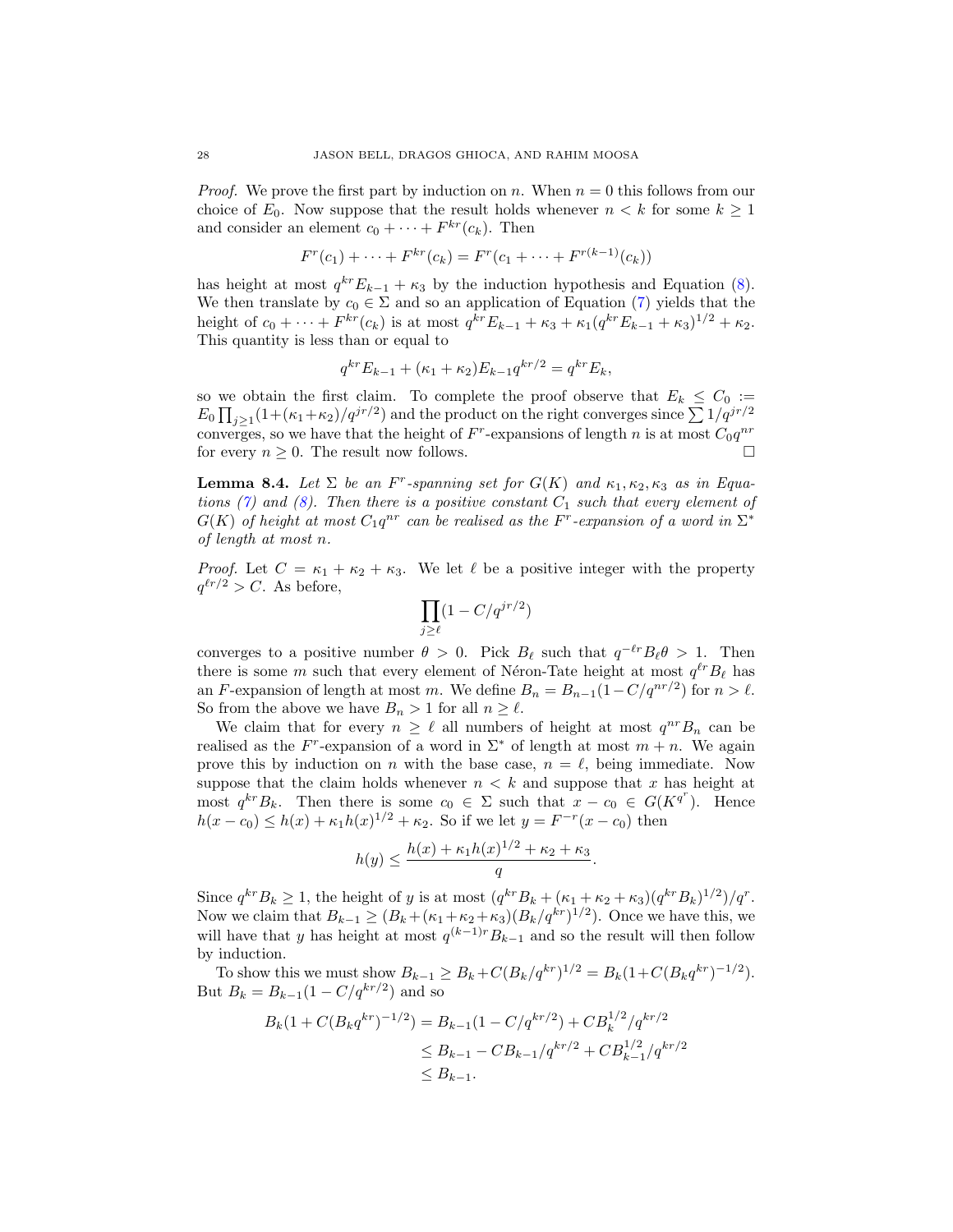So since  $B_k \geq 1$  for all k we see that all elements of height at most  $q^{kr}$  have an expansion of length at most  $m + k$  and so we see that if we take  $C_1 = q^{-mr}$  we obtain the result.  $\Box$ 

<span id="page-28-0"></span>Corollary 8.5. Let  $\Sigma$  be an F<sup>r</sup>-spanning set for  $G(K)$  and let

$$
\mathcal{L} := \{ v \in \Sigma^* \colon [v]_{F^r} \in X(K) \}.
$$

Fix a linear ordering  $\prec$  on  $\Sigma$  and denote also by  $\prec$  the induced length-lexicographic ordering on  $\Sigma^*$ . Let

<span id="page-28-1"></span>
$$
\mathcal{E} := \{ w \in \mathcal{L} : w \preceq v \text{ for all } v \in \mathcal{L} \text{ with } [v]_{F^r} = [w]_{F^r} \}.
$$

If  $\Theta(m)$  denotes the number of elements in  $X(K)$  of height at most m, then there are positive constants  $C_0$  and  $C_1$  such that

(9) 
$$
\Theta(C_1 q^{nr}) \leq \#\mathcal{E}_{\leq n} \leq \Theta(C_0 q^{nr})
$$

for all  $n \geq 1$ , where  $\mathcal{E}_{\leq n}$  is the set of words of length at most n in  $\mathcal{E}$ .

*Proof.* By Lemma [8.4,](#page-27-0) there is a positive constant  $C_1$  such that every element of  $G(K)$  of height at most  $C_1 q^{nr}$  is of the form  $[v]_{F^r}$  with  $v \in \Sigma^*$  of length at most n. In particular, for each  $x \in X(K)$  with  $h(x) \leq C_1 q^{nr}$  there is a word  $w \in \mathcal{E}$  of length at most n such that  $[w]_F = c$ . This gives the first inequality. By Lemma [8.3,](#page-26-4) there is a positive constant  $C_0$  such that every word w in  $\Sigma^*$  of length at most n has the property that  $h([w]_{F}) \leq C_0 q^{nr}$ . Since  $w \mapsto [w]_{F}$  is a bijection between  $\mathcal E$  and  $X(K)$ , this gives the second inequality.

We can now prove the gap theorem.

*Proof of Theorem [8.1.](#page-26-1)* By Corollary [3.6,](#page-7-1) or indeed by [\[BM19,](#page-40-14) Corollary 6.10], we have that there exists an  $r > 0$  and an  $F<sup>r</sup>$ -spanning set  $\Sigma$  for  $G(K)$  such that

$$
\mathcal{L} := \{ v \in \Sigma^* \colon [v]_{F^r} \in X(K) \}
$$

is regular. So Corollary [8.5](#page-28-0) applies.

Suppose that (1) holds and let  $\mathcal{E} \subseteq \mathcal{L}$  be as in Corollary [8.5.](#page-28-0) By Fact [7.3,](#page-25-2) noting that  $\mathcal E$  is just what was called  $\mathcal L_{\prec}$  there, we have that  $\mathcal E$  is sparse. Hence  $\#\mathcal E_{\leq n}$  is polynomially bounded, and so by Equation [\(9\)](#page-28-1) we see that (2) holds.

The implication  $(2) \implies (3)$  is immediate.

Observe that if (4) does not hold then  $X(K)$  contains  $\{a + nb : n \in \mathbb{Z}\}\)$  for some  $a, b \in G(K)$  with b non-torsion and since  $a + nb$  has height  $O(n^2)$  we see that (3) does not hold. So (3) implies (4).

That  $(4) \implies (5)$  follows from Theorem [2.2,](#page-5-0) or indeed from [\[MS04,](#page-40-0) Theorem B]. Finally, that  $(5) \implies (1)$  was already pointed out in §[7.5](#page-24-1) using results of [\[BM19\]](#page-40-14). П

Remark 8.6. Theorem [8.1](#page-26-1) holds more generally for algebraic groups G that have a height function for which Equations [\(7\)](#page-26-2) and [\(8\)](#page-26-3) hold after one replaces  $G(K)$ with a finitely generated F-submodule  $\Gamma$  of  $G(K)$ . In particular, the equivalences hold for  $G(R)$  when  $G = \mathbb{G}_m^d$  and R is a finitely generated  $\mathbb{F}_q$ -algebra that is an integral domain.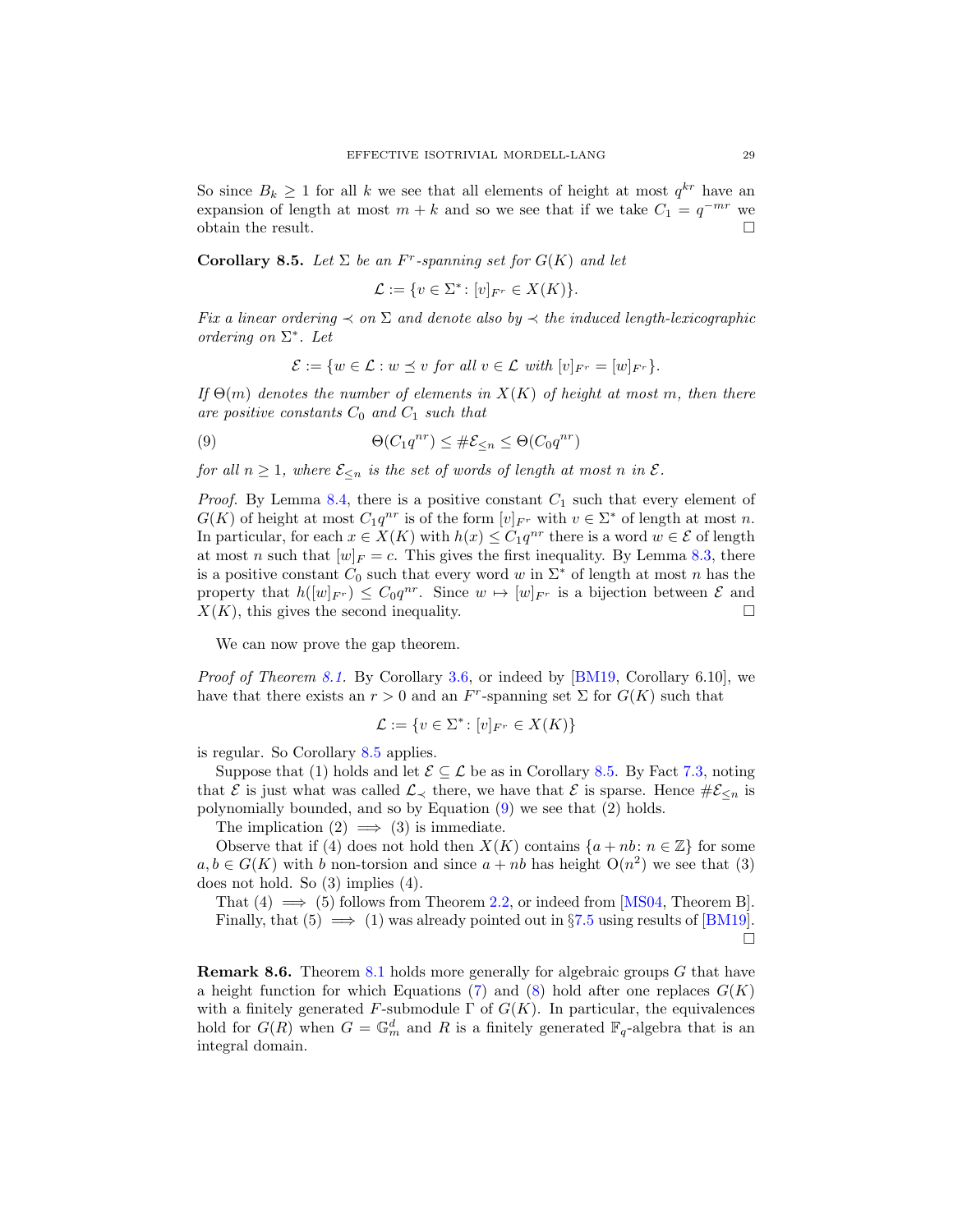## <span id="page-29-0"></span>9. MORDELL-LANG FOR FINITELY GENERATED  $\mathbb{Z}[F]$ -SUBMODULES OF ISOTRIVIAL commutative algebraic groups

Recall that  $\mathcal{S}(G, F)$  denotes the collection of translates of finite sums of F-orbits, i.e., subsets of the form  $a + S(a_1, \ldots, a_r; \delta_1, \ldots, \delta_r)$  in the notation of Section [2.](#page-4-0) Our goal in this final section is to prove the following:

<span id="page-29-1"></span>**Theorem 9.1.** Let G be a commutative algebraic group over a finite field  $\mathbb{F}_q$ ,  $F: G \to G$  the q-power Frobenius,  $X \subseteq G$  a closed subvariety, and  $\Gamma \leq G$  a finitely generated  $\mathbb{Z}[\mathrm{F}]$ -submodule. Then  $X \cap \Gamma$  is a finite union of sets of the form  $S + \Lambda$ where  $S \subseteq \Gamma$  is in  $\mathcal{S}(G, F)$  and  $\Lambda \leq \Gamma$  is a  $\mathbb{Z}[F^r]$ -submodule for some  $r > 0$ .

**Remark 9.2.** In the conclusion of the theorem we can replace  $\Lambda$  by  $H \cap \Gamma$  where H is the Zariski closure of  $\Lambda$ . Indeed,  $S + \Lambda \subseteq S + (H \cap \Gamma) \subseteq X \cap \Gamma$ . Note also that  $H \leq G$  is an algebraic subgroup over a finite field since  $\Lambda$  is  $F^r$ -invariant.

This is an isotrivial Mordell-Lang statement like Theorem [2.2](#page-5-0) but for finitely generated  $\mathbb{Z}[F]$ -submodules rather than finitely generated groups. When we restrict to G semiabelian, Theorem [9.1](#page-29-1) is precisely Theorem [1.1,](#page-1-1) the original isotrivial Mordell-Lang theorem of the third author and Thomas Scanlon from [\[MS04\]](#page-40-0). However, our proof even in that case is new; we deduce the combinatorial structure of  $X \cap \Gamma$ directly from the F-automaticity given by Corollary [6.4.](#page-21-2)

The proof will proceed by a series of reductions, with the key technical step being an understanding of the structure of "F-sparse" subsets of  $\Gamma$ .

<span id="page-29-2"></span>9.1. Sparsity and  $F$ -orbits. Suppose we have an abelian group  $M$  equipped with an injective endomorphism  $F : M \to M$  and  $\Sigma$  a finite subset of M. Recall that  $\mathcal{L}$  ⊆  $\Sigma^*$  is said to be *sparse* if it is regular and the number of words in  $\mathcal{L}$  of length n is  $O(n^d)$  as n grows, for some  $d \geq 0$ . A list of equivalent formulations is compiled in [\[BM19,](#page-40-14) Proposition 7.1]. In particular, it is shown there that every sparse language is a finite union of languages of the form

 $u_1w_1^*u_2w_2^*\cdots u_mw_m^*u_{m+1} := \{u_1w_1^{n_1}u_2w_2^{n_2}\cdots u_mw_m^{n_m}u_{m+1}:n_1,\ldots,n_m\geq 0\}$ 

for some words  $u_i, w_i \in \Sigma^*$  with the  $w_i$  all nontrivial. Let us call languages of this form simple sparse. The F-expansions of a simple sparse language will have a very special form.

**Definition 9.3.** Given  $a_1, \ldots, a_r \in M$  and positive integers  $\delta_1, \ldots, \delta_r$ , we denote

$$
\left\{F^{n_1\delta_1}a_1 + F^{n_1\delta_1 + n_2\delta_2}a_2 + \dots + F^{\sum_{i=1}^r n_i\delta_i}a_r : n_1, \dots, n_r \ge 0\right\}
$$

by  $E(a_1, \ldots, a_r; \delta_1, \ldots, \delta_r)$ . As usual, we write  $E(a_1, \ldots, a_r; \delta)$  in the case when all the  $\delta_i = \delta$ .

<span id="page-29-3"></span>**Lemma 9.4.** Suppose M is an abelian group,  $F : M \to M$  is an injective endomorphism, and  $\Sigma$  is a finite subset of M. Suppose  $(N, F)$  is an extension of  $(M, F)$ for which  $F - id : N \to N$  is surjective.

If  $\mathcal{L} = u_1 w_1^* u_2 w_2^* \cdots u_m w_m^* u_{m+1}$  is a simple sparse sublanguage of  $\Sigma^*$  then

$$
[\mathcal{L}]_F = a_0 + E(a_1, \dots, a_r; \delta_1, \dots, \delta_r)
$$

for some  $a_0, \ldots, a_r \in N$  and  $\delta_1, \ldots, \delta_r > 0$ . Moreover, if  $m > 0$ , we can choose  $a_0, \ldots, a_r, \delta_1, \ldots, \delta_r$  above so that concatenating  $\mathcal L$  with any  $v \in \Sigma^*$  yields

$$
[\mathcal{L}v]_F = a_0 + E(a_1, \dots, a_{r-1}, a_r + F^{\ell}[v]_F; \delta_1, \dots, \delta_r)
$$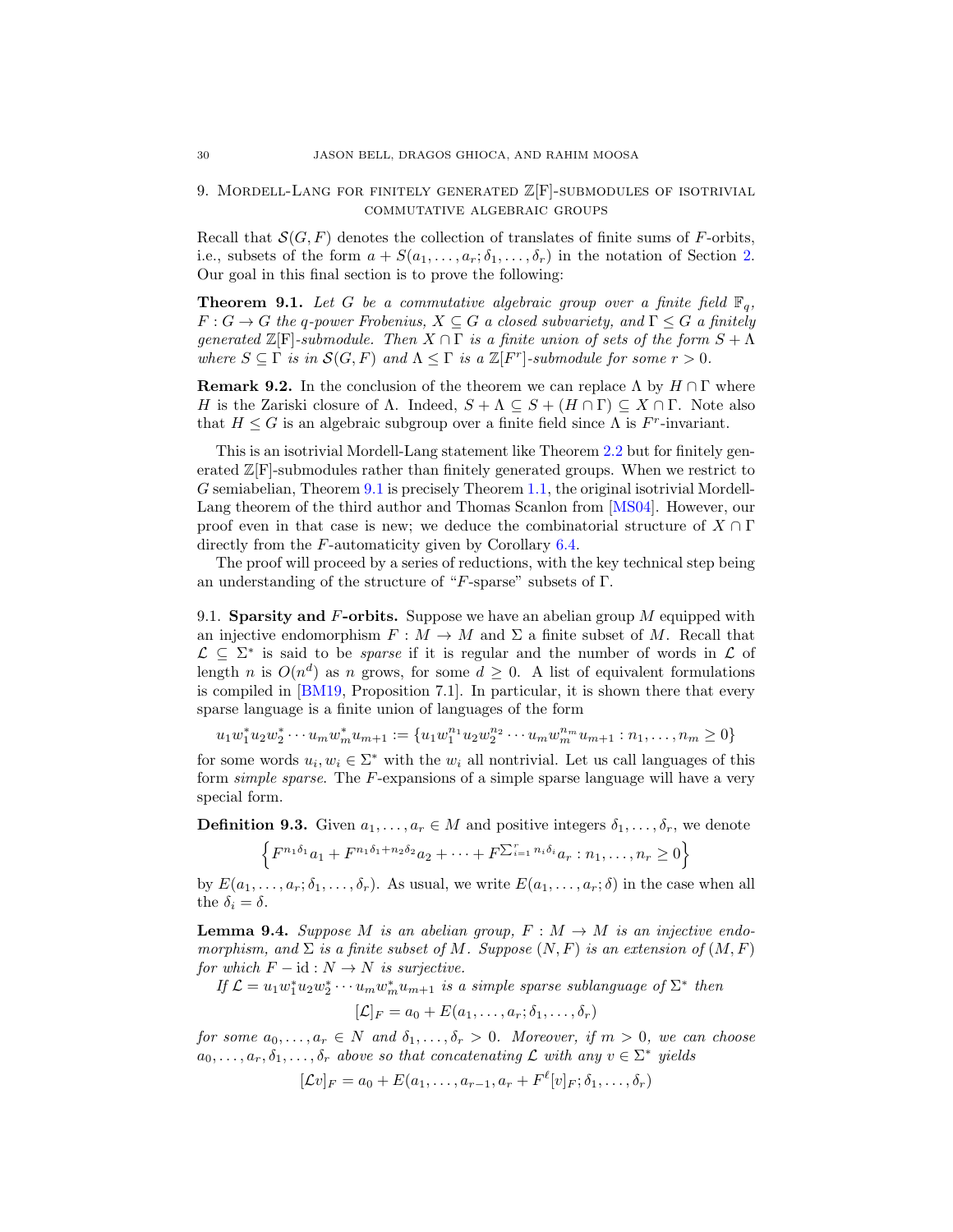where  $\ell = \sum_{i=1}^{m+1} |u_i|$ .

*Proof.* We proceed by induction on m. If  $m = 0$  then  $a_0 = [u_1]_F$  and  $r = 0$  works. So assume  $m > 0$  and write  $\mathcal L$  as the concatenation  $\mathcal L_1 \mathcal L_2$  where  $\mathcal L_1 = u_1 w_1^*$  and  $\mathcal{L}_2 = u_2 w_2^* \cdots u_m w_m^* u_{m+1}$ . By the induction hypothesis,

<span id="page-30-0"></span>(10) 
$$
[\mathcal{L}_2]_F = a_0 + E(a_1, \dots, a_r; \delta_1, \dots, \delta_r)
$$

for some  $a_0, \ldots, a_r$  from N and positive integers  $\delta_1, \ldots, \delta_r$ . Let  $|u_1| = \alpha, |w_1| = \beta$ ,  $x = [u_1]_F$ , and  $y = [w_1]_F$ . The elements of  $[\mathcal{L}]_F$  are precisely those of the form  $[u_1w_1^n]_F + F^{\alpha+n\beta}(z)$  with  $z \in [\mathcal{L}_2]_F$ . Note that

$$
[u_1 w_1^n]_F + F^{\alpha + n\beta}(z) = x + F^{\alpha}(y) + F^{\alpha + \beta}(y) + \dots + F^{\alpha + (n-1)\beta}(y) + F^{\alpha + n\beta}(z).
$$

Now, since F – id is surjective on N, there exists  $\theta \in N$  such that  $F^{\alpha}(y) = F^{\beta}(\theta) - \theta$ . A simple telescoping argument gives

$$
[a_1b_1^n]_F + F^{\alpha+n\beta}(z) = x - \theta + F^{\beta n}(\theta + F^{\alpha}(z)).
$$

Setting  $\gamma := x - \theta$  we get that

$$
[\mathcal{L}]_F = \bigcup_{z \in [\mathcal{L}_2]_F} \bigcup_{n \ge 0} \{ \gamma + F^{\beta n}(\theta + F^{\alpha}(z)) \}
$$
  
\n
$$
= \gamma + \bigcup_{n \ge 0} F^{\beta n}(\theta + F^{\alpha}([\mathcal{L}_2]_F))
$$
  
\n
$$
= \gamma + \bigcup_{n \ge 0} F^{\beta n}(\theta + F^{\alpha}a_0 + E(F^{\alpha}a_1, \dots, F^{\alpha}a_r; \delta_1, \dots, \delta_r))
$$
  
\n
$$
= \gamma + E(\theta + F^{\alpha}a_0, F^{\alpha}a_1, \dots, F^{\alpha}a_r; \beta, \delta_1, \dots, \delta_r)
$$

as desired.

For the "moreover" clause we must first consider the  $m = 1$ . In that case  $\mathcal{L}_2 = \{u_2\}$  and we have

$$
[\mathcal{L}]_F = \bigcup_{n \ge 0} \{ \gamma + F^{\beta n} (\theta + F^{\alpha} [u_2]_F) \}
$$
  
=  $\gamma + E(\theta + F^{\alpha} [u_2]_F; \beta)$ 

and for any  $v \in \Sigma^*$ ,

$$
\begin{array}{rcl}\n[\mathcal{L}v]_F & = & \bigcup_{n \geq 0} \{ \gamma + F^{\beta n} (\theta + F^{\alpha} [u_2 v]_F) \} \\
& = & \gamma + E(\theta + F^{\alpha} [u_2]_F + F^{\alpha + |u_2|} [v]_F; \beta).\n\end{array}
$$

Since  $\alpha + |u_2| = |u_1| + |u_2|$  this proves the "moreover" clause when  $m = 1$ .

Suppose  $m > 1$ . The inductive hypothesis yields that in [\(10\)](#page-30-0) we can choose  $a_0, \ldots, a_r, \delta_1, \ldots, \delta_r$  so that for any  $v \in \Sigma^*$ 

$$
[\mathcal{L}_2 v]_F = a_0 + E(a_1, \dots, a_{r-1}, a_r + F^{\ell}[v]_F; \delta_1, \dots, \delta_r)
$$

where 
$$
\ell = \sum_{i=2}^{m+1} |u_i|
$$
. Hence  
\n
$$
[\mathcal{L}v]_F = \gamma + \bigcup_{n\geq 0} F^{\beta n}(\theta + F^{\alpha}([\mathcal{L}_2 v]_F))
$$
\n
$$
= \gamma + \bigcup_{n\geq 0} F^{\beta n}(\theta + F^{\alpha}a_0 + E(F^{\alpha}a_1, \dots, F^{\alpha}(a_r + F^{\ell}[v]_F); \delta_1, \dots, \delta_r))
$$
\n
$$
= \gamma + E(\theta + F^{\alpha}a_0, F^{\alpha}a_1, \dots, F^{\alpha}a_{r-1}, F^{\alpha}a_r + F^{\alpha+\ell}[v]_F; \beta, \delta_1, \dots, \delta_r).
$$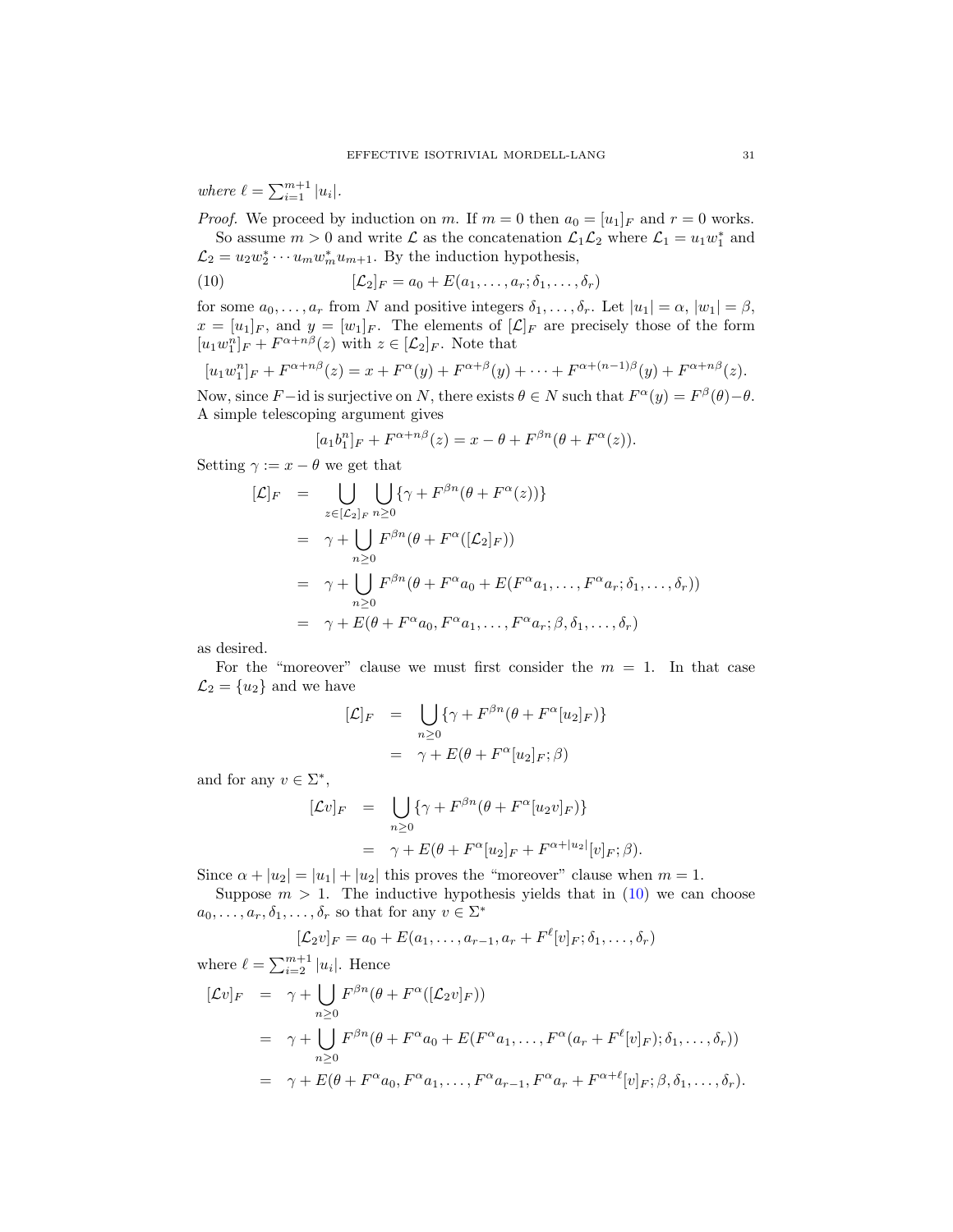As  $\alpha = |u_1|$ , this proves the "moreover" clause.

**Remark 9.5.** Note that while  $[\mathcal{L}]_F \subseteq M$  we have to go to an extension to find  $a_0, \ldots, a_r$ . In the proof this comes from the induction step where x and y are in M but we have to pass to N to find  $\gamma$  and  $\theta$ .

The sets  $E(a_1, \ldots, a_r; \delta_1, \ldots, \delta_r)$ , despite some superficial similarity to translates of sums of F-orbits, are not expressible as finite unions of such. However, in our geometric context, they can be so expressed up to Zariski closure.

<span id="page-31-0"></span>**Proposition 9.6.** Suppose G is a commutative algebraic group over  $\mathbb{F}_q$ ,  $F: G \to G$ is the q-power Frobenius, K is a function field over  $\mathbb{F}_q$ , and  $\Gamma \leq G(K)$  is an F-pure  $\mathbb{Z}[F]$ -submodule. Suppose  $E := a_0 + E(a_1, \ldots, a_r; \delta_1, \ldots, \delta_r) \subseteq \Gamma$  where  $a_0, \ldots, a_r \in G$  and  $\delta_1, \ldots, \delta_r$  are positive integers. Then there exists  $T \subseteq \Gamma$ , a finite union of sets from  $\mathcal{S}(G, F)$ , such that  $E \subseteq T \subseteq \overline{E}$  where the over line denotes Zariski closure.

*Proof.* We first consider the case when  $E = a_0 + E(a_1, \ldots, a_r; 1)$ ; that is, when all the  $\delta_i = 1$ .

Note that, as  $E \subseteq \Gamma$ , we have  $Fa_i - a_i \in \Gamma$  for each  $i = 1, ..., r$ . Indeed, for  $i = r$  this is a because both  $a_0 + \cdots + a_{r-1} + Fa_r$  and  $a_0 + \cdots + a_r$  are in E and hence in Γ, and one simply takes their difference. For  $i = r - 1$  one notes that  $a_0 + \cdots + a_{r-2} + Fa_{r-1} + Fa_r \in E$  and so subtracting  $a_0 + \cdots + a_r$  yields that  $(Fa_{r-1} - a_{r-1}) + (Fa_r - a_r) \in \Gamma$ , and hence by the  $i = r$  case  $Fa_{r-1} - a_{r-1} \in \Gamma$ . And so on all the way down to  $i = 1$ .

It follows, by applying F and taking sums, that  $F^m a_i - a_i \in \Gamma$  for all  $m \ge 0$ .

For each  $i = 1, ..., r$ , let  $j_i \geq 0$  be maximal such that  $Fa_i - a_i \in G(K^{p^{j_i}})$ , if it exists, and set  $j_i = \infty$  otherwise. Let

$$
T:=a_0+\sum_{i=1}^r \{F^na_i: n\ge -j_i\}
$$

Note that if  $j_i < \infty$  then  $\{F^n a_i : n \geq -j_i\}$  is the F-orbit  $S(F^{-j_i} a_i; 1)$ . On the other hand, if  $j_i = \infty$  then  $Fa_i - a_i$ , and hence  $F^n a_i - a_i$  for all  $n \in \mathbb{Z}$ , is in the finite group  $G(K \cap \mathbb{F}_q^{\text{alg}})$ . Hence, in that case,  $\{F^n a_i : n \geq -j_i\}$  is finite. So T is a finite union of sets from  $\mathcal{S}(G, F)$ . It is also clear that  $E \subseteq T$ .

We claim that  $T \subseteq \overline{E}$  and that  $T \subseteq \Gamma$ . We proceed by induction on  $r \geq 1$ .

Suppose  $r = 1$ . Then  $E = a_0 + S(a_1; 1)$ . Hence the Zariski closed set  $\overline{E} - a_0$  is Finvariant, and so also  $F^{-1}$ -invariant. Since  $a_1 \in \overline{E} - a_0$  we have that  $F^n a_1 \in \overline{E} - a_0$ for all  $n \in \mathbb{Z}$ . In particular,  $T = a_0 + \{F^n a_1 : n \ge -j_1\} \subseteq \overline{E}$ .

Next, still in the case of  $r = 1$ , we show that  $T \subseteq \Gamma$ . Since  $E \subseteq \Gamma$ , it suffices to show that  $a_0 + F^{-\ell} a_1 \in \Gamma$  for  $0 < \ell \leq j_1$ . But we have that  $Fa_1 - a_1 \in G(K^{p^{j_i}})$ , so applying  $F^{-1}$  repeatedly we get that  $a_1 - F^{-1}a_1, \ldots, F^{-\ell+1}a_1 - F^{-\ell}a_1 \in G(K)$ , and summing these telescopes to  $a_1 - F^{-\ell} a_1$ . Hence,  $a_1 - F^{-\ell} a_1 \in G(K)$  and  $F^{\ell}(a_1 - F^{-\ell}a_1) = F^{\ell}a_1 - a_1 \in \Gamma$ . By F-purity of  $\Gamma$  in  $G(K)$ ,  $a_1 - F^{-\ell}a_1 \in \Gamma$ . As  $a_0 + a_1 \in E \subseteq \Gamma$ , we thus have  $a_0 + F^{-\ell} a_1 \in \Gamma$ , as desired.

Assume now that  $r > 1$ . For each  $m \geq 0$ , consider

$$
E_m := a_0 + F^m a_1 + E(F^m a_2, \dots, F^m a_r; 1).
$$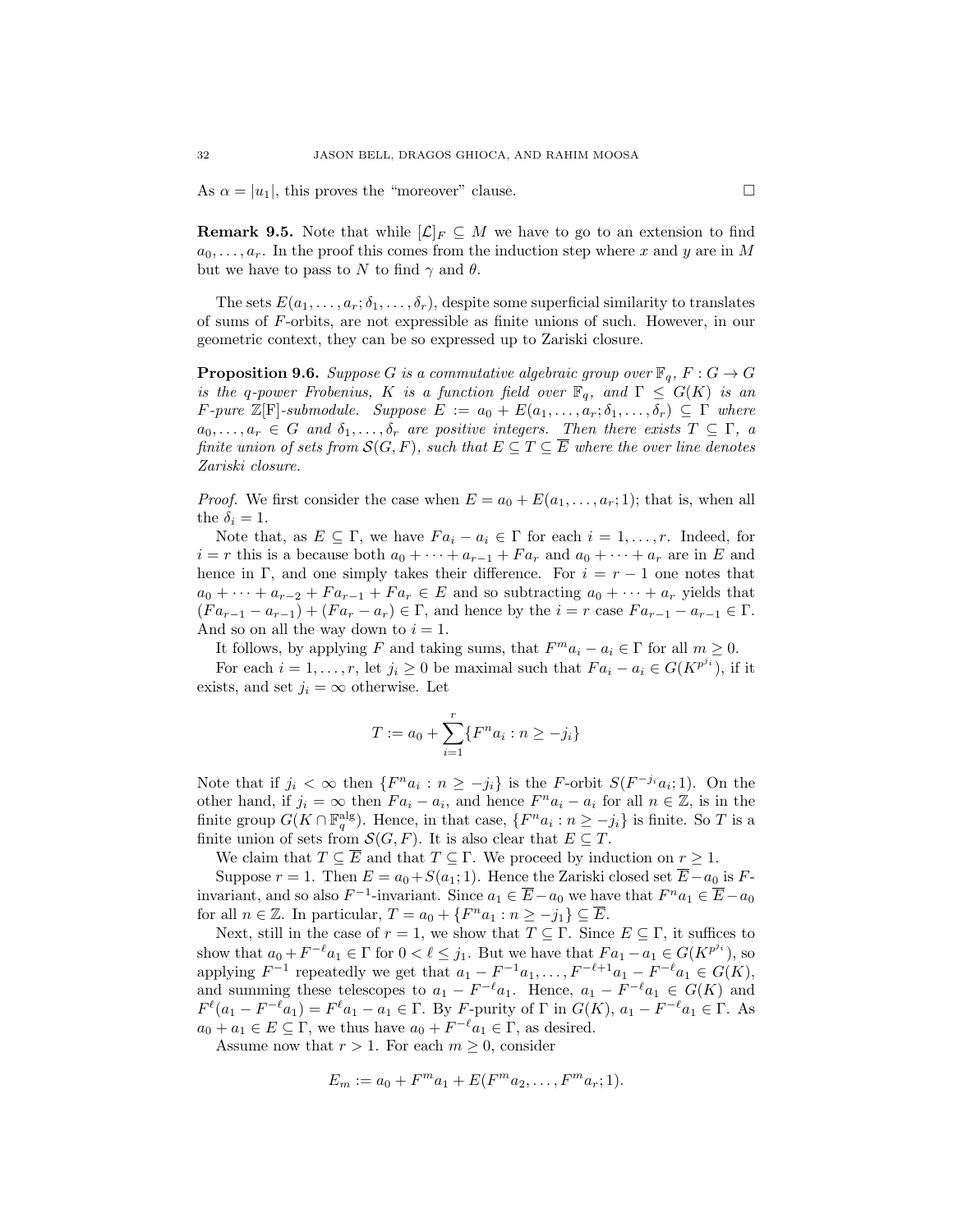So  $E = \left( \int E_m$ . Note that for each  $i = 2, \ldots r$ , if  $j_i < \infty$  then  $m \geq 0$ 

$$
F(F^m a_i) - F^m a_i = F^m(F a_i - a_i) \in G(K^{p^{j_i + m}})
$$

and  $m + j_i$  is maximal such. If  $j_i = \infty$  then  $F(F^m a_i) - F^m a_i \in \bigcap$  $j \geq 0$  $G(K^{p^j})$ . Hence

the induction hypothesis yields that if we let

$$
T_m := a_0 + F^m a_1 + \sum_{i=2}^r \{ F^n(F^m a_i) : n \ge -j_i - m \}
$$

then  $T_m \subseteq \overline{E_m} \subseteq \overline{E}$  and  $T_m \subseteq \Gamma$ . Note that

$$
T_m = a_0 + F^m a_1 + \sum_{i=2}^r \{F^n a_i : n \ge -j_i\}
$$

and  $| \ \rangle$  $m \geq 0$  $T_m \subseteq T$ . But we do not get all of T in this way because only nonnegative

 $F$ -iterates of  $a_1$  appear in this union.

To show that  $T \subseteq \overline{E}$  consider the Zariski closed set

$$
Z := \bigcap_{n_2 \ge -j_2, ..., n_r \ge -j_r} (\overline{E} - a_0 - \sum_{i=2}^r F_i^{n_i} a_i).
$$

Since  $T_m \subseteq \overline{E}$  we have that  $a_0 + F^m a_1 + \sum_{i=2}^r F_i^{n_i} a_i \in \overline{E}$  for any fixed tuple of integers  $n_2 \geq -j_2, \ldots, n_r \geq -j_r$ . That is,  $F^{m}a_1 \in \mathbb{Z}$  for all  $m \geq 0$ . Hence  $\overline{S(a_1;1)} \subseteq Z$ . But  $\overline{S(a_1;1)}$  is an F-invariant, and hence  $F^{-1}$ -invariant, Zariski closed set. So  $F^{\ell} a_1 \in Z$  for all integers  $\ell$ , in particular for all  $\ell \geq -j_i$ . Hence  $a_0 + F^{\ell} a_1 + \sum^{r}$  $i=2$  $\{F^n a_i : n \geq -j_i\} \subseteq \overline{E}$  for all  $\ell \geq -j_1$ . That is,  $T \subseteq \overline{E}$ . Next, we show that  $T \subseteq \Gamma$ . Since we already know that  $T_m \subseteq \Gamma$  for all  $m \geq 0$ , it

remains only to show that  $a_0 + F^{-\ell} a_1 + \sum^r$  $i=2$  $\{F^n a_i : n \ge -j_i\} \subseteq \Gamma$  for all  $0 < \ell \le j_1$ . Fix integers  $n_2 \geq -j_2, \ldots, n_r \geq -j_r$ . Note that  $a_0 + a_1 + \sum_{i=2}^r F_i^{n_i} a_i \in T_0 \subseteq \Gamma$ .

But, from the argument in the  $r = 1$  case, using F-purity, we also know that  $a_1 - F^{-\ell} a_1 \in \Gamma$ . Subtracting, we get  $a_0 + F^{-\ell} a_1 + \sum_{i=2}^r F_i^{n_i} a_i \in \Gamma$ , as desired.

We have completed the proof of the proposition in the case when all the  $\delta_i = 1$ . It remains to explain how to reduce to that case. Let  $\delta := \text{lcm}\{\delta_1, \ldots, \delta_r\}$ . Then  $a_0 + E(a_1, \ldots, a_r; \delta_1, \ldots, \delta_r)$  is equal to the union of

$$
a_0 + E(F^{m_1\delta_1}a_1, F^{m_1\delta_1 + m_2\delta_2}a_2, \ldots, F^{\sum_{i=1}^r m_i\delta_i}a_r; \delta)
$$

as each  $m_i$  ranges in the finite set  $\{0, 1, \ldots, \frac{\delta}{\delta_i}\}\$ . Hence it suffices to prove the proposition when all the  $\delta_i = \delta$ . Finally, to deal with this case, noting that  $\Gamma$  is an  $F^{\delta}$ -pure  $\mathbb{Z}[F^{\delta}]$ -submodule of  $G(K)$ , we can apply the already proved case of the proposition to  $F^{\delta}$ . Since  $\mathcal{S}(G, F^{\delta}) \subseteq \mathcal{S}(G, F)$ , this suffices.

<span id="page-32-0"></span>Remark 9.7. The proof of Proposition [9.6](#page-31-0) shows (under the same hypothesis) that if  $E = a_0 + E(a_1, \ldots, a_r; 1) \subseteq \Gamma$  then  $E \subseteq a_0 + S(a_1, \ldots, a_r; 1) \subseteq \overline{E} \cap \Gamma$ . Indeed, clearly  $E \subseteq a_0 + S(a_1, \ldots, a_r; 1) \subseteq a_0 + \sum_{i=1}^r \{F^n a_i : n \ge -j_i\} =: T$ , and it was shown in the proof that  $T \subseteq \overline{E} \cap \Gamma$ .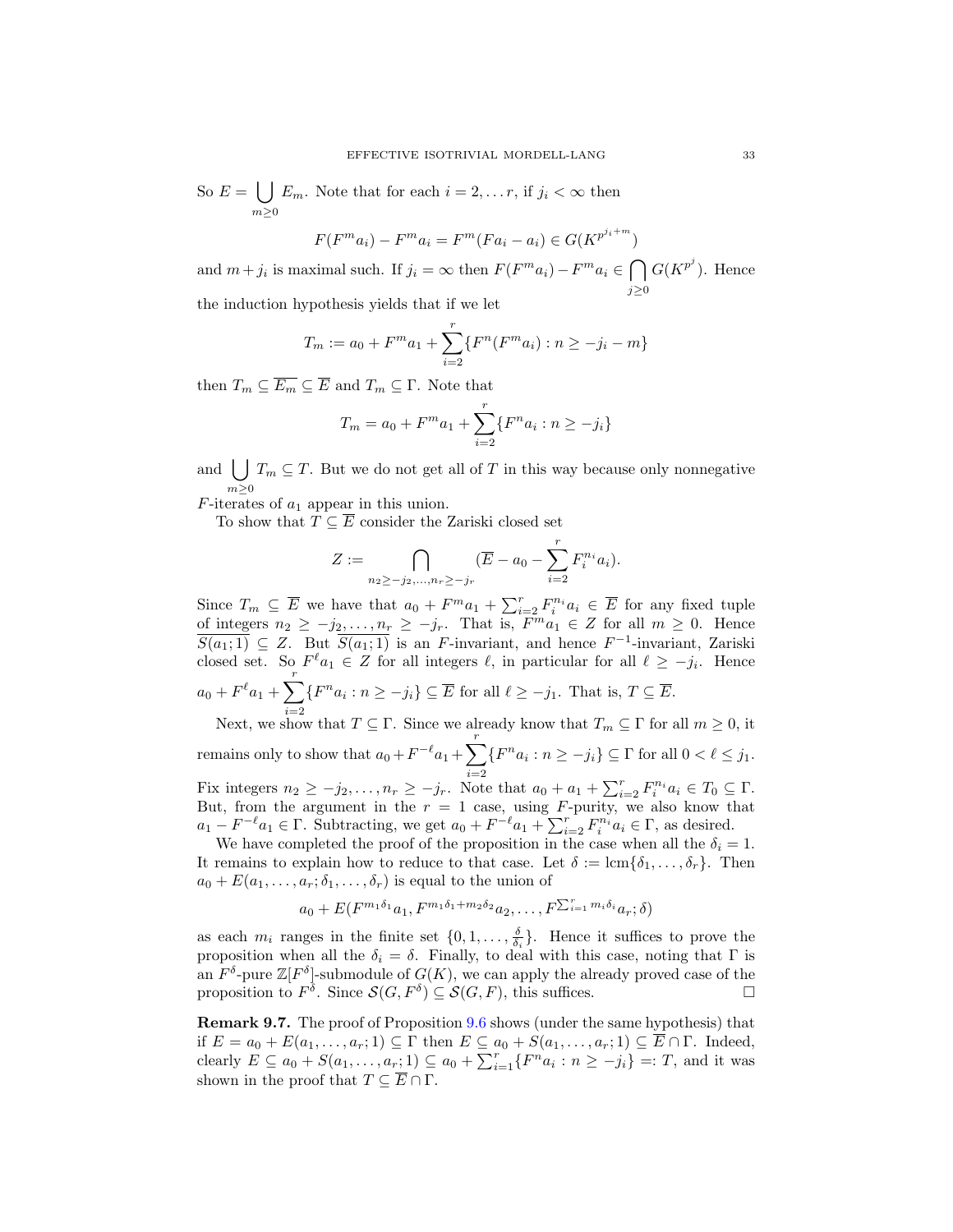<span id="page-33-2"></span>**Corollary 9.8.** Suppose G is a commutative algebraic group over  $\mathbb{F}_q$ ,  $F: G \to G$ is the q-power Frobenius, K is a function field extension of  $\mathbb{F}_q$ ,  $\Gamma \leq G(K)$  is an F-pure  $\mathbb{Z}[\mathrm{F}]$ -submodule, and  $\Sigma \subseteq \Gamma$  is finite. Suppose  $\mathcal{L} \subseteq \Sigma^*$  is sparse. Then there exists  $T \subseteq \Gamma$ , a finite union of elements of  $\mathcal{S}(G, F)$ , such that  $[\mathcal{L}]_F \subseteq T \subseteq \overline{[\mathcal{L}]_F}$ .

*Proof.* By [\[BM19,](#page-40-14) Proposition 7.1],  $\mathcal{L}$  is a finite union of simple sparse languages. Apply the main clause of Lemma [9.4](#page-29-3) to each of these with  $M = \Gamma$  and  $N = G$ , noting that  $F - id$  is a surjective endomorphism of the algebraic group G because it has finite kernel. So  $[\mathcal{L}]_F$  is a finite union of sets of the form  $a_0+E(a_1,\ldots,a_r;\delta_1,\ldots,\delta_r)$ , each lying in  $\Gamma$  but with the  $a_i$ 's from G. Now apply Proposition [9.6.](#page-31-0)

9.2. Intersecting with certain submodules. In order to reduce to the F-pure setting, as required in the previous results, we will require the following general property of translates of sums of F-orbits.

<span id="page-33-1"></span>**Lemma 9.9.** Suppose  $(M, F)$  is an abelian group equipped with an injective endomorphism and  $A \leq B \leq M$  are  $\mathbb{Z}[F]$ -submodules with  $F^{\ell}B \leq A$  for some  $\ell \geq 0$ . If  $S \subseteq B$  is from  $\mathcal{S}(M, F)$  then  $S \cap A$  is a finite union of sets from  $\mathcal{S}(M, F)$ .

*Proof.* Write  $S = a_0 + S(a_1, \ldots, a_r; \delta_1, \ldots, \delta_r)$ . Note, first of all, that as  $S \subseteq B$ , we have  $F^{\delta_i} a_i - a_i \in B$  for all  $i = 1, \ldots, r$ . Indeed,

<span id="page-33-0"></span>
$$
F^{\delta_i} a_i - a_i = (a_0 + a_1 + \dots + F^{\delta_i} a_i + \dots + a_r) - (a_0 + a_1 + \dots + a_i + \dots + a_r).
$$

It follows that  $F^{n\delta_i}a_i - a_i \in B$ , for all  $n \geq 0$ . This in turn implies, using the fact that  $F^{\ell}B \leq A$ , that

(11) 
$$
F^{(\ell+m)\delta_i}a_i - F^{(\ell+n)\delta_i}a_i \in A
$$

for all  $m \geq n \geq 0$  and  $i = 1, \ldots, r$ .

We now proceed to prove the lemma by induction on  $r \geq 1$ , dealing with the base case and induction step at the same time.

For each  $j = 1, \ldots, r$  and  $N > 0$ , consider the subset of S given by

$$
S_{j,N} := \{a_0 + \sum_{i=1}^r F^{n_i \delta_i} a_i : n_1, \dots, n_r \ge 0 \text{ and } n_j < N\}
$$
  
= 
$$
\bigcup_{m=0}^{N-1} a_0 + F^{m \delta_j} a_j + S(a_1, \dots, a_{j-1}, a_{j+1}, \dots, a_r; \delta_1, \dots, \delta_{j-1}, \delta_{j+1}, \delta_r).
$$

If  $r = 1$  then  $S_{j,N}$  is finite and hence so is  $S_{j,N} \cap A$ , and if  $r > 1$  then  $S_{j,N} \cap A$  is a finite union of sets from  $S(G, F)$  by induction. Hence, if  $S \cap A = S_{i,N} \cap A$  for some  $j$  and  $N$  then we are done. We thus assume this never happens. This means, in particular, that there is an element of  $S \cap A$  of the form  $a_0 + \sum_{i=1}^r F^{n_i \delta_i} a_i$  for some  $n_1, \ldots, n_r \geq \ell$ . Using [\(11\)](#page-33-0) it follows that

$$
T := a_0 + S(F^{n_1 \delta_1} a_1, \dots, F^{n_r \delta_r} a_r; \delta_1, \dots, \delta_r) \subseteq A.
$$

Hence,  $S \cap A = T \cup \begin{bmatrix} r \\ r \end{bmatrix}$  $i=1$  $(S_{i,n_i} \cap A)$  which is a finite union of sets from  $\mathcal{S}(G, F)$ .  $\Box$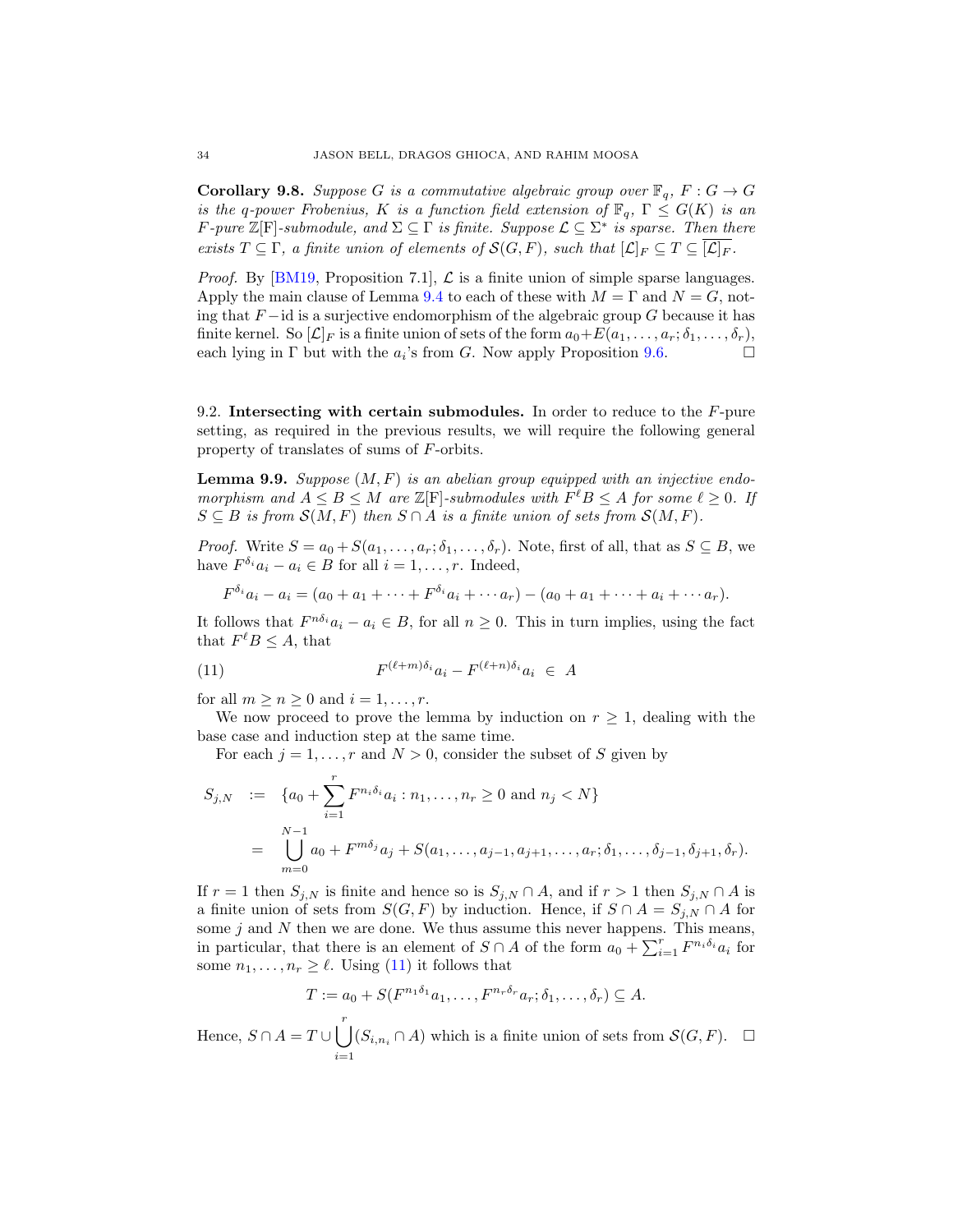9.3. Proof of Theorem [9.1.](#page-29-1) Fix  $(G, \mathbb{F}_q, F, X, \Gamma)$  as in the statement of the theorem. For convenience, let us denote by  $\mathcal{F} \subseteq \mathcal{P}(\Gamma)$  the collection of finite unions of sets of the form  $S + \Lambda$  where  $S \subseteq \Gamma$  is from  $\mathcal{S}(G, F)$  and  $\Lambda \leq \Gamma$  is an  $\mathbb{Z}[F^r]$ submodule for some  $r > 0$ . We therefore wish to show that  $X \cap \Gamma \in \mathcal{F}$ 

Clearly we may assume that  $X$  is irreducible. We proceed by induction on  $d := \dim X$ . The case of  $d = 0$  being clear, we assume  $d > 0$ .

We start with a series of reductions. Fix a function field extension K of  $\mathbb{F}_q$  such that  $\Gamma \leq G(K)$  and X is over K. By induction, we may assume that  $X(K)$  is Zariski dense in X.

#### <span id="page-34-0"></span>**Reduction 1.** We may assume that  $\Gamma$  is F-pure in  $G(K)$ .

*Proof.* Let  $\tilde{\Gamma}$  be the *F*-pure hull of  $\Gamma$  in  $G(K)$ . By Proposition [3.8,](#page-8-0) there is  $r \geq 0$ such that  $F^r\tilde{\Gamma} \leq \Gamma$ . In particular,  $\tilde{\Gamma}$  is finitely generated as a  $\mathbb{Z}[\mathrm{F}]$ -submodule. We wish to show that if the theorem holds for  $\Gamma$  then it holds for  $\Gamma$ . Suppose therefore that  $X \cap \tilde{\Gamma} = \bigcup_{i=1}^{\ell} S_i + \Lambda_i$  where each  $S_i \subseteq \tilde{\Gamma}$  is in  $\mathcal{S}(G, F)$  and  $\Lambda_i \leq \tilde{\Gamma}$  is a  $\mathbb{Z}[F^{r_i}]$ -submodule for some  $r_i > 0$ . By Theorem [3.10,](#page-10-0)  $\Lambda_i/F^r\Lambda_i$  is finite, and so in the above expression for  $X \cap \tilde{\Gamma}$  we may replace the  $\Lambda_i$  by  $F^r \Lambda_i$ . That is, since  $F^r \Lambda_i \leq \Gamma$ , we may assume that all the  $\Lambda_i \leq \Gamma$ . Hence

$$
X \cap \Gamma = (X \cap \tilde{\Gamma}) \cap \Gamma
$$
  
= 
$$
\bigcup_{i=1}^{\ell} (S_i + \Lambda_i) \cap \Gamma
$$
  
= 
$$
\bigcup_{i=1}^{\ell} (S_i \cap \Gamma + \Lambda_i)
$$

and we are done by Lemma [9.9](#page-33-1) applied to  $A = \Gamma$ ,  $B = \tilde{\Gamma}$ , and  $M = G$ .

Let  $E$  be the largest connected algebraic subgroup of  $\text{Stab}(X)$  that is defined over  $\mathbb{F}_p^{\text{alg}}$ . (As the class of connected algebraic subgroups over  $\mathbb{F}_p^{\text{alg}}$  is preserved by summation, this exists.)

Reduction 2. We may assume that  $\Gamma$  admits an F-spanning set  $\Sigma$  such that  $\mathcal{G} := \{(v, w) \in (\Sigma \times \Sigma)^* : [v]_F - [w]_F \in E\}$  is regular.

*Proof.* Let  $\mu: G \times G \to G$  be the morphism  $\mu(g, h) = g - h$ . By Corollary [6.4,](#page-21-2)  $(\Gamma \times \Gamma) \cap \mu^{-1}(E)$  is F-automatic. Hence, there is  $r > 0$  and an F<sup>r</sup>-spanning set  $\Sigma$ for  $\Gamma$  such that

$$
\{(v, w) \in (\Sigma \times \Sigma)^* : [v]_{F^r} - [w]_{F^r} \in E\}
$$

is regular. Since  $\mathcal{S}(G, F^r) \subseteq \mathcal{S}(G, F)$ , and  $\Gamma$  remains  $F^r$ -pure in  $G(K)$ , it suffices to prove the theorem for  $(G, \mathbb{F}_{q^r}, F^r, X, \Gamma)$ .

Fix, therefore, such an F-spanning set  $\Sigma$  for  $\Gamma$ . We know that  $X \cap \Gamma$  is Fautomatic by Corollary [6.4.](#page-21-2) Hence

$$
\mathcal{L} := \{ w \in \Sigma^* : [w]_F \in X \}
$$

is a regular language. We also know by Lemma [7.1](#page-22-0) applied to the equivalence relation of being in the same coset modulo  $E$ , that there is a regular language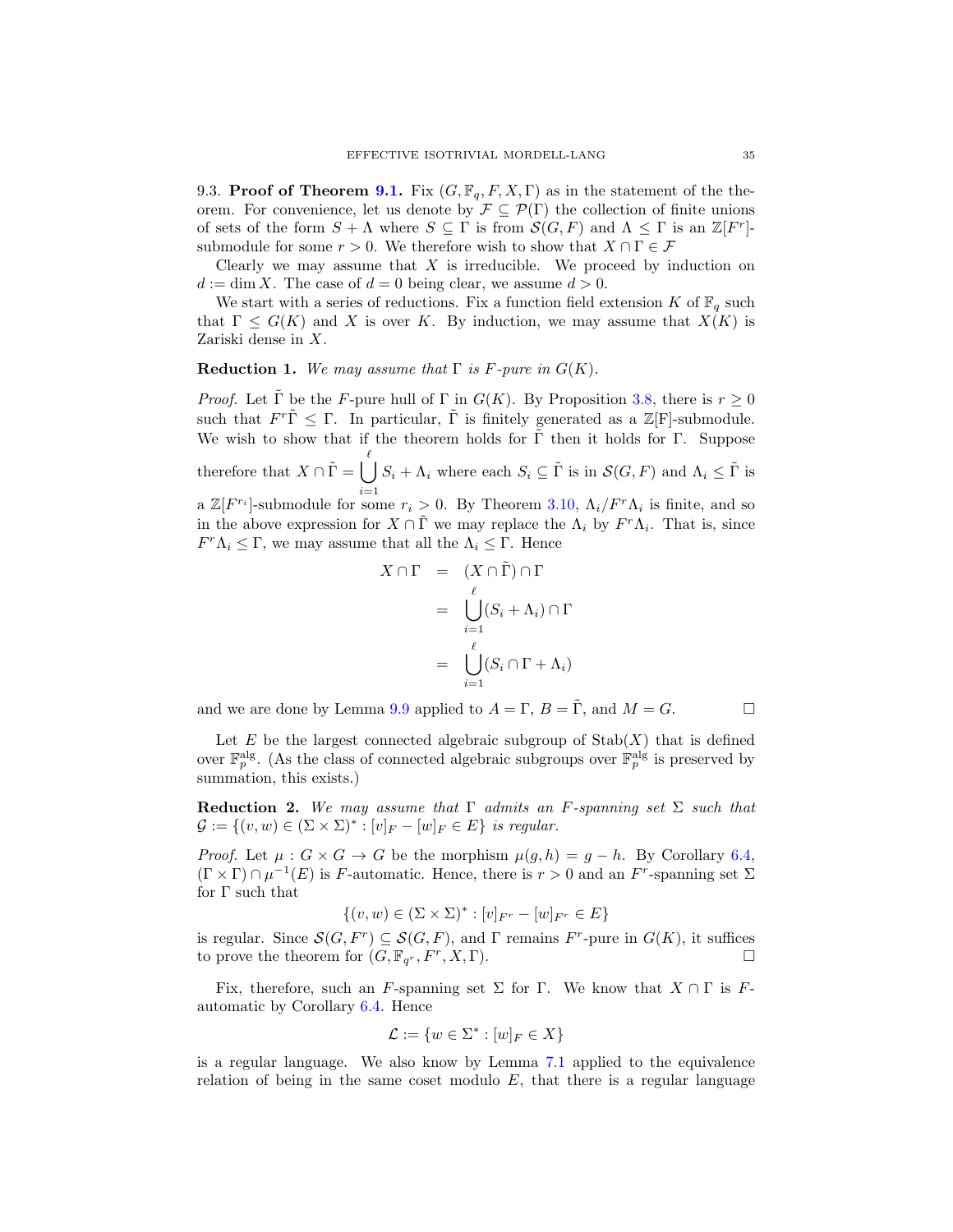$\mathcal{L}_0 \subseteq \Sigma^*$  such that for every for every  $w \in \Sigma^*$  there is a unique  $v \in \mathcal{L}_0$  with  $|v| \leq |w|$  and  $[v]_F - [w]_F \in E$ . Let

<span id="page-35-1"></span> $\mathcal{E} := \{v \in \mathcal{L}_0 0^* : \text{ there is } w \in \mathcal{L} \text{ such that } |v| = |w| \text{ and } [v]_F - [w]_F \in E\}.$ 

Note that  $\mathcal E$  is regular as it is the projection onto the first co-ordinate of the regular language  $(L_0 0^* \times \mathcal{L}) \cap \mathcal{G}$ . It is easily verified that

$$
[{\mathcal L}]_F = X \cap \Gamma,
$$

<span id="page-35-3"></span>
$$
\mathcal{E} \subseteq \mathcal{L},
$$

<span id="page-35-0"></span>(14) for every  $w \in \mathcal{L}$  there is  $v \in \mathcal{E}$  with  $[v]_F - [w]_F \in E$ , and

<span id="page-35-5"></span>(15) for every  $v_1, v_2 \in \mathcal{E}$ , if  $|v_1| = |v_2|$  and  $[v_1]_F - [v_2]_F \in E$  then  $v_1 = v_2$ .

<span id="page-35-6"></span>**Reduction 3.** It suffices to prove that  $[\mathcal{E}]_F \subseteq T \subseteq X$  for some  $T \in \mathcal{F}$ .

*Proof.* Since E is defined over a finite field,  $\Lambda := E \cap \Gamma$  is a  $\mathbb{Z}[F^r]$ -submodule of  $\Gamma$ for some  $r > 0$ . By [\(14\)](#page-35-0) we have that  $[\mathcal{L}]_F \subseteq [\mathcal{E}]_F + \Lambda$ . Suppose we have proved that  $[\mathcal{E}]_F \subseteq T \subseteq X$  for some  $T \in \mathcal{F}$ . Then  $[\mathcal{L}]_F \subseteq T + \Lambda \subseteq X + \Lambda$ . Since  $\Lambda \subseteq \text{Stab}(X)$ , this proves that  $[\mathcal{L}]_F \subseteq T + \Lambda \subseteq X$ . Since  $T + \Lambda \subseteq \Gamma$ , we get from [\(12\)](#page-35-1) that  $X \cap \Gamma = T + \Lambda$ . As  $T + \Lambda \in \mathcal{F}$ , this suffices.

Let us denote by A the automaton that we built in  $\S6$  $\S6$  recognising L, and by  $Z_1, \ldots, Z_n$  the states of A, with  $Z_1 = X(K)$  the starting state. Recall that each  $Z_i$ is of the form  $(X - \gamma)^{q^{-\ell}}(K)$  for some  $\gamma \in \Gamma$  which has an F-expansion of length  $\ell$ . Hence dim  $\overline{Z_i} \leq d$ , and if dim  $\overline{Z_i} = d$  then  $\overline{Z_i} = (X - \gamma)^{q^{-\ell}}$ . Reindexing, let us assume that  $Z_1, \ldots, Z_m$  are d-dimensional for some  $1 \leq m \leq n$  and that the rest are of dimension strictly less than d. Since  $X(K)$  is Zariski dense in X, we have  $\dim \overline{Z_1} = d$ , and hence such m exists.

Given  $w \in \Sigma^*$ , we define  $\delta(w) = (X - [w]_F)^{q^{-|w|}}(K) \in \{Z_1, \ldots, Z_n\}$ , where  $|w|$ is the length of w. So  $\delta(w)$  is the state the machine ends up in on input w. We first observe that once  $A$  is in a state of low dimension then it stays there:

<span id="page-35-2"></span>**Lemma 9.10.** Suppose  $w \in \Sigma^*$ . If  $\delta(w) \in \{Z_{m+1},..., Z_n\}$  then, for all  $v \in \Sigma^*$ ,  $\delta(wv) \in \{Z_{m+1},\ldots,Z_n\}.$ 

*Proof.* Indeed,  $(X - [w v]_F)^{q^{-|w v|}} = ((X - [w]_F)^{q^{-|w|}} - [v]_F)^{q^{-|v|}}$ . So if Y is the Zariski closure of  $\delta(w)$  in  $(X - [w]_F)^{q^{-|w|}}$  then the Zariski closure of  $\delta(wv)$  is contained in  $(Y - [v]_F)^{q^{-|v|}}$  whose dimension is at most dim Y.

We now decompose  $\mathcal E$  into certain auxiliary sublanguages: For each  $k \leq m$  and  $\ell = m + 1, \ldots, n$ , let

- $\mathcal{E}_k := \{w \in \mathcal{E} : \delta(w) = Z_k\},\$
- $\mathcal{O}_{\ell} := \{wa : w \in \mathcal{E}_k \text{ for some } k \leq m \text{ and } a \in \Sigma \text{ moves } \mathcal{A} \text{ moves from } Z_k \text{ to } Z_{\ell} \},\$
- $\mathcal{N}_{\ell}$  := { $v \in \Sigma^* : uv \in \mathcal{E}$  for some  $u \in \mathcal{O}_{\ell}$ },
- $\mathcal{M}_{\ell}$  :=  $\{v \in \Sigma^* : [v]_F \in \overline{Z_{\ell}}\}.$

Lemma  $9.10$  together with  $(13)$  implies

<span id="page-35-4"></span>(16) 
$$
\mathcal{E} = \bigcup_{k=1}^{m} \mathcal{E}_k \cup \bigcup_{\ell=m+1}^{n} \mathcal{O}_{\ell} \mathcal{N}_{\ell}.
$$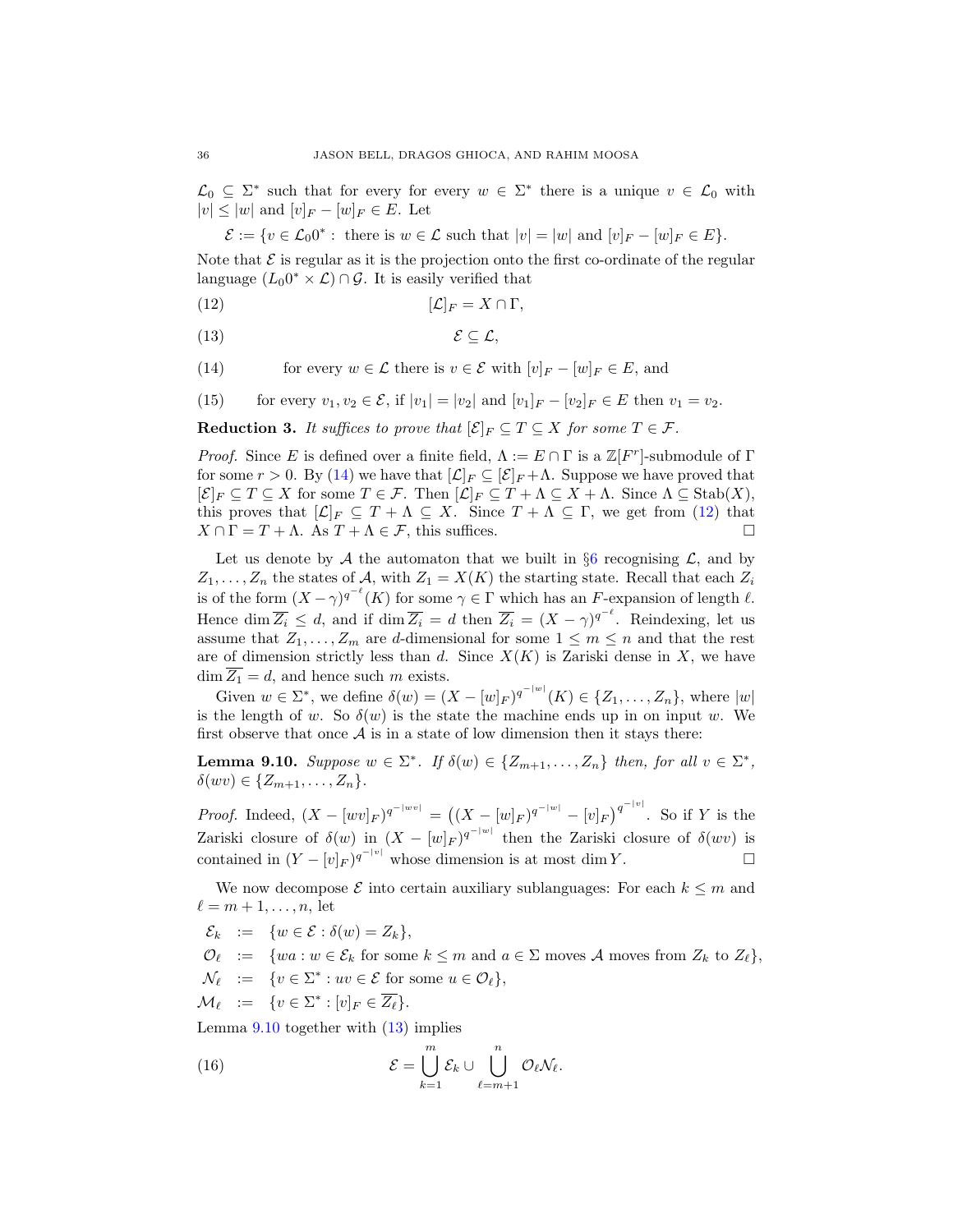<span id="page-36-0"></span>**Lemma 9.11.** For each  $\ell = m + 1, \ldots, n$ ,  $\mathcal{N}_{\ell} \subseteq \mathcal{M}_{\ell}$  and  $[\mathcal{O}_{\ell} \mathcal{M}_{\ell}]_F \subseteq X$ .

*Proof.* Suppose  $v \in \mathcal{N}_{\ell}$ . Then there is  $wa \in \mathcal{O}_{\ell}$  such that  $wav \in \mathcal{E}$ . Hence

$$
[wav]_F \in X \implies [wa]_F + F^{|w|+1}([v]_F) \in X
$$
  

$$
\implies F^{|w|+1}([v]_f) \in X - [wa]_F
$$
  

$$
\implies [v]_F \in (X - [wa]_F)^{q^{-|w|-1}}(K) = Z_\ell.
$$

This proves that  $\mathcal{N}_{\ell} \subseteq \mathcal{M}_{\ell}$ .

Now, suppose  $wa \in \mathcal{O}_\ell$  and  $v \in \mathcal{M}_\ell$ . Then  $z := [v]_F \in \overline{Z_\ell}(K) = Z_\ell$ . (This last equality follows from the fact that  $Z_{\ell}$  is the set of K-points of some variety.) But as wa moves A into the state  $Z_{\ell}$  we have that  $Z_{\ell} = (X - [wa]_F)^{q^{-|w|-1}}(K)$ . Hence

<span id="page-36-2"></span>
$$
[wav]_F = [wa]_F + F^{|w|+1}(z) \in X
$$

as desired.  $\Box$ 

Putting Lemma [9.11](#page-36-0) together with [\(16\)](#page-35-4) we get

(17) 
$$
[\mathcal{E}]_F \subseteq \bigcup_{k=1}^m [\mathcal{E}_k]_F \cup \bigcup_{\ell=m+1}^n [O_{\ell} \mathcal{M}_{\ell}]_F \subseteq X
$$

<span id="page-36-1"></span>**Lemma 9.12.** For each  $k \leq m$ ,  $\mathcal{E}_k$  is sparse.

*Proof.* It follows from the general theory of regularity that  $\mathcal{E}_k$  is a regular sublanguage of  $\mathcal{E}$ . Suppose  $\mathcal{E}_k$  is not sparse. Then, by one of the equivalent characterisa-tions of sparsity given in [\[BM19,](#page-40-14) Proposition 7.1], there exist  $u, a, b, v \in \Sigma^*$  with a and b distinct nonempty words of the same length, such that  $u\{a,b\}^*v \subseteq \mathcal{E}_k$ .

Let  $w_1, w_2 \in \{a, b\}^*$  be words of the same length. Then

$$
(X - [uw_1v])^{q^{-|uw_1v|}}(K) = Z_k = (X - [uw_2v])^{q^{-|uw_2v|}}(K).
$$

Since  $k \leq m$ , taking Zariski closures yields

$$
(X - [uw_1v])^{q^{-|uw_1v|}} = (X - [uw_2v])^{q^{-|uw_2v|}}.
$$

Transforming by  $F^{|uw_1v|} = F^{|uw_2v|}$  and translating by  $F^{|uw_1|}([v]) = F^{|uw_2|}([v])$ , we get that  $g(w_1, w_2) := [uw_1] - [uw_2] \in \text{Stab}(X)$ . Letting  $\lambda := |a|$ , note that

$$
g(aw_1, aw_2) = ([a] + F^{\lambda}([uw_1])) - ([a] + F^{\lambda}([uw_2])) = F^{\lambda}g(w_1, w_2).
$$

So  $\{g(w_1, w_2) : w_1, w_2 \in \{a, b\}^*, |w_1| = |w_2|\}$  is preserved by  $F^{\lambda}$ . Hence, so is the Zariski closure  $H \leq$  Stab $(X)$  of the subgroup generated by this set. It follows that H, and hence its connected component  $H_0$ , is over a finite field. So  $H_0 \leq E$ .

Let N be the index of  $H_0$  in H. Fix  $N+2$  distinct words  $w_0, \ldots, w_{N+1} \in \{a, b\}^*$ of the same length. Then  $\{g(w_0, w_j) : j = 1, ..., N + 1\} \subseteq H$  cannot all lie in distinct cosets of  $H_0$ . So for some  $i \neq j$  we have that

$$
[uw_jv] - [uw_iv] = [uw_j] - [uw_i] = g(w_0, w_i) - g(w_0, w_j) \in H_0 \le E.
$$

But as  $uw_iv, uw_jv \in \mathcal{E}$  are distinct but of the same length, this contradicts [\(15\)](#page-35-5).  $\Box$ 

**Reduction 4.** It suffices to prove that for each sparse  $\mathcal{O} \subseteq \Sigma^*$  and  $U \in \mathcal{F}$ , if

$$
[\mathcal{O}]_F \star U := \{ [w]_F + F^{|w|}(\gamma) : w \in \mathcal{O}, \gamma \in U \}
$$

then  $[O]_F \star U \subseteq T \subseteq X$  for some  $T \in \mathcal{F}$ .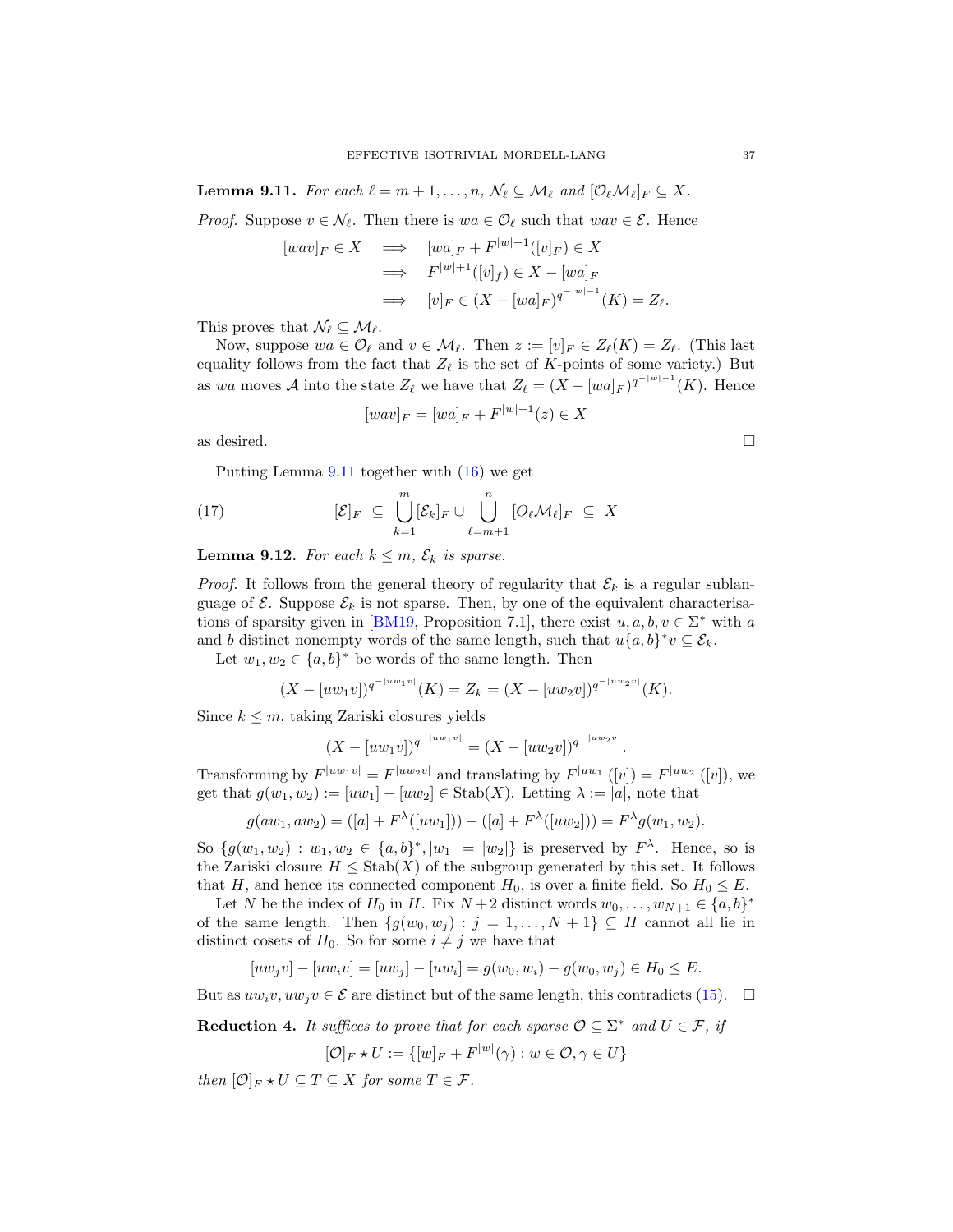*Proof.* Since  $\mathcal{E}_k$  is sparse for each  $k \leq m$  by Lemma [9.12,](#page-36-1) and  $\Gamma$  is F-pure in  $G(K)$  by Reduction [1,](#page-34-0) we may apply Corollary [9.8](#page-33-2) to see that each  $\mathcal{E}_k \subseteq T \subseteq X$ for some  $T \in \mathcal{F}$ . Hence, by [\(17\)](#page-36-2), and Reduction [3,](#page-35-6) it suffices to show that, for all  $\ell+m+1,\ldots, n,$   $[O_{\ell}M_{\ell}]_F\subseteq T\subseteq X$  for some  $T\in\mathcal{F}$ . But  $[O_{\ell}M_{\ell}]_F = [O_{\ell}]_F \star [M_{\ell}]_F$ by definition,  $\mathcal{O}_{\ell}$  is sparse by Lemma [9.12](#page-36-1) as it is contained in  $\bigcup_{k=1}^{m} \mathcal{E}_k \Sigma$ , and  $[\mathcal{M}_{\ell}]_F = \overline{Z_{\ell}} \cap \Gamma \in \mathcal{F}$  by induction since  $\ell > m$ .

Taking finite unions we may assume that  $\mathcal{O} = u_1 w_1^* u_2 \cdots u_k w_k^* u_{k+1}$  is a simple sparse language and that  $U = b + S + \Lambda$  where  $S = S(b_1, \ldots, b_t; \delta) \subseteq \Gamma$  for some  $b, b_1, \ldots, b_2 \in G$  and  $\Lambda \leq \Gamma$  is a  $\mathbb{Z}[F^{\delta}]$ -submodule for some  $\delta > 0$ . We may assume that  $k > 0$  as the result is trivial for  $k = 0$ . By Lemma [9.4](#page-29-3) we have

$$
[\mathcal{O}]_F = a_0 + E(a_1, \dots, a_r; \delta_1, \dots, \delta_r)
$$

for some  $a_0, \ldots, a_r \in G$  and  $\delta_1, \ldots, \delta_r > 0$ , and for any  $v \in \Sigma^*$ 

$$
[\mathcal{O}v]_F = a_0 + E(a_1, \dots, a_{r-1}, a_r + F^{\ell}[v]_F; \delta_1, \dots, \delta_r)
$$

where  $\ell = \sum_{i=1}^{k+1} |u_i|$ . Hence

$$
[\mathcal{O}]_F \star U = \bigcup_{\gamma \in U} [\mathcal{O}v_{\gamma}]_F \quad \text{where } \gamma = [v_{\gamma}]_F
$$
  
= 
$$
\bigcup_{\gamma \in S + \Lambda} a_0 + E(a_1, \dots, a_{r-1}, a_r + F^{\ell}(b + \gamma); \delta_1, \dots, \delta_r)
$$
  
= 
$$
\bigcup_{\gamma \in S + \Lambda} a_0 + E(a_1, \dots, a_{r-1}, a_r + F^{\ell}b, F^{\ell} \gamma; \delta_1, \dots, \delta_r, \delta)
$$

where the final equality uses the fact that  $S + \Lambda$  is  $F^{\delta}$ -invariant. As pointed out in the proof of Proposition [9.6,](#page-31-0) setting  $\rho = \text{lcm}\{\delta_1, \ldots, \delta_r, \delta\}$ , each

 $a_0 + E(a_1, \ldots, a_{r-1}, a_r + F^{\ell}b, F^{\ell} \gamma; \delta_1, \ldots, \delta_r, \delta)$ 

can be written as the union of the sets

 $a_0 + E(F^{m_1\delta_1}a_1, F^{m_1\delta_1+m_2\delta_2}a_2, \ldots, F^{\sum_{i=1}^rm_i\delta_i}(a_r + F^{\ell}b), F^{\sum_{i=1}^rm_i\delta_i+m_{r+1}\delta+\ell}\gamma;\rho)$ where  $0 \leq m_i \leq \frac{\rho}{\delta_i}$  and  $0 \leq m_{r+1} \leq \frac{\rho}{\delta}$ . For ease of notation, fix  $\mu := (m_1, \ldots, m_{r+1})$ and let

$$
a_{\mu,j} := F^{\sum_{i=1}^j m_i \delta_i} a_j \quad \text{for } i = 1, \dots, r-1
$$
  
\n
$$
a_{\mu,r} := F^{\sum_{i=1}^r m_i \delta_i} (a_r + F^{\ell} b) \quad \text{and}
$$
  
\n
$$
r_{\mu} := \sum_{i=1}^r m_i \delta_i + m_{r+1} \delta + \ell.
$$

We thus have

$$
[\mathcal{O}]_F \star U = \bigcup_{\gamma \in S + \Lambda} \bigcup_{\mu} a_0 + E(a_{\mu,1}, \dots, a_{\mu,r}, F^{r_{\mu}} \gamma; \rho).
$$

It therefore suffices to prove that, for each of these finitely many  $\mu$ , the set

$$
E_{\mu} := \bigcup_{\gamma \in S + \Lambda} a_0 + E(a_{\mu,1}, \dots, a_{\mu,r}, F^{r_{\mu}} \gamma; \rho)
$$

is contained in an element of F that is contained in X. Now, by the F-purity of  $\Gamma$ in  $G(K)$  given by Reduction [1,](#page-34-0) we can apply Proposition [9.6](#page-31-0) to see that each

$$
a_0 + E(a_{\mu,1},\ldots,a_{\mu,r},F^{r_{\mu}}\gamma;\rho)
$$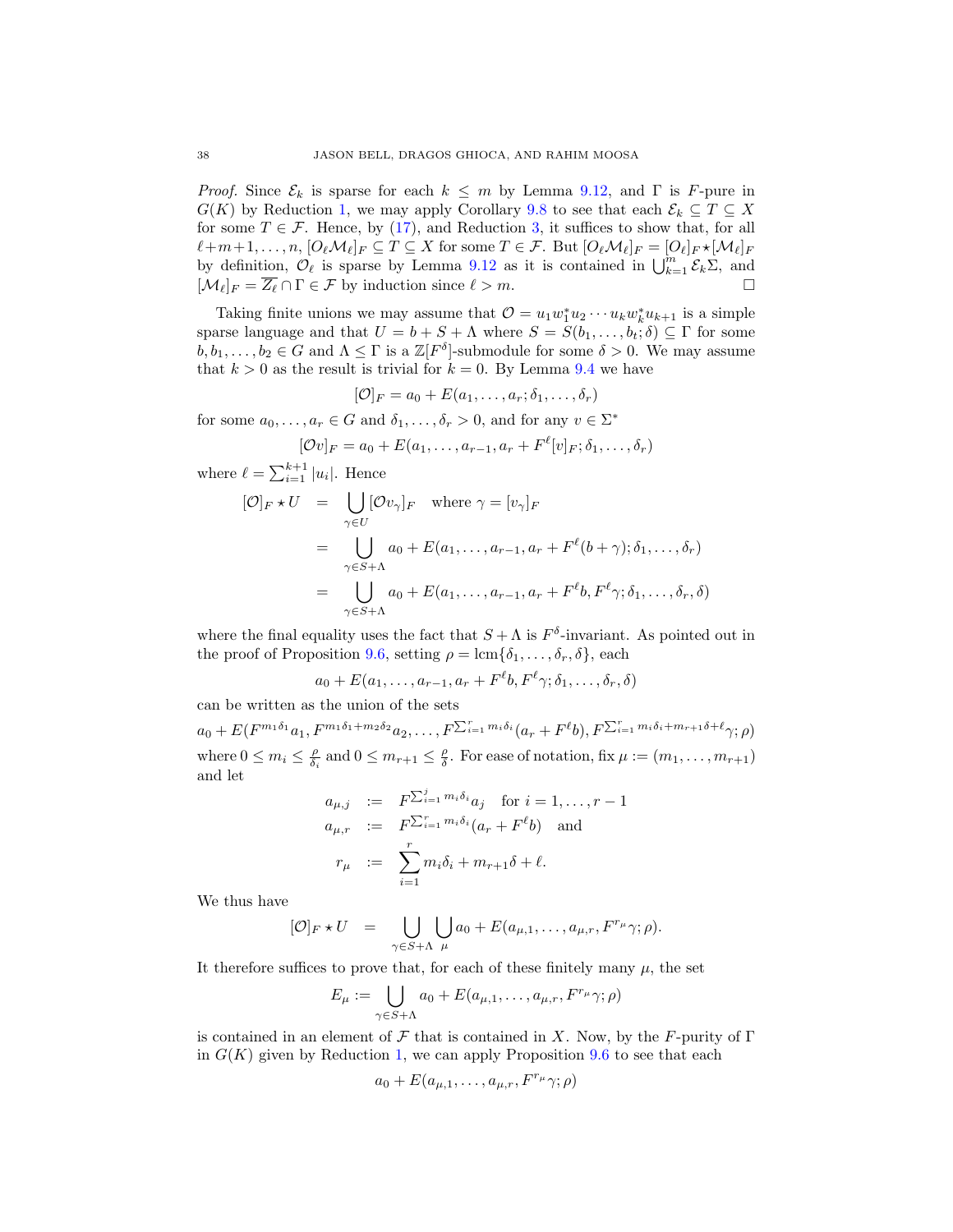is contained in an element of  $\mathcal F$  that is contained in X. In fact, as explained in Remark [9.7,](#page-32-0) the proof of that proposition shows that

 $a_0 + E(a_{\mu,1},\ldots,a_{\mu,r},F^{r_{\mu}}\gamma;\rho) \subseteq a_0 + S(a_{\mu,1},\ldots,a_{\mu,r},F^{r_{\mu}}\gamma;\rho) \subseteq X \cap \Gamma.$ 

Hence  $E_{\mu} \subseteq T \subseteq X$  where  $T \subseteq \Gamma$  is given by

$$
T := \bigcup_{\gamma \in S + \Lambda} a_0 + S(a_{\mu,1}, \dots, a_{\mu,r}, F^{r_{\mu}} \gamma; \rho)
$$
  
=  $a_0 + S(a_{\mu,1}, \dots, a_{\mu,r}; \rho) + \bigcup_{\gamma \in S + \Lambda} S(F^{r_{\mu}} \gamma; \rho)$   
=  $a_0 + S(a_{\mu,1}, \dots, a_{\mu,r}; \rho) + F^{r_{\mu}}(S + \Lambda)$ 

where the final equality uses that  $S + \Lambda$ , and hence  $F^{r_{\mu}}(S + \Lambda)$ , is  $F^{\rho}$ -invariant. So  $T \in \mathcal{F}$ , as desired.

This completes the proof of Theorem [9.1.](#page-29-1)  $\Box$ 

## Appendix A. Trivialising multiplicative tori

<span id="page-38-1"></span><span id="page-38-0"></span>**Proposition A.1.** Suppose M is a multiplicative torus over  $\mathbb{F}_q$ ; that is, it is an algebraic group that is isomorphic to  $\mathbb{G}_m^d$  over  $\mathbb{F}_q^{\text{alg}}$ . Then there exists an isomorphism between M and  $\mathbb{G}_m^d$  over  $\mathbb{F}_{q^{\ell}}$  with  $\ell \leq \max(2^{11}11!, 2^d d!)$ .

*Proof.* Write  $M = \text{Spec}(T)$  where T is a finitely generated (geometrically) integral  $\mathbb{F}_q$ -algebra. Let  $\ell$  be least such that there exists an isomorphism between  $M$  and  $\mathbb{G}_m^d$ over  $\mathbb{F}_{q^{\ell}}$ . We have an  $\mathbb{F}_{q^{\ell}}$ -algebra isomorphism  $\Phi: T \otimes_{\mathbb{F}_q} \mathbb{F}_{q^{\ell}} \to \mathbb{F}_{q^{\ell}}[t_1^{\pm 1}, \ldots, t_d^{\pm 1}]$ . Let  $F: \mathbb{F}_{q^{\ell}} \to \mathbb{F}_{q^{\ell}}$  denote the q-power Frobenius automorphism, and  $\tau := id \otimes F$ the induced  $\mathbb{F}_q$ -algebra automorphism of  $T \otimes_{\mathbb{F}_q} \mathbb{F}_{q^{\ell}}$ . Let  $\sigma := \Phi \tau \Phi^{-1}$  be the corresponding  $\mathbb{F}_q$ -algebra automorphism of  $\mathbb{F}_{q^{\ell}}[t_1^{\pm 1}, \ldots, t_d^{\pm 1}]$ . Note that both  $\tau$  and  $\sigma$ extend F on  $\mathbb{F}_{q^{\ell}}$  and are of order  $\ell$ .

For each  $i = 1, \ldots, d$  we have that  $\sigma(t_i) = \alpha_i t_1^{a_{i,1}} \cdots t_d^{a_{i,d}}$  for some  $\alpha_i \in \mathbb{F}_{q^{\ell}}^*$  and some integers  $a_{i,j}$  such that  $A = (a_{i,j}) \in GL_d(\mathbb{Z})$ . Note that  $A^{\ell} = id$ . We claim that A is of order  $\ell$ . This will suffice because the maximal order of a torsion element in  $GL_d(\mathbb{Z})$ , at least when  $d > 10$ , is  $2^d d!$  by a theorem of Feit [\[Fei96\]](#page-40-24).

Suppose, toward a contradiction, that the order of A is  $k < \ell$ . Then, for each  $i = 1, \ldots, d, \sigma^k(t_i) = \alpha_i t_i$  for some  $\alpha_i \in \mathbb{F}_{q^{\ell}}^*$ . On the other hand,  $\sigma^{\ell}(t_i) = t_i$ . Hence, letting  $m := \frac{\ell}{k}$ , we get that

$$
1 = \alpha_i \sigma^k(\alpha_i) \sigma^{2k}(\alpha_i) \cdots \sigma^{(m-1)k}(\alpha_i) = \alpha_i F^k(\alpha_i) F^{2k}(\alpha_i) \cdots F^{(m-1)k}(\alpha_i).
$$

That is, each  $\alpha_i$  has norm 1 over  $\mathbb{F}_{q^m}$ , and so by Hilbert's Theorem 90, there exist  $\lambda_i \in \mathbb{F}_{q^{\ell}}^*$  such that  $\alpha_i = \frac{\lambda_i}{F^k \lambda_i}$ . Hence, after a change of variables  $t_i \mapsto \lambda_i t_i$ , which corresponds to modifying  $\Phi$ , we may assume that  $\sigma^k(t_i) = t_i$  for all i. It follows that the fixed subring of  $\sigma^k$  is  $\mathbb{F}_{q^m}[t_1^{\pm 1}, \ldots, t_d^{\pm 1}]$ . Of course the fixed subring of  $\tau^k = \text{id} \otimes F^k$  is  $T \otimes_{\mathbb{F}_q} \mathbb{F}_{q^m}$ , and  $\Phi$  restricts to an isomorphism of the fixed subrings. We thus have  $\hat{T} \otimes_{\mathbb{F}_q} \mathbb{F}_{q^m}$  isomorphic to  $\mathbb{F}_{q^m}[t_1^{\pm 1}, \ldots, t_d^{\pm 1}]$ , contradicting the minimality of  $\ell$ .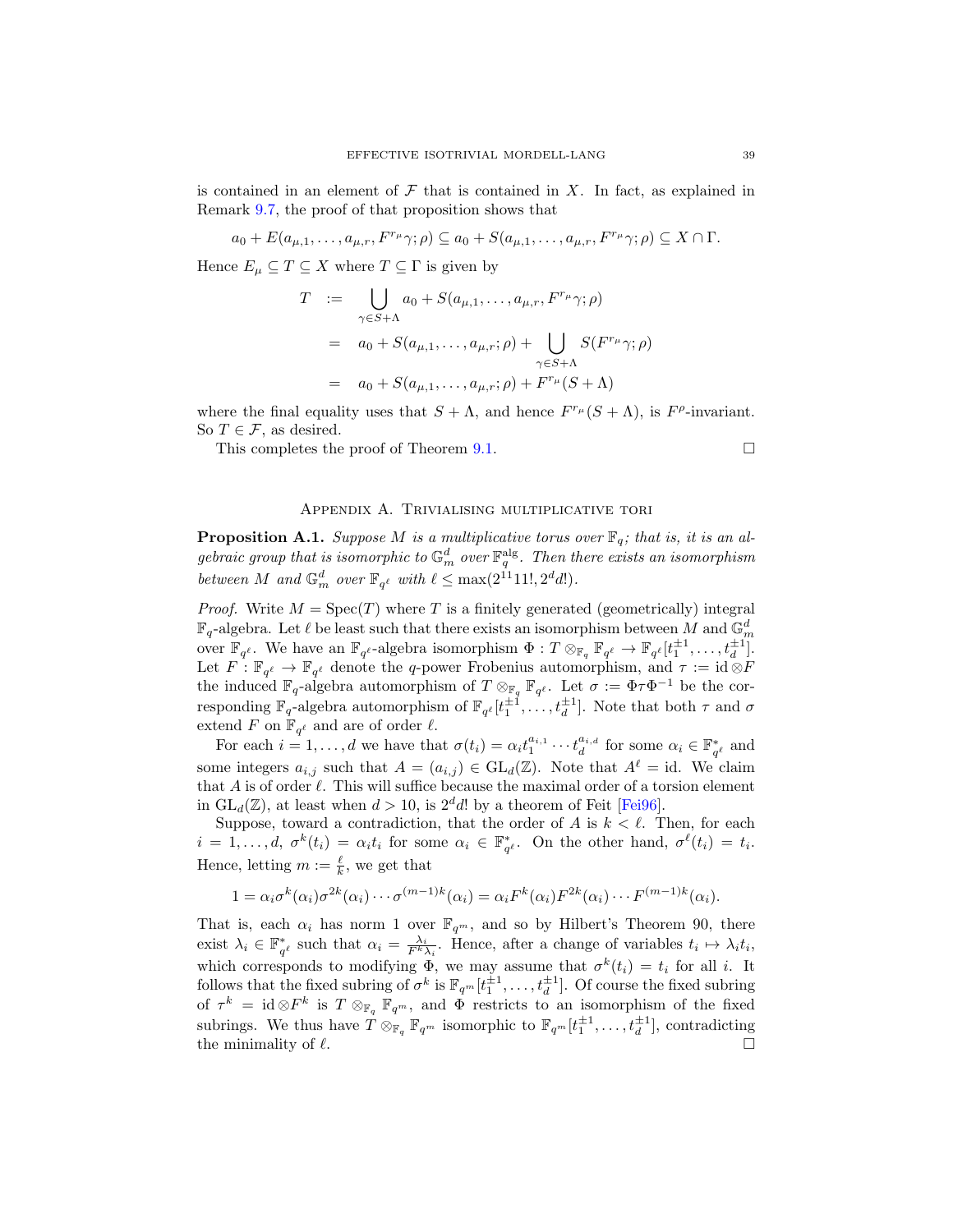# APPENDIX B. FINDING A  $K^q$ -BASIS

<span id="page-39-0"></span>Suppose we are given a finite presentation of an  $\mathbb{F}_q$ -algebra R and  $K = \text{Frac}(R)$ . In this appendix we explain how to find a basis for  $K$  over  $K<sup>q</sup>$ .

We have a set of generators  $x_1, \ldots, x_m$  for R as an  $\mathbb{F}_q$ -algebra. Using Gröbner basis, after reordering our variables if necessary, we can find some  $t \leq m$  such that  $x_1, \ldots, x_t$  are algebraically independent over  $\mathbb{F}_q$  and such that  $x_j$  is algebraic over  $L := \mathbb{F}_q(x_1, \ldots, x_t)$  for  $t+1 \leq j \leq m$ . We impose a degree lexicographic ordering on the variables  $x_{t+1}, \ldots, x_m$  and use Gröbner bases to find a collection of monomials  $a_1, \ldots, a_r$  in  $x_{t+1}, \ldots, x_m$  such that the following hold:

- for each  $j = t + 1, \ldots, m$ , some power of  $x_j$  is in  $\{a_1, \ldots, a_r\};$
- the (finite) collection M of monomials in  $x_{t+1}, \ldots, x_m$  that are not a multiple of some element of  $a_1, \ldots, a_r$  form a basis for K over L;
- each element in  $M$  is degree lexicographically less than some  $a_i$ ;
- for each  $j = 1, \ldots, r$  we have an explicit expression

(18) 
$$
a_j = \sum_{b \in \mathcal{M}} \lambda_{j,b} b,
$$

with  $\lambda_{j,b} \in L$ .

Applying the  $q$ -Frobenius isomorphism to  $\mathcal M$  we see that

<span id="page-39-1"></span>
$$
\mathcal{A} := \{u^q \colon u \in \mathcal{M}\}
$$

is a basis for  $K^q$  over  $L^q$ . Moroever, as a basis for L over  $L^q$  is given by  $x_1^{i_1} \cdots x_t^{i_t}$ with  $0 \leq i_1, \ldots, i_t < q$ , we have that

$$
\mathcal{U} := \{x_1^{i_1} \cdots x_t^{i_t} u \colon 0 \le i_1, \ldots, i_t < q, u \in \mathcal{M}\}
$$

is a basis for  $K$  over  $L^q$ .

Note that as  $K<sup>q</sup>$  contains  $L<sup>q</sup>$ , the set U spans K as a  $K<sup>q</sup>$ -vector space. We wish to refine this into a basis  $\mathcal{B}$ . Let  $u_1, \ldots, u_r$  be an enumeration of  $\mathcal{U}$ . We begin at step 0 with  $\mathcal{B} = \emptyset$ . At step *i*, to determine whether  $u_i$  is in our basis, we check whether  $u_i$  is in the L<sup>q</sup>-span of the set  $\mathcal{B}_i := \left[ \int u_j \mathcal{A} \right]$ . Notice that for each  $a \in \mathcal{A}$ j<i

and each  $j < i$ , using the relations given by [\(18\)](#page-39-1), we can explicitly express  $u_j a$ as an  $L<sup>q</sup>$ -linear combinations of elements of  $U$ . It then becomes a simple matter of linear algebra to determine whether  $u_i$  is in the  $L<sup>q</sup>$ -span of  $\mathcal{B}_i$ . If it is not, we add  $u_i$  to  $\mathcal{B}$ ; otherwise, we leave  $\mathcal{B}$  unchanged. We claim that the set  $\mathcal{B}$  is a basis for K over  $K<sup>q</sup>$ . First, to see that it spans K, suppose toward a contradiction that some  $u_i$  is not in the K<sup>q</sup>-span of B, and assume that i is least such. Then  $u_i \notin \mathcal{B}$ and so by construction  $u_i$  is in the  $L^q$ -span of the elements  $\bigcup_{j. But since$  $L^q \mathcal{A} \subseteq K^q$ , we see that  $u_i$  is in the  $K^q$ -span of  $u_1, \ldots, u_{i-1}$ , which by minimality of i is contained in the  $K<sup>q</sup>$ -span of  $\mathcal{B}$ , our desired contradiction. Now, to see linear independence, notice that if B is dependent then there is some i for which  $u_i \in \mathcal{B}$ and for which we have a relation  $u_i = \sum_i \lambda_i^q u_j$  with the  $\lambda_j \in K$ . But now we can j<i

write each  $\lambda_j^q$  as an  $L^q$ -linear combination of elements of A, and this means that  $u_i$ is in the  $L^q$ -span of the elements  $\bigcup_{j, contradicting the fact that  $u_i \in \mathcal{B}$ .$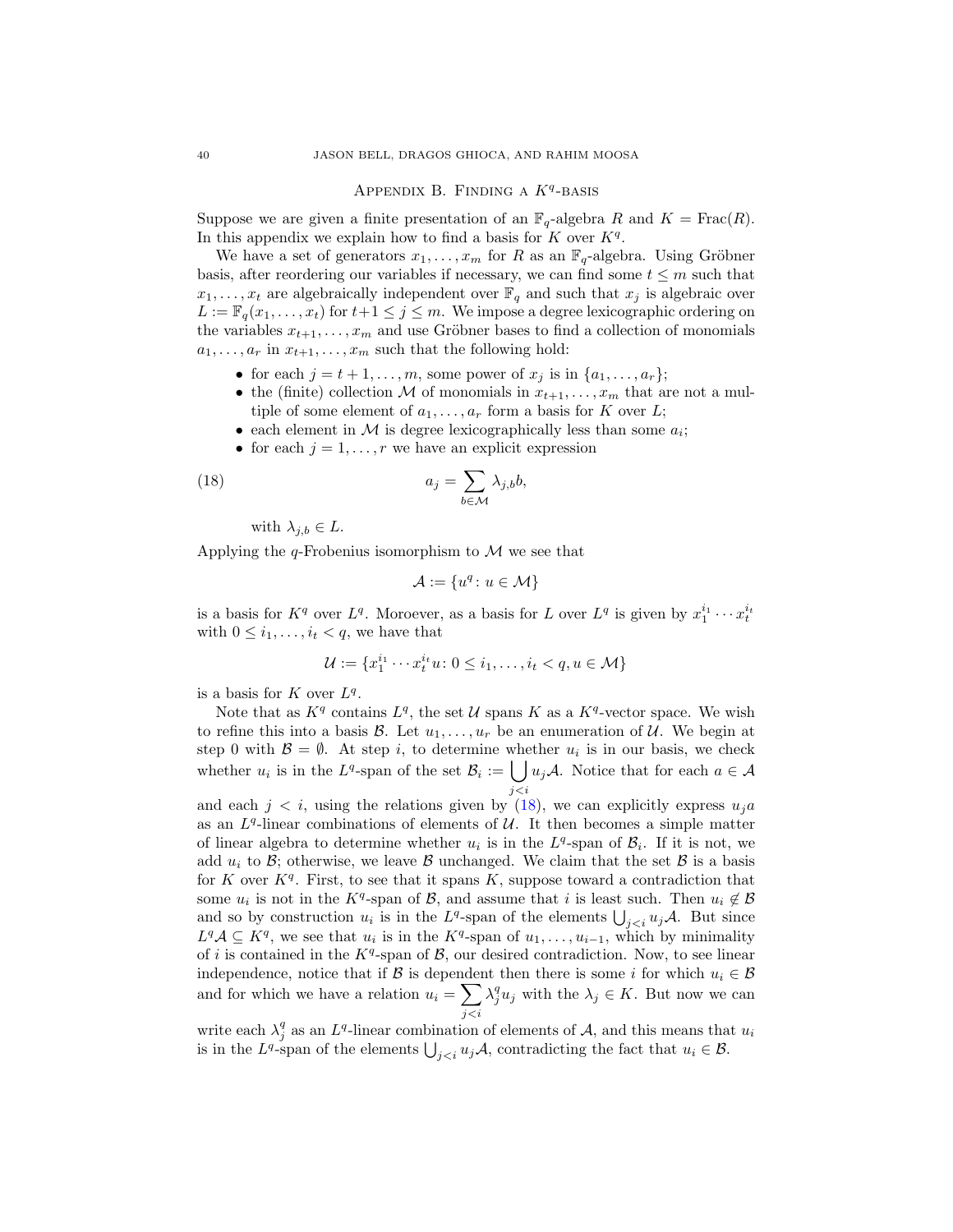# <span id="page-40-1"></span>**REFERENCES**

<span id="page-40-17"></span><span id="page-40-16"></span><span id="page-40-14"></span><span id="page-40-13"></span><span id="page-40-12"></span><span id="page-40-11"></span><span id="page-40-10"></span><span id="page-40-9"></span><span id="page-40-7"></span><span id="page-40-6"></span><span id="page-40-5"></span><span id="page-40-2"></span>

| AB12                          | Boris Adamczewski and Jason P. Bell. On vanishing coefficients of algebraic power<br>series over fields of positive characteristic. <i>Invent. Math.</i> , 187(2):343–393, 2012.                                                                                                                                                                                 |
|-------------------------------|------------------------------------------------------------------------------------------------------------------------------------------------------------------------------------------------------------------------------------------------------------------------------------------------------------------------------------------------------------------|
| ASSO3                         | Jean-Paul Allouche and Jeffrey Shallit. Automatic sequences. Cambridge University<br>Press, Cambridge, 2003.                                                                                                                                                                                                                                                     |
| BM19                          | Jason Bell and Rahim Moosa. F-sets and finite automata. J. Théor. Nombres Bor-<br>$deaux, 31(1):101-130, 2019.$                                                                                                                                                                                                                                                  |
| <sub>Bri17</sub>              | Michel Brion. Some structure theorems for algebraic groups. In Algebraic groups:<br>structure and actions, volume 94 of Proc. Sympos. Pure Math., pages 53–126. Amer.<br>Math. Soc., Providence, RI, 2017.                                                                                                                                                       |
| CMP87                         | L. Cerlienco, M. Mignotte, and F. Piras. Suites récurrentes linéaires: propriétés<br>algébriques et arithmétiques. Enseign. Math. $(2)$ , 33(1-2):67–108, 1987.                                                                                                                                                                                                  |
| Der07                         | Harm Derksen. A Skolem-Mahler-Lech theorem in positive characteristic and finite<br>automata. <i>Invent. Math.</i> , 168(1):175–224, 2007.                                                                                                                                                                                                                       |
| DM12                          | H. Derksen and D. Masser. Linear equations over multiplicative groups, recurrences,<br>and mixing I. Proc. Lond. Math. Soc. $(3)$ , 104 $(5)$ :1045-1083, 2012.                                                                                                                                                                                                  |
| DM15                          | H. Derksen and D. Masser. Linear equations over multiplicative groups, recurrences,<br>and mixing II. <i>Indag. Math.</i> $(N.S.), 26(1):113-136, 2015.$                                                                                                                                                                                                         |
| DM18                          | H. Derksen and D. Masser. Linear equations over multiplicative groups, recurrences,<br>and mixing III. <i>Ergodic Theory Dynam. Systems</i> , $38(7):2625-2643$ , 2018.                                                                                                                                                                                          |
| DMR76                         | Martin Davis, Yuri Matijasevič, and Julia Robinson. Hilbert's tenth problem: Dio-<br>phantine equations: positive aspects of a negative solution. In <i>Mathematical devel-</i><br>opments arising from Hilbert problems (Proc. Sympos. Pure Math., Vol. XXVIII,<br><i>Northern Illinois Univ., De Kalb, Ill., 1974)</i> , pages 323–378. (loose erratum), 1976. |
| EvdPSW03                      | Graham Everest, Alf van der Poorten, Igor Shparlinski, and Thomas Ward. Recur-<br>rence sequences, volume 104 of Mathematical Surveys and Monographs. American<br>Mathematical Society, Providence, RI, 2003.                                                                                                                                                    |
| $[{\rm Fal}94]$               | Gerd Faltings. The general case of S. Lang's conjecture. In <i>Barsotti Symposium in</i><br>Algebraic Geometry (Abano Terme, 1991), volume 15 of Perspect. Math., pages<br>175–182. Academic Press, San Diego, CA, 1994.                                                                                                                                         |
| Fei96                         | Walter Feit. Orders of finite linear groups. In Proceedings of the First Jamaican<br>Conference on Group Theory and its Applications (Kingston, 1996), pages $9-11$ .<br>Univ. West Indies, Kingston, [1996].                                                                                                                                                    |
| Gh108                         | Dragos Ghioca. The isotrivial case in the Mordell-Lang theorem. Trans. Amer.<br>Math. Soc., 360(7):3839-3856, 2008.                                                                                                                                                                                                                                              |
| GHSZ19                        | Dragos Ghioca, Fei Hu, Thomas Scanlon, and Umberto Zannier. A variant of the<br>Mordell-Lang conjecture. <i>Math. Res. Lett.</i> , 26(5):1383–1392, 2019.                                                                                                                                                                                                        |
| $[\text{Haw20}]$              | Christopher Hawthorne. Contributions to the theory of $F$ -automatic sets. Preprint,<br>2020.                                                                                                                                                                                                                                                                    |
| Hru96                         | Ehud Hrushovski. The Mordell-Lang conjecture for function fields. J. Amer. Math.<br><i>Soc.</i> , 9(3):667–690, 1996.                                                                                                                                                                                                                                            |
| HS00                          | Marc Hindry and Joseph H. Silverman. <i>Diophantine geometry</i> , volume 201 of Grad-<br><i>uate Texts in Mathematics.</i> Springer-Verlag, New York, 2000. An introduction.                                                                                                                                                                                    |
| $\left[$ Lan $64\right]$      | Serge Lang. Les formes bilinéaires de Néron et Tate. In Séminaire Bourbaki,<br>1963/64, Fasc. 3, Exposé 274, page 11. Secrétariat mathématique, Paris, 1963/1964.                                                                                                                                                                                                |
| LN59                          | S. Lang and A. Néron. Rational points of abelian varieties over function fields. Amer.<br>J. Math., 81:95-118, 1959.                                                                                                                                                                                                                                             |
| [Mat93]                       | Yuri V. Matiyasevich. <i>Hilbert's tenth problem</i> . Foundations of Computing Series.<br>MIT Press, Cambridge, MA, 1993. Translated from the 1993 Russian original by<br>the author, With a foreword by Martin Davis.                                                                                                                                          |
| Mil <br>$\vert$ Mil17 $\vert$ | James S. Milne. Abelian varieties. Course notes, at http://www.jmilne.org/math/.<br>James S. Milne. Algebraic groups, volume 170 of Cambridge Studies in Advanced<br><i>Mathematics.</i> Cambridge University Press, Cambridge, 2017. The theory of group<br>schemes of finite type over a field.                                                                |
| $\sqrt{10}$                   |                                                                                                                                                                                                                                                                                                                                                                  |

<span id="page-40-24"></span><span id="page-40-23"></span><span id="page-40-22"></span><span id="page-40-21"></span><span id="page-40-20"></span><span id="page-40-19"></span><span id="page-40-18"></span><span id="page-40-15"></span><span id="page-40-8"></span><span id="page-40-4"></span><span id="page-40-3"></span><span id="page-40-0"></span>[MS04] Rahim Moosa and Thomas Scanlon. F-structures and integral points on semiabelian varieties over finite fields. Amer. J. Math., 126(3):473–522, 2004.